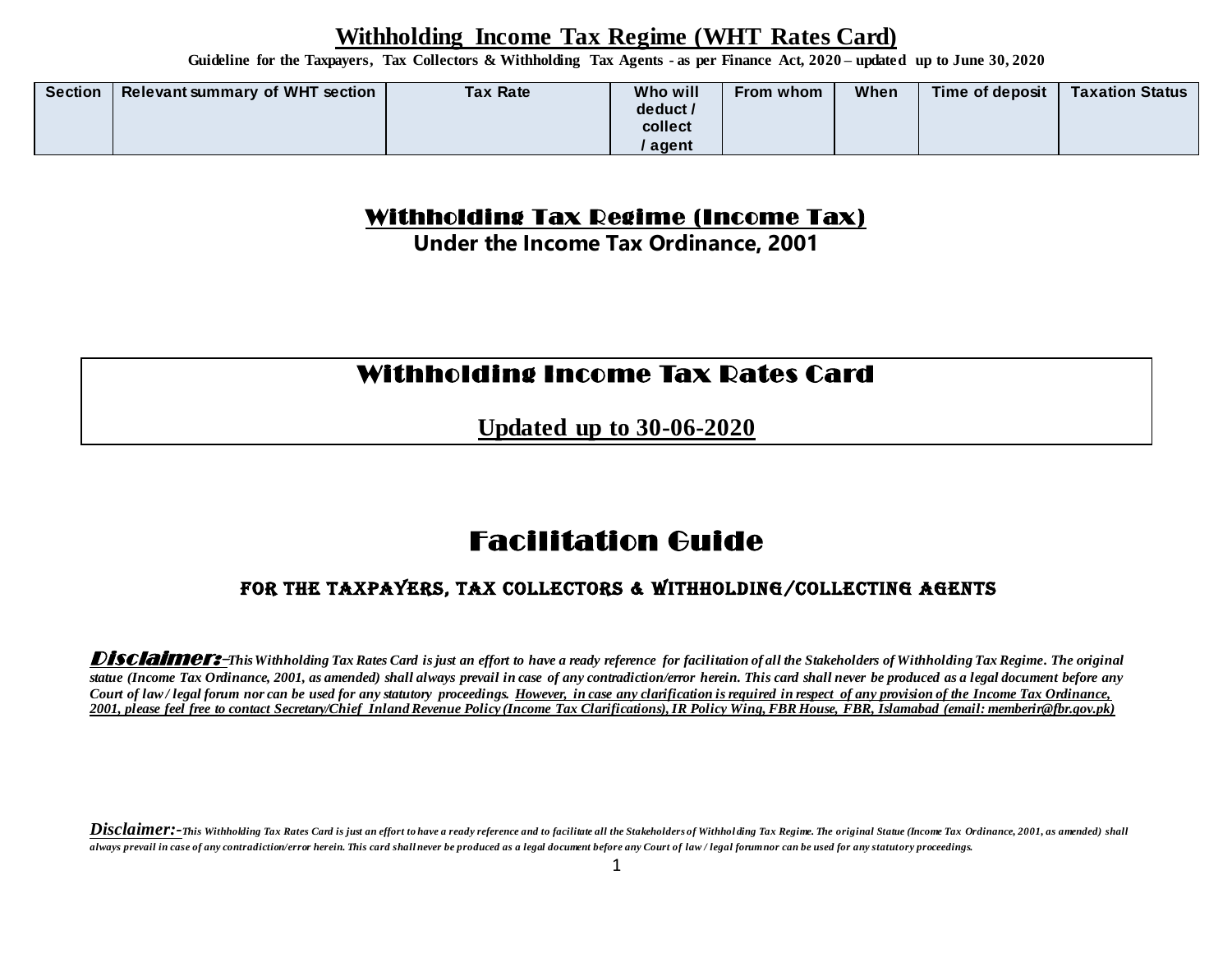**Guideline for the Taxpayers, Tax Collectors & Withholding Tax Agents - as per Finance Act, 2020 – updated up to June 30, 2020**

| <b>Section</b> | <b>Relevant summary of WHT section</b> | <b>Tax Rate</b> | Who will<br>deduct /<br>collect | <b>From whom</b> | <b>When</b> | Time of deposit | <b>Taxation Status</b> |
|----------------|----------------------------------------|-----------------|---------------------------------|------------------|-------------|-----------------|------------------------|
|                |                                        |                 | agent                           |                  |             |                 |                        |

| 148     | Tax to be collected from every importer                                  |                                    | Collector of | Importer of | At<br>the                | In case of Federal/ | Minimum                               |
|---------|--------------------------------------------------------------------------|------------------------------------|--------------|-------------|--------------------------|---------------------|---------------------------------------|
| Imports | of goods on the value of goods.                                          |                                    | Customs      | goods       | sametime                 | provincial          | [Section 148(7)]                      |
|         | 1.                                                                       |                                    |              |             | and                      | Government on the   |                                       |
|         | (i)<br><b>Persons</b> importing goods                                    | 1% of the import value as          |              |             | manneras                 | day the tax is      | The tax required to                   |
|         | classified in Part-I of the Twelfth                                      | increased by Custom duty, sales    |              |             | the                      | deducted.           | collected<br>be                       |
|         | <b>Schedule</b>                                                          | tax and federal excise duty.       |              |             | custom                   | Rule 43(a).         | under this section                    |
|         | Industrial undertaking importing<br>(ii)                                 |                                    |              |             | duty<br>is<br>payable in |                     | shall be minimum                      |
|         | remeltable steel (PCT Heading                                            | Persons not appearing in the       |              |             | respect of               |                     | tax on the income                     |
|         | 72.04) and directly reduced iron                                         | <b>Active Taxpayers' List:</b>     |              |             | the goods                |                     | of<br>importer                        |
|         | for its own use:                                                         | The applicable tax rate is to be   |              |             | imported                 |                     | arising from the                      |
|         |                                                                          | increased by 100% (Rule-1 of Tenth |              |             |                          |                     | imports subject to                    |
|         | (iii) Persons importing potassic of                                      | Schedule to the Ordinance),        |              |             |                          |                     | sub-section (1) of                    |
|         | Coordination<br>Economic                                                 |                                    |              |             |                          |                     | this section and                      |
|         | Committee of the Cabinet's                                               |                                    |              |             |                          |                     | this<br>sub-section                   |
|         | decision No. ECC-155/12/2004<br>dated the 9 <sup>th</sup> December, 2004 |                                    |              |             |                          |                     | shall not apply                       |
|         |                                                                          |                                    |              |             |                          |                     | [i.e Adjustable] in                   |
|         | (iv) Persons importing Urea;                                             |                                    |              |             |                          |                     | the<br>case<br>of                     |
|         |                                                                          |                                    |              |             |                          |                     | Import of:                            |
|         | Manufactures<br>covered<br>(v)<br>under                                  |                                    |              |             |                          |                     |                                       |
|         | S.R.O<br>Notification<br>No.                                             |                                    |              |             |                          |                     | Raw material,<br>a.                   |
|         | the 31 <sup>st</sup><br>1125(I)/2011<br>dated                            |                                    |              |             |                          |                     | plant,                                |
|         | December, 2011 and importing                                             |                                    |              |             |                          |                     | equipment &                           |
|         | under S.R.O<br>items covered                                             |                                    |              |             |                          |                     | parts<br>by an                        |
|         | 1125(I)/2011<br>31st<br>dated<br>December, 2011.                         |                                    |              |             |                          |                     | industrial                            |
|         |                                                                          |                                    |              |             |                          |                     | undertaking for                       |
|         | (vi) Persons importing Gold; and                                         |                                    |              |             |                          |                     | its own use;<br>b.<br>[motor vehicle] |
|         |                                                                          |                                    |              |             |                          |                     | CBU<br>in                             |
|         | (vii) Persons importing Cotton                                           |                                    |              |             |                          |                     | condition<br>by                       |
|         |                                                                          |                                    |              |             |                          |                     | manufacturer                          |
|         | (viii) Persons importing LNG                                             |                                    |              |             |                          |                     | of<br>motor                           |
|         |                                                                          |                                    |              |             |                          |                     | vehicle].                             |
|         |                                                                          |                                    |              |             |                          |                     |                                       |
|         |                                                                          |                                    |              |             |                          |                     |                                       |
|         |                                                                          |                                    |              |             |                          |                     |                                       |
|         |                                                                          |                                    |              |             |                          |                     |                                       |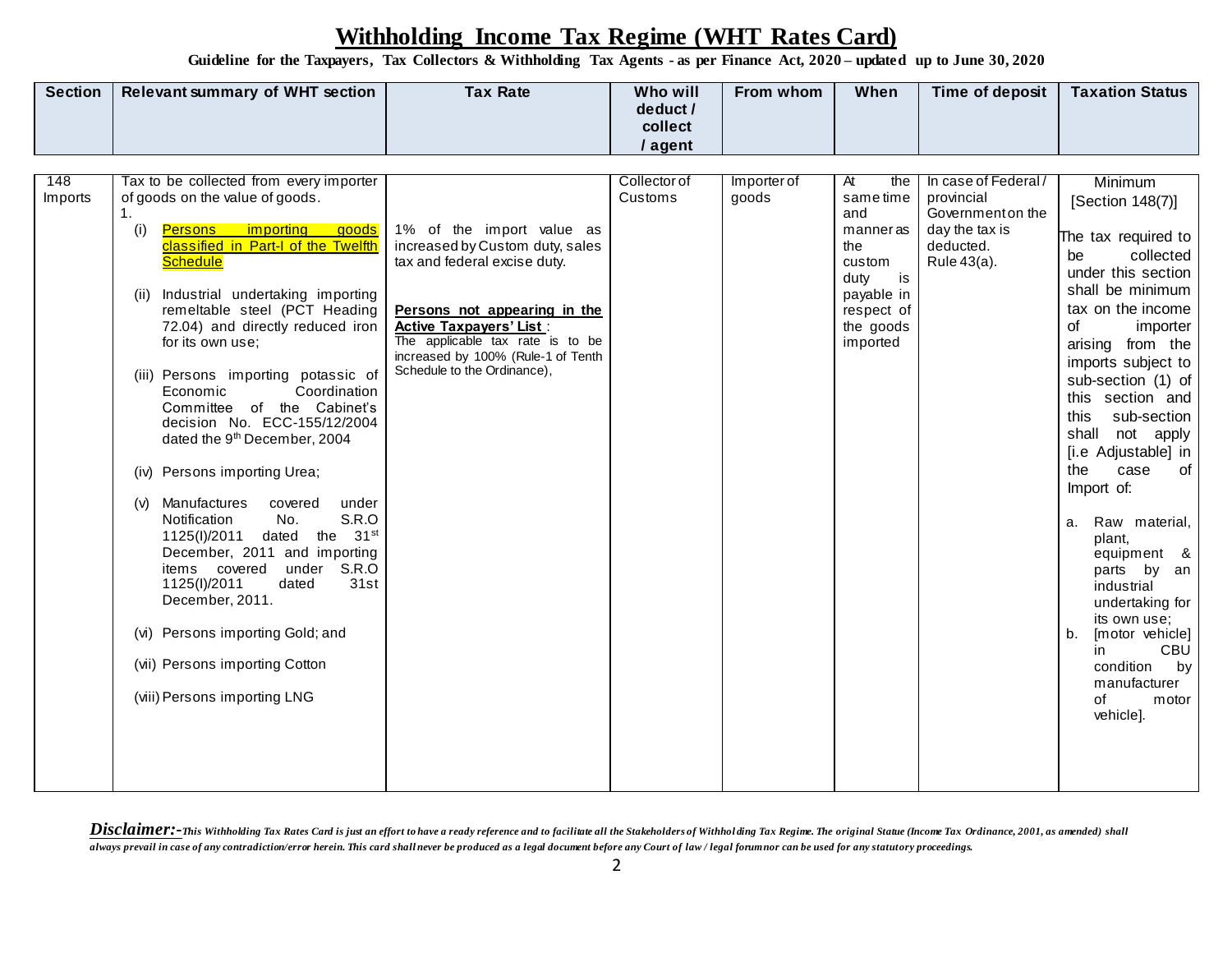**Guideline for the Taxpayers, Tax Collectors & Withholding Tax Agents - as per Finance Act, 2020 – updated up to June 30, 2020**

| <b>Section</b>             | <b>Relevant summary of WHT section</b>                                                                                                                                                                                 | <b>Tax Rate</b>                                                                                                                                                                                                                                                                                                                                                                                                                                                                                                                                      | Who will<br>deduct /<br>collect    | From whom            | When                                                                                                                                       | Time of deposit                                                                                      | <b>Taxation Status</b>                                                                                                                                                                                                                                                                                                                                               |
|----------------------------|------------------------------------------------------------------------------------------------------------------------------------------------------------------------------------------------------------------------|------------------------------------------------------------------------------------------------------------------------------------------------------------------------------------------------------------------------------------------------------------------------------------------------------------------------------------------------------------------------------------------------------------------------------------------------------------------------------------------------------------------------------------------------------|------------------------------------|----------------------|--------------------------------------------------------------------------------------------------------------------------------------------|------------------------------------------------------------------------------------------------------|----------------------------------------------------------------------------------------------------------------------------------------------------------------------------------------------------------------------------------------------------------------------------------------------------------------------------------------------------------------------|
| 148<br>Imports<br>(contd.) | importing<br>goods<br>(ix) Persons<br>classified in Part-II of the Twelfth<br><b>Schedule</b><br>importing<br><b>Persons</b><br><u>goods</u><br>(x)<br><b>classified in Part-III of the Twelfth</b><br><b>Schedule</b> | 2% of the import value as<br>increased by Custom duty, sales<br>tax and federal excise duty.<br>Persons not appearing in the<br><b>Active Taxpayers' List:</b><br>The applicable tax rate is to be<br>increased by 100% (Rule-1 of Tenth<br>Schedule to the Ordinance),<br>5.5% of the import value as<br>increased by Custom duty, sales<br>tax and federal excise duty.<br>Persons not appearing in the<br><b>Active Taxpayers' List:</b><br>The applicable tax rate is to be<br>increased by 100% (Rule-1 of Tenth<br>Schedule to the Ordinance), | / agent<br>Collector of<br>Customs | Importer of<br>goods | $\overline{At}$<br>the<br>same time<br>and<br>manneras<br>the<br>custom<br>is<br>duty<br>payable in<br>respect of<br>the goods<br>imported | In case of Federal/<br>provincial<br>Government on the<br>day the tax is<br>deducted.<br>Rule 43(a). | Large<br>import<br>c.<br>houses<br>as<br>defined<br>$\sqrt{2}$<br>in<br>explained<br>148(7)(d)<br>d.<br>Α<br>foreign<br>produced film<br>imported<br>for<br>the purposes of<br>screening and<br>viewing]<br>The tax collected<br>under this section<br>at the time of<br>import of ships<br>by ship-breakers<br>shall be<br>minimum tax.<br>[Section]<br>$148(8A)$ ] |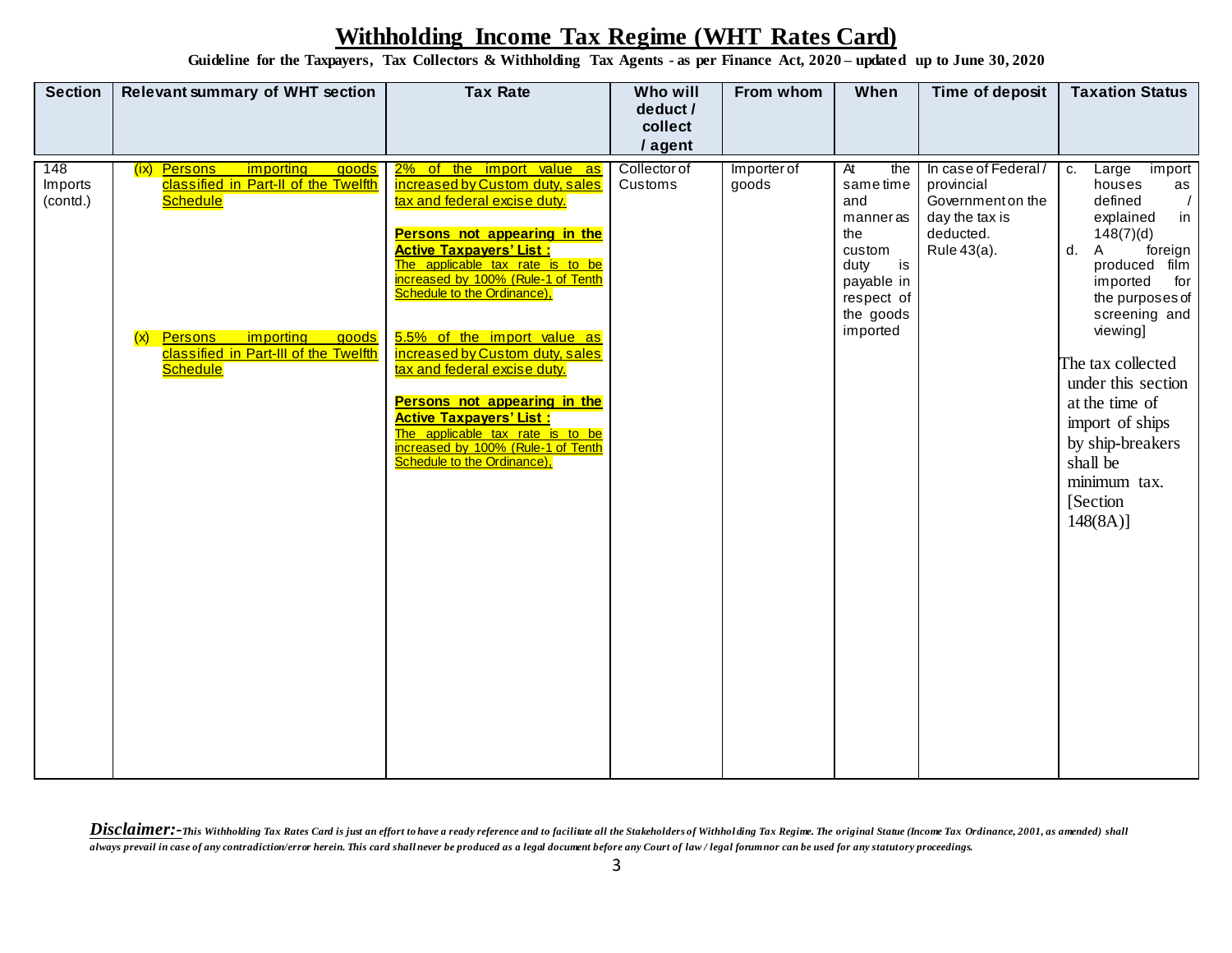**Guideline for the Taxpayers, Tax Collectors & Withholding Tax Agents - as per Finance Act, 2020 – updated up to June 30, 2020**

| <b>Section</b>             | <b>Relevant summary of WHT section</b>                                                                                                                                                                                                                                  | <b>Tax Rate</b>                                                                                                                                                                                                                                                           | Who will                              | From whom            | When                                                                                                                         | Time of deposit                                                                                      | <b>Taxation Status</b> |
|----------------------------|-------------------------------------------------------------------------------------------------------------------------------------------------------------------------------------------------------------------------------------------------------------------------|---------------------------------------------------------------------------------------------------------------------------------------------------------------------------------------------------------------------------------------------------------------------------|---------------------------------------|----------------------|------------------------------------------------------------------------------------------------------------------------------|------------------------------------------------------------------------------------------------------|------------------------|
|                            |                                                                                                                                                                                                                                                                         |                                                                                                                                                                                                                                                                           | deduct /<br>collect                   |                      |                                                                                                                              |                                                                                                      |                        |
|                            |                                                                                                                                                                                                                                                                         |                                                                                                                                                                                                                                                                           | / agent                               |                      |                                                                                                                              |                                                                                                      |                        |
| 148<br>Imports<br>(contd.) | Industrial undertaking importing Plastic<br>raw material (PCT Heading 39.01 to<br>39.12) for its own use. [[Proviso(a)] <sup>1</sup>                                                                                                                                    | 1.75% of the import value as<br>increased by Custom-duty, sales<br>tax and federal excise duty<br>Persons not appearing in the<br><b>Active Taxpayers' List:</b><br>The applicable tax rate is to be<br>increased by 100% (Rule-1 of Tenth<br>Schedule to the Ordinance), | <b>Collector of</b><br><b>Customs</b> | Importer of<br>goods | At<br>the<br>sametime<br>and<br>manneras<br>the<br>custom<br>is<br>duty<br>payable in<br>respect of<br>the goods<br>imported | In case of Federal/<br>provincial<br>Government on the<br>day the tax is<br>deducted.<br>Rule 43(a). |                        |
|                            | In case of manufacturers covered<br>2.<br>under rescinded Notification No.<br>S.R.O 1125(I)/2011 dated the 31 <sup>st</sup><br>December, 2011 as it stood on the<br>28 <sup>th</sup> June, 2019 on import of items<br>covered under the aforementioned<br><b>S.R.O.</b> | $1\%$<br>Persons not appearing in the<br><b>Active Taxpayers' List:</b><br>The applicable tax rate is to be<br>increased by 100% (Rule-1 of Tenth<br>Schedule to the Ordinance),                                                                                          |                                       |                      |                                                                                                                              |                                                                                                      |                        |
|                            | In case of persons importing<br>3.<br>finished pharmaceutical products<br>that are not manufactured<br>otherwise in Pakistan, as certified<br>by the Drug Regulatory Authority<br>of Pakistan.                                                                          | $4\%$<br>Persons not appearing in the<br><b>Active Taxpayers' List:</b><br>The applicable tax rate is to be<br>increased by 100% (Rule-1 of Tenth<br>Schedule to the Ordinance),                                                                                          |                                       |                      |                                                                                                                              |                                                                                                      |                        |

1 Proviso added vide FA, 2017

Disclaimer:-This Withholding Tax Rates Card is just an effort to have a ready reference and to facilitate all the Stakeholders of Withholding Tax Regime. The original Statue (Income Tax Ordinance, 2001, as amended) shall *always prevail in case of any contradiction/error herein. This card shall never be produced as a legal document before any Court of law / legal forum nor can be used for any statutory proceedings.*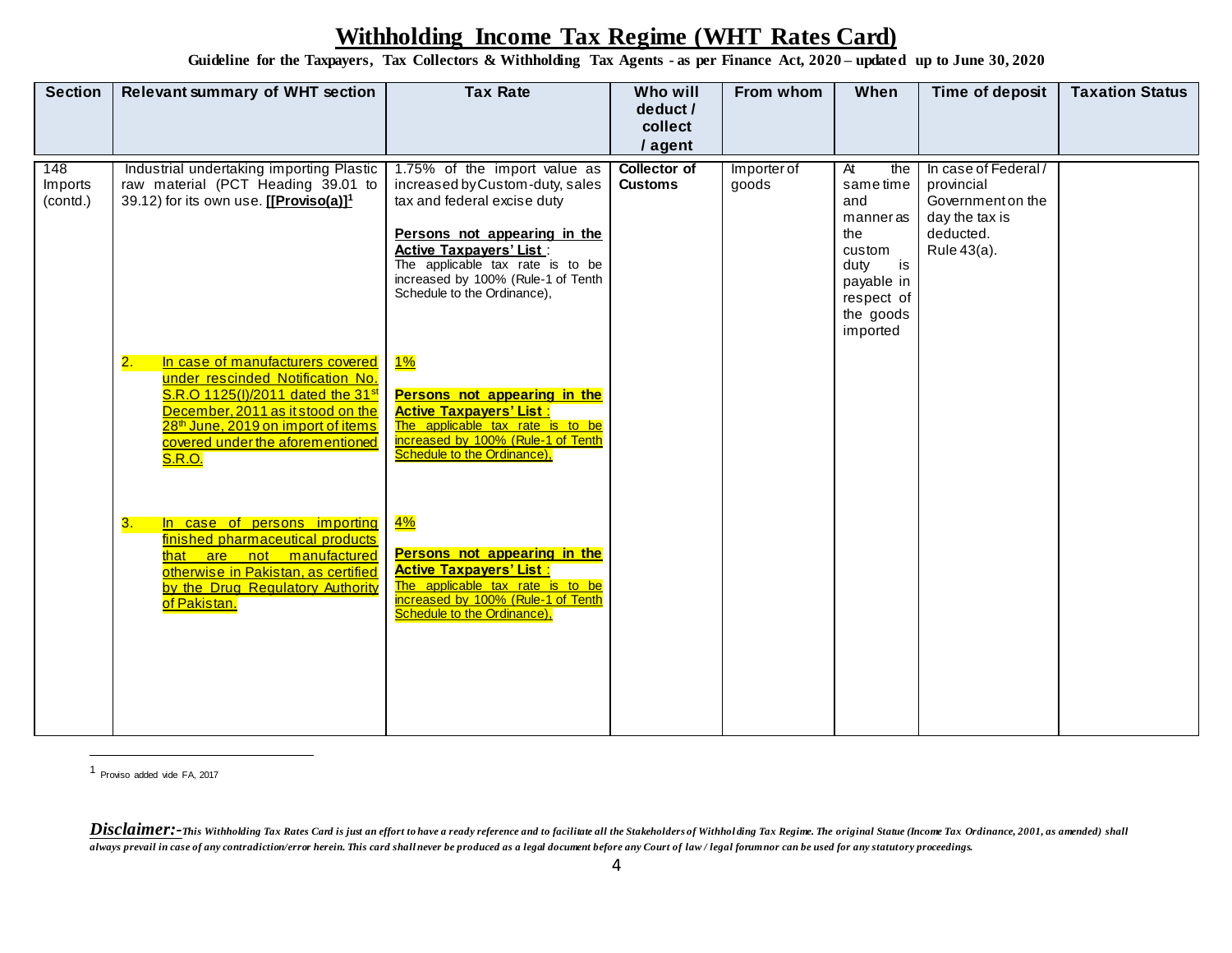**Guideline for the Taxpayers, Tax Collectors & Withholding Tax Agents - as per Finance Act, 2020 – updated up to June 30, 2020**

| <b>Section</b>             | <b>Relevant summary of WHT section</b>                                                                                                                                                                                      | <b>Tax Rate</b>                                                                                                                                                                                                                                                         | Who will<br>deduct /<br>collect<br>/ agent | From whom            | When                                                                                                                         | Time of deposit                                                                                       | <b>Taxation Status</b> |
|----------------------------|-----------------------------------------------------------------------------------------------------------------------------------------------------------------------------------------------------------------------------|-------------------------------------------------------------------------------------------------------------------------------------------------------------------------------------------------------------------------------------------------------------------------|--------------------------------------------|----------------------|------------------------------------------------------------------------------------------------------------------------------|-------------------------------------------------------------------------------------------------------|------------------------|
| 148<br>Imports<br>(contd.) | Persons Importing Pulses<br>4.                                                                                                                                                                                              | 2% of the import value as<br>increased by Custom-duty, sales<br>tax and federal excise duty<br>Persons not appearing in the<br><b>Active Taxpayers' List:</b><br>The applicable tax rate is to be<br>increased by 100% (Rule-1 of Tenth<br>Schedule to the Ordinance),. | Collector of<br><b>Customs</b>             | Importer of<br>goods | At<br>the<br>sametime<br>and<br>manneras<br>the<br>custom<br>is<br>duty<br>payable in<br>respect of<br>the goods<br>imported | In case of Federal /<br>provincial<br>Government on the<br>day the tax is<br>deducted.<br>Rule 43(a). |                        |
|                            | 5.<br>Commercial importers covered<br>under Notification No. S.R.O<br>1125(I)/2011 dated the 31st<br>December, 2011 and importing<br>items covered under S.R.O<br>1125(I)/2011 dated the 31 <sup>st</sup><br>December, 2011 | 3% of the import value as<br>increased by custom-duty sales<br>tax and federal excise duty.                                                                                                                                                                             |                                            |                      |                                                                                                                              |                                                                                                       |                        |
|                            |                                                                                                                                                                                                                             | Persons not appearing in the<br><b>Active Taxpayers' List:</b><br>The applicable tax rate is to be<br>increased by 100% (Rule-1 of Tenth<br>Schedule to the Ordinance),                                                                                                 |                                            |                      |                                                                                                                              |                                                                                                       |                        |
|                            |                                                                                                                                                                                                                             |                                                                                                                                                                                                                                                                         |                                            |                      |                                                                                                                              |                                                                                                       |                        |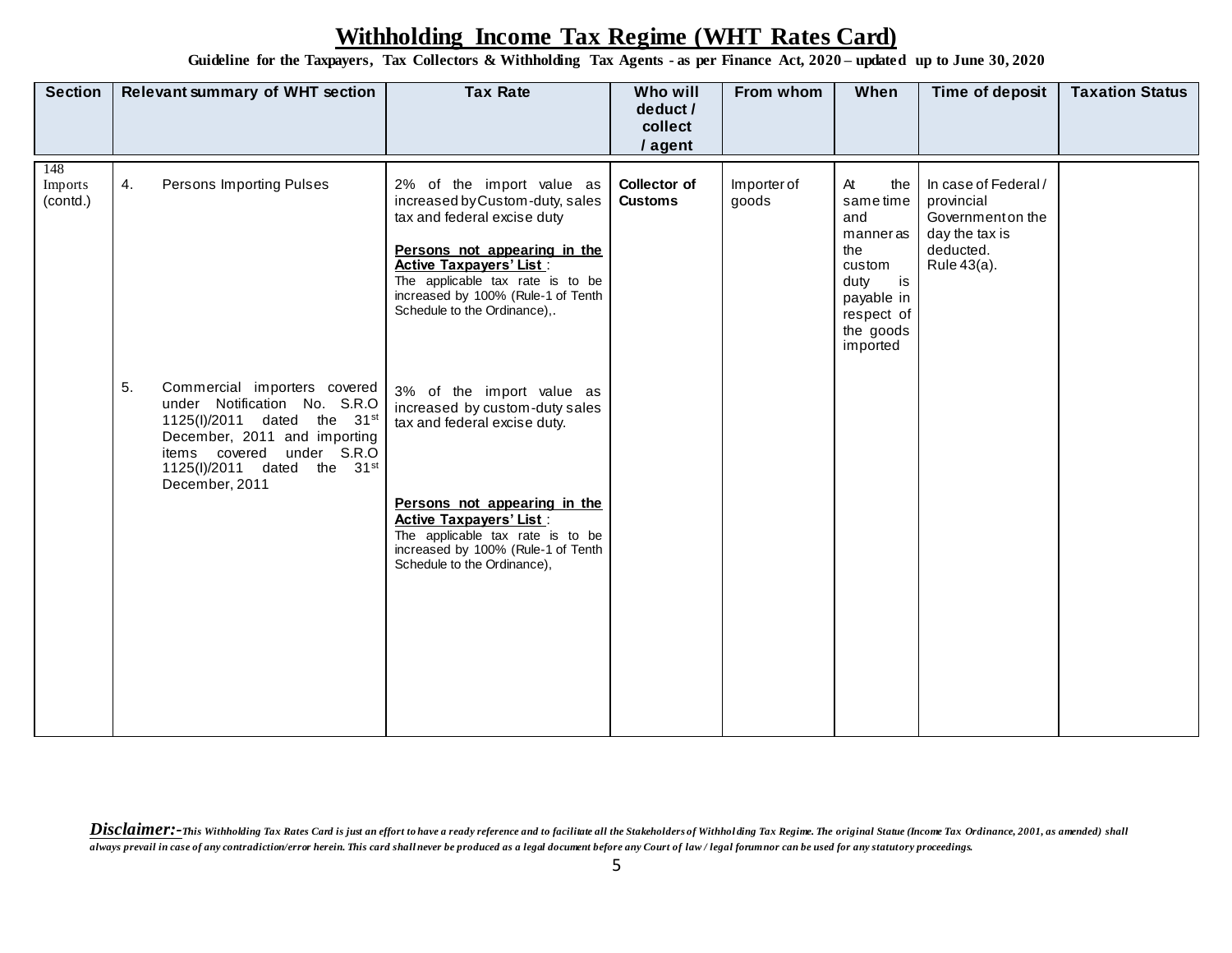**Guideline for the Taxpayers, Tax Collectors & Withholding Tax Agents - as per Finance Act, 2020 – updated up to June 30, 2020**

| At<br>the                | In case of Federal/                 |                                           |
|--------------------------|-------------------------------------|-------------------------------------------|
| and<br>manneras          | Government on the<br>day the tax is |                                           |
| custom                   | Rule 43(a).                         |                                           |
| payable in<br>respect of |                                     |                                           |
| the goods<br>imported    |                                     |                                           |
|                          |                                     |                                           |
|                          |                                     |                                           |
|                          |                                     |                                           |
|                          |                                     |                                           |
|                          |                                     |                                           |
|                          |                                     |                                           |
|                          |                                     |                                           |
|                          |                                     |                                           |
|                          |                                     |                                           |
|                          | the<br>duty                         | provincial<br>sametime<br>deducted.<br>is |

2 Proviso added vide FA, 2017

Disclaimer:-This Withholding Tax Rates Card is just an effort to have a ready reference and to facilitate all the Stakeholders of Withholding Tax Regime. The original Statue (Income Tax Ordinance, 2001, as amended) shall *always prevail in case of any contradiction/error herein. This card shall never be produced as a legal document before any Court of law / legal forum nor can be used for any statutory proceedings.*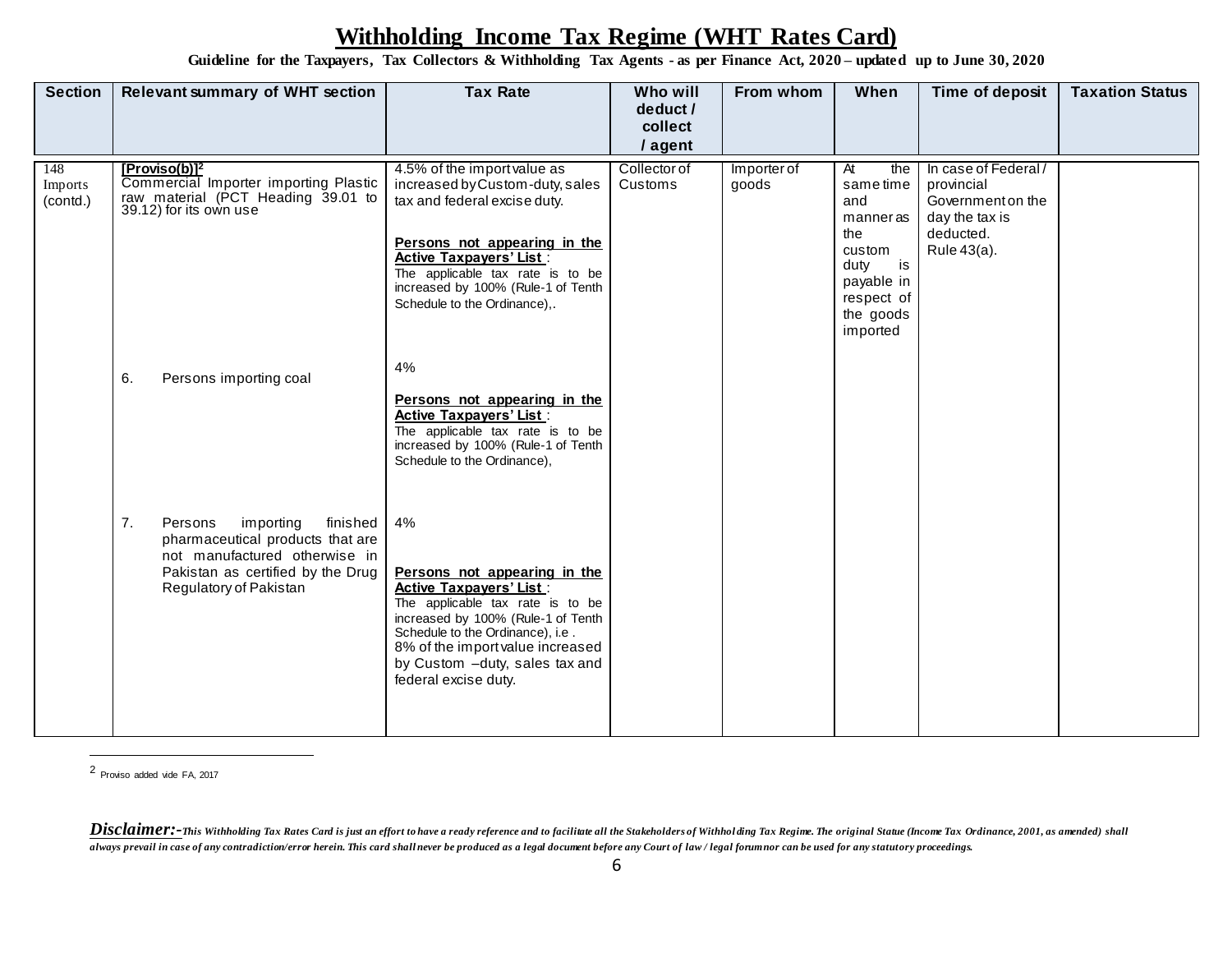**Guideline for the Taxpayers, Tax Collectors & Withholding Tax Agents - as per Finance Act, 2020 – updated up to June 30, 2020**

| <b>Section</b>             | <b>Relevant summary of WHT section</b>                               | <b>Tax Rate</b>                                                                                                                                                                                                                                                                                                                                           | Who will<br>deduct /    | From whom            | When                                                                                                                         | Time of deposit                                                                                       | <b>Taxation Status</b> |
|----------------------------|----------------------------------------------------------------------|-----------------------------------------------------------------------------------------------------------------------------------------------------------------------------------------------------------------------------------------------------------------------------------------------------------------------------------------------------------|-------------------------|----------------------|------------------------------------------------------------------------------------------------------------------------------|-------------------------------------------------------------------------------------------------------|------------------------|
|                            |                                                                      |                                                                                                                                                                                                                                                                                                                                                           | collect                 |                      |                                                                                                                              |                                                                                                       |                        |
|                            | Ship breakers on import of ship<br>8.                                | 4.5%                                                                                                                                                                                                                                                                                                                                                      | / agent                 |                      |                                                                                                                              |                                                                                                       |                        |
| 148<br>Imports<br>(contd.) | 9.<br>Industrial<br>undertakings<br>not<br>covered under S.No 1 to 6 | Persons not appearing in the<br><b>Active Taxpayers' List:</b><br>The applicable tax rate is to be<br>increased by 100% (Rule-1 of Tenth<br>Schedule to the Ordinance.<br>5.5%<br>Persons not appearing in the<br><b>Active Taxpayers' List:</b><br>The applicable tax rate is to be<br>increased by 100% (Rule-1 of Tenth<br>Schedule to the Ordinance). | Collector of<br>Customs | Importer of<br>goods | At<br>the<br>sametime<br>and<br>manneras<br>the<br>custom<br>is<br>duty<br>payable in<br>respect of<br>the goods<br>imported | In case of Federal /<br>provincial<br>Government on the<br>day the tax is<br>deducted.<br>Rule 43(a). |                        |
|                            | Companies not covered under S.<br>10.<br>Nos 1 to 9                  | 5.5%<br>Persons not appearing in the<br><b>Active Taxpayers' List:</b><br>The applicable tax rate is to be<br>increased by 100% (Rule-1 of Tenth<br>Schedule to the Ordinance).                                                                                                                                                                           |                         |                      |                                                                                                                              |                                                                                                       |                        |
|                            | 11.<br>Persons not<br>covered Under<br>S.Nos1 to 10                  | 6%<br>Persons not appearing in the<br><b>Active Taxpayers' List:</b><br>The applicable tax rate is to be<br>increased by 100% (Rule-1 of Tenth<br>Schedule to the Ordinance),                                                                                                                                                                             |                         |                      |                                                                                                                              |                                                                                                       |                        |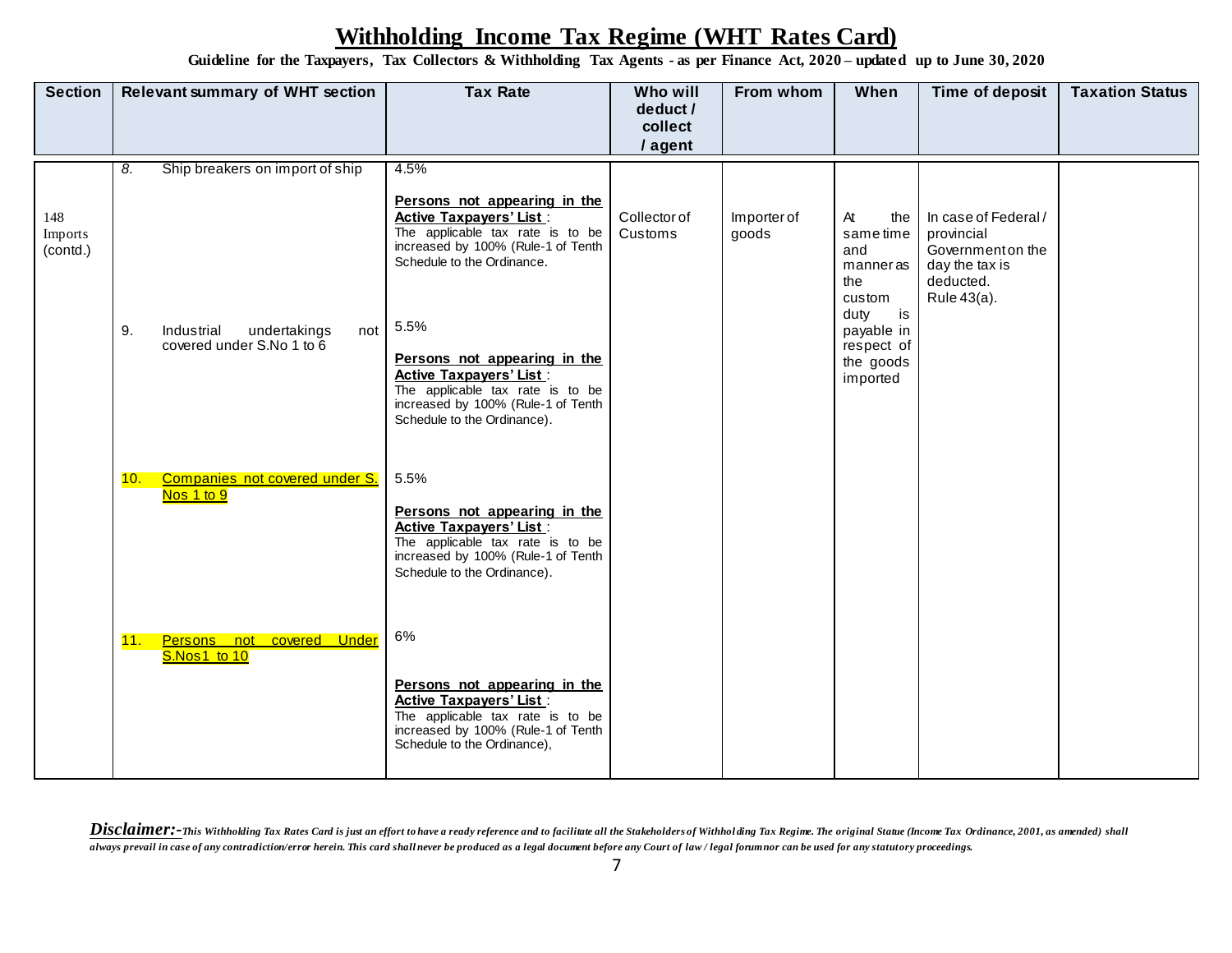**Guideline for the Taxpayers, Tax Collectors & Withholding Tax Agents - as per Finance Act, 2020 – updated up to June 30, 2020**

| <b>Section</b>             | <b>Relevant summary of WHT section</b>                                               | <b>Tax Rate</b>                                                                                                                                                                                                                                                                                                                                                                                                                                                                                                                                                                                                                                                                                                                                                                                                                                                                                                                                                            | Who will<br>deduct /<br>collect<br>/ agent | From whom            | When                                                                                                                            | Time of deposit                                                                                       | <b>Taxation Status</b> |
|----------------------------|--------------------------------------------------------------------------------------|----------------------------------------------------------------------------------------------------------------------------------------------------------------------------------------------------------------------------------------------------------------------------------------------------------------------------------------------------------------------------------------------------------------------------------------------------------------------------------------------------------------------------------------------------------------------------------------------------------------------------------------------------------------------------------------------------------------------------------------------------------------------------------------------------------------------------------------------------------------------------------------------------------------------------------------------------------------------------|--------------------------------------------|----------------------|---------------------------------------------------------------------------------------------------------------------------------|-------------------------------------------------------------------------------------------------------|------------------------|
| 148<br>Imports<br>(contd.) | [proviso]<br>On Import of Mobile Phones by any<br>Person (individual, AOP, Company): | <u>Tax (in Rs.)</u><br>$C$ &F<br><mark>In CBU</mark><br><mark>In</mark><br><mark>CKD/SKD</mark><br>condition<br>Value of<br><b>PCT</b><br><b>Mobile</b><br>condition<br><mark>Heading</mark><br>8517.1219<br><b>Phone</b><br><mark>under</mark><br><mark>PCT</mark><br><mark>(in USD</mark><br><b>Heading</b><br>(S)<br>8517.1211<br>Up to $30$<br><u>70</u><br>except<br>smart<br>phones<br><b>Exceeding</b><br>100<br>$\overline{\mathbf{Q}}$<br>30 and up<br>to 100 and<br>smart<br>phones up<br>$\frac{1}{10}$ 100<br>Exceeding<br><u>930</u><br>0<br>100 and<br>up to 200<br>Exceeding<br>970<br>$\mathbf{0}$<br>$200$ and<br>$\frac{\text{up to }350}{\text{up to }350}$<br>Exceeding<br>3,000<br>5,000<br>$350$ and<br>$up$ to 500<br><u> 11,500</u><br>Exceeding<br><u>5,200</u><br>500<br>Persons not appearing in the<br><b>Active Taxpayers' List:</b><br>The applicable tax rate is to be<br>increased by 100% (Rule-1 of Tenth<br>Schedule to the Ordinance), | Collector of<br><b>Customs</b>             | Importer of<br>goods | At<br>the<br>sametime<br>and<br>manneras<br>the<br>custom<br>duty<br>$i$ s<br>payable in<br>respect of<br>the goods<br>imported | In case of Federal /<br>provincial<br>Government on the<br>day the tax is<br>deducted.<br>Rule 43(a). |                        |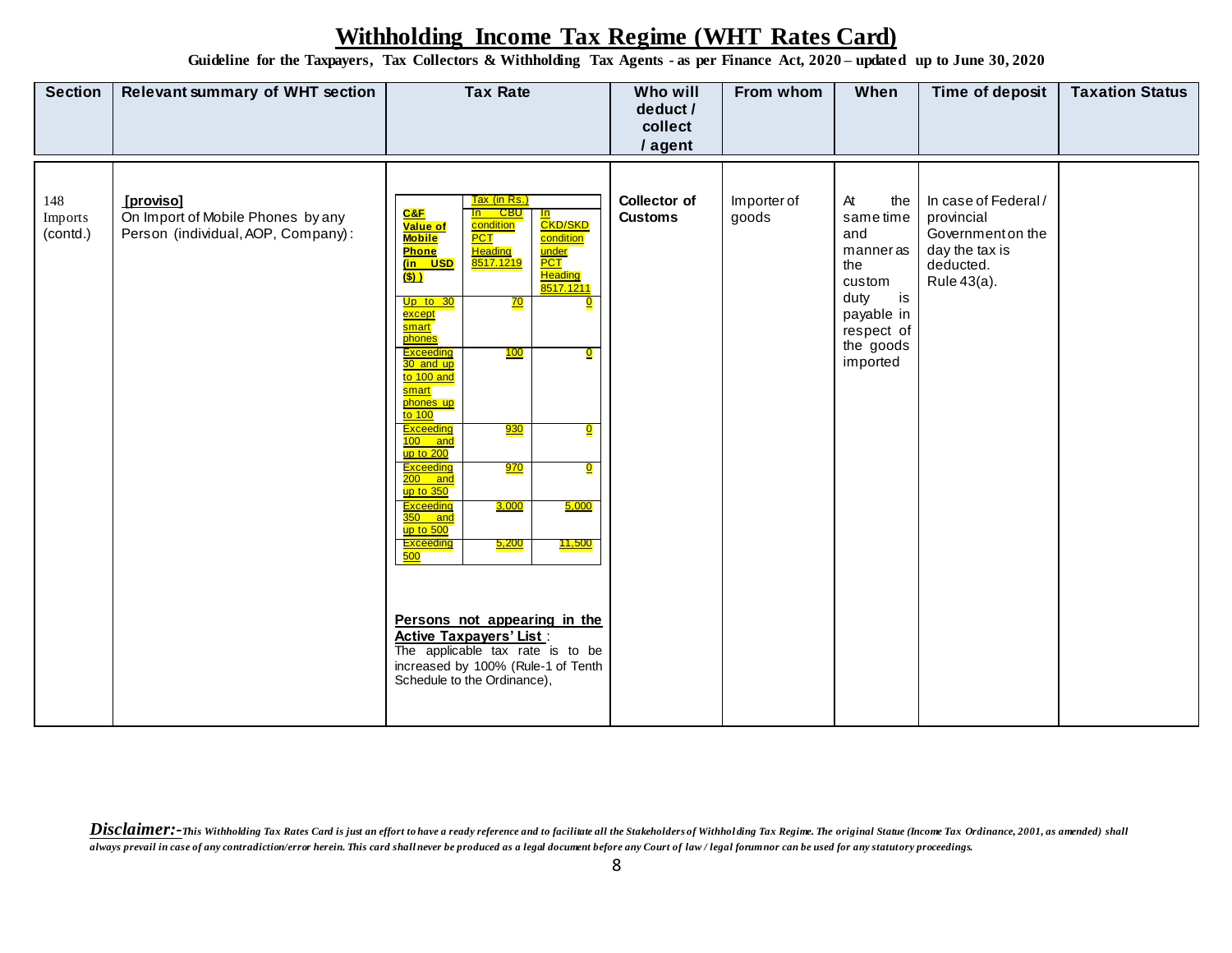**Guideline for the Taxpayers, Tax Collectors & Withholding Tax Agents - as per Finance Act, 2020 – updated up to June 30, 2020**

| <b>Section</b><br><b>Tax Rate</b><br><b>Relevant summary of WHT section</b><br>Who will<br>From whom<br>When<br>Time of deposit<br>deduct /<br>collect<br>/ agent                                                                                                                                                                                                                                                                                                                                                                                                                                                                                                                                                                                                                                                                                                                                                                                                                                                                                                                                                                                                                                                                                                                                                                                                                                                                                                                                                                                                                                                          | <b>Taxation Status</b> |
|----------------------------------------------------------------------------------------------------------------------------------------------------------------------------------------------------------------------------------------------------------------------------------------------------------------------------------------------------------------------------------------------------------------------------------------------------------------------------------------------------------------------------------------------------------------------------------------------------------------------------------------------------------------------------------------------------------------------------------------------------------------------------------------------------------------------------------------------------------------------------------------------------------------------------------------------------------------------------------------------------------------------------------------------------------------------------------------------------------------------------------------------------------------------------------------------------------------------------------------------------------------------------------------------------------------------------------------------------------------------------------------------------------------------------------------------------------------------------------------------------------------------------------------------------------------------------------------------------------------------------|------------------------|
| $149^{3}$<br>Every person responsible for paying<br>At the time<br>In case of Federal/<br>Person<br>Employee<br>responsible for<br>Tax on<br>Salary to an employee shall deduct tax<br>the salary<br>provincial<br>Salary<br>from the amount paid<br>is actually<br>Government on the<br>paying salary<br>to the<br>Income<br>paid<br>day the tax is<br>Salary Slabs:4<br>Tax Rates on salary slabs<br>deducted, Rule<br>employee<br>$43(a)$ .<br>1. Where taxable income does not<br>0%<br>In other than<br>exceed Rs. 600,000.<br>Federal / Provincial<br>Government cases.<br>2. Where taxable income exceeds<br>5% of the amount<br>within 7 days from<br>Rs. 600,000 but does not exceed Rs.<br>the end of each<br>exceeding Rs. 600,000<br>1,200,000.<br>week ending on<br>Rs.30,000 plus 10% of<br>every Sunday. Rule<br>3. Where taxable income exceeds<br>the amount exceeding<br>43(b)<br>Rs. 1,200,000 but does not exceed Rs.<br>Rs. 1,200,000.<br>1,800,000.<br>Rs. 90,000 plus 15% of<br>4. Where taxable income exceeds<br>the amount exceeding<br>Rs. 1,800,000 but does not exceed Rs.<br>Rs. 1,800,000<br>2,500,000.<br>Rs. 195,000 plus 17.5% of the<br>Where taxable income exceeds<br>5.<br>amountexceeding Rs. 2,500,000<br>Rs. 2,500,000 but does not exceed Rs.<br>3,500,000<br>Rs.370,000 plus 20% of the<br>6. Where taxable income exceeds<br>amountexceeding Rs. 3,500,000<br>Rs. 3,500,000 but does not exceed Rs.<br>5,000,000<br>Rs.670,000 plus 22.5% of the<br>7. Where taxable income exceeds<br>amount exceeding Rs.<br>Rs. 5,000,000 but does not exceed Rs.<br>5,000,000<br>8,000,000 | Adjustable             |

 $3$  As per Finance Act, 2019, the provisions of new ly inserted 10<sup>th</sup> schedule of the Income Tax Ordinance, 2001 shall not apply on tax deducted under section 149.

 $\overline{a}$ 

 $4$  As per Finance Act, 2019, the salary slabs as w ell as tax rates have been revised w ith effect from 01.07.2019. As such all w ithholding tax agents disbursing salary are required to implement the revised tax rates from the same date.

Disclaimer:-This Withholding Tax Rates Card is just an effort to have a ready reference and to facilitate all the Stakeholders of Withholding Tax Regime. The original Statue (Income Tax Ordinance, 2001, as amended) shall *always prevail in case of any contradiction/error herein. This card shall never be produced as a legal document before any Court of law / legal forum nor can be used for any statutory proceedings.*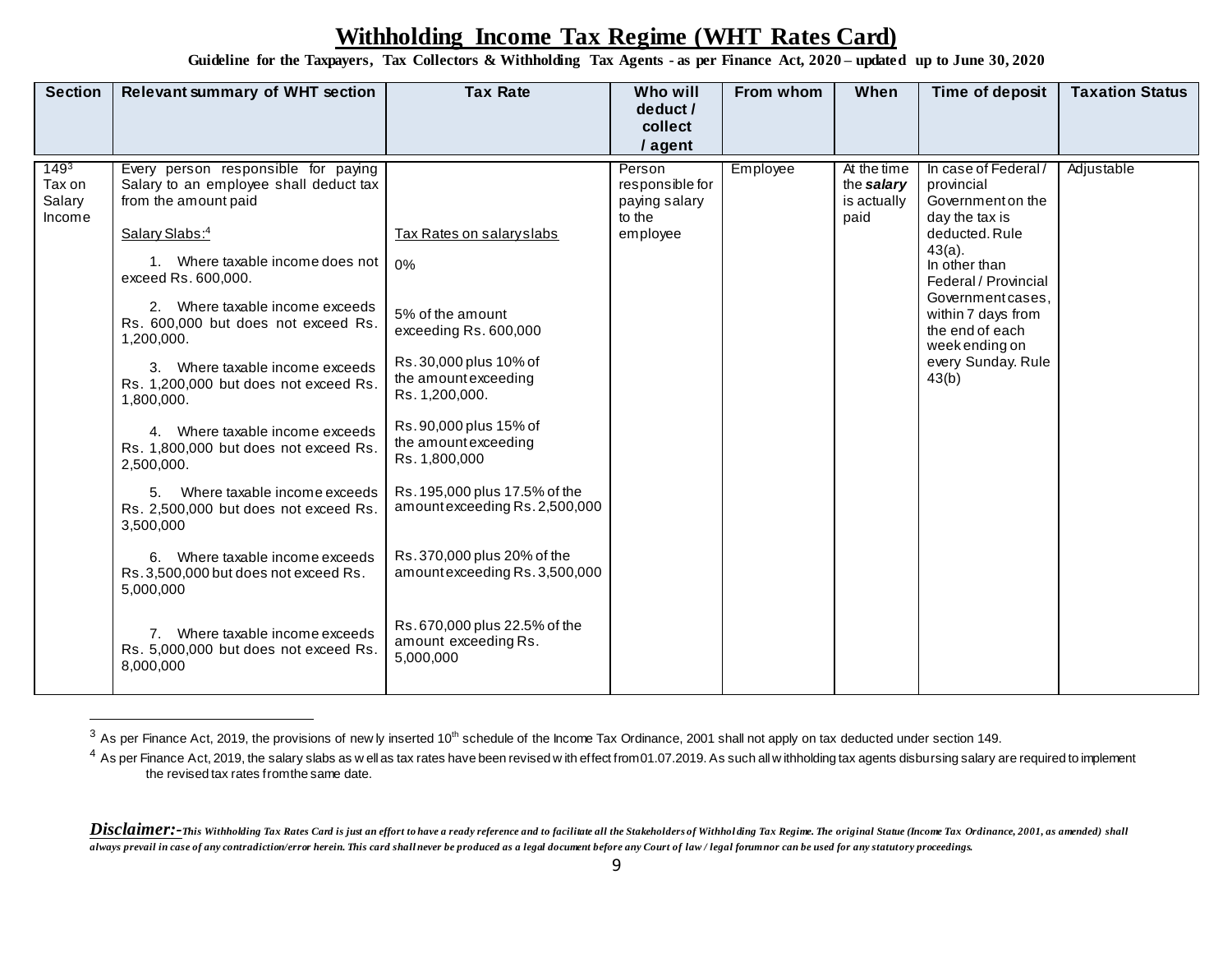**Guideline for the Taxpayers, Tax Collectors & Withholding Tax Agents - as per Finance Act, 2020 – updated up to June 30, 2020**

| <b>Section</b>            | <b>Relevant summary of WHT section</b>                                                                                                           | <b>Tax Rate</b>                                                       | Who will<br>deduct /<br>collect<br>/ agent     | From whom | When                      | Time of deposit | <b>Taxation Status</b> |
|---------------------------|--------------------------------------------------------------------------------------------------------------------------------------------------|-----------------------------------------------------------------------|------------------------------------------------|-----------|---------------------------|-----------------|------------------------|
| 149<br>Salary<br>(contd.) | 8. Where taxable income exceeds<br>Rs.8,000,000 but does not exceed Rs.<br>12,000,000                                                            | Rs.1,345,000 plus 25% of the<br>amountexceeding Rs. 8,000,000         |                                                |           |                           |                 |                        |
|                           | 9. Where taxable income exceeds<br>Rs. 12,000,000 but does not exceed<br>Rs.30,000,000                                                           | Rs. 2,345,000 plus 27.5% of the<br>amountexceeding Rs.<br>12,000,000  |                                                |           |                           |                 |                        |
|                           | 10. Where taxable income exceeds<br>Rs.30,000,000 but does not exceed<br>Rs.50,000,000                                                           | Rs.7,295,000 plus 30% of the<br>amountexceeding Rs.<br>30,000,000     |                                                |           |                           |                 |                        |
|                           | 11. Where taxable income exceeds<br>Rs.50,000,000 but does not exceed<br>Rs.75,000,000                                                           | Rs. 13,295,000 plus 32.5% of the<br>amountexceeding Rs.<br>50,000,000 |                                                |           |                           |                 |                        |
|                           | 12. Where taxable income exceeds<br>Rs.75,000,000                                                                                                | Rs.21,420,000 plus<br>35% of the amount<br>exceeding Rs 75,000,000";  |                                                |           |                           |                 |                        |
| 149(3)                    | Every person responsible for making<br>payment for directorship fee or fee for<br>attending Board meeting or such fee by<br>whatever name called | 20% of gross amount paid                                              | Person<br>responsible for<br>making<br>payment | Payees    | At the time<br>of payment |                 |                        |
|                           |                                                                                                                                                  |                                                                       |                                                |           |                           |                 |                        |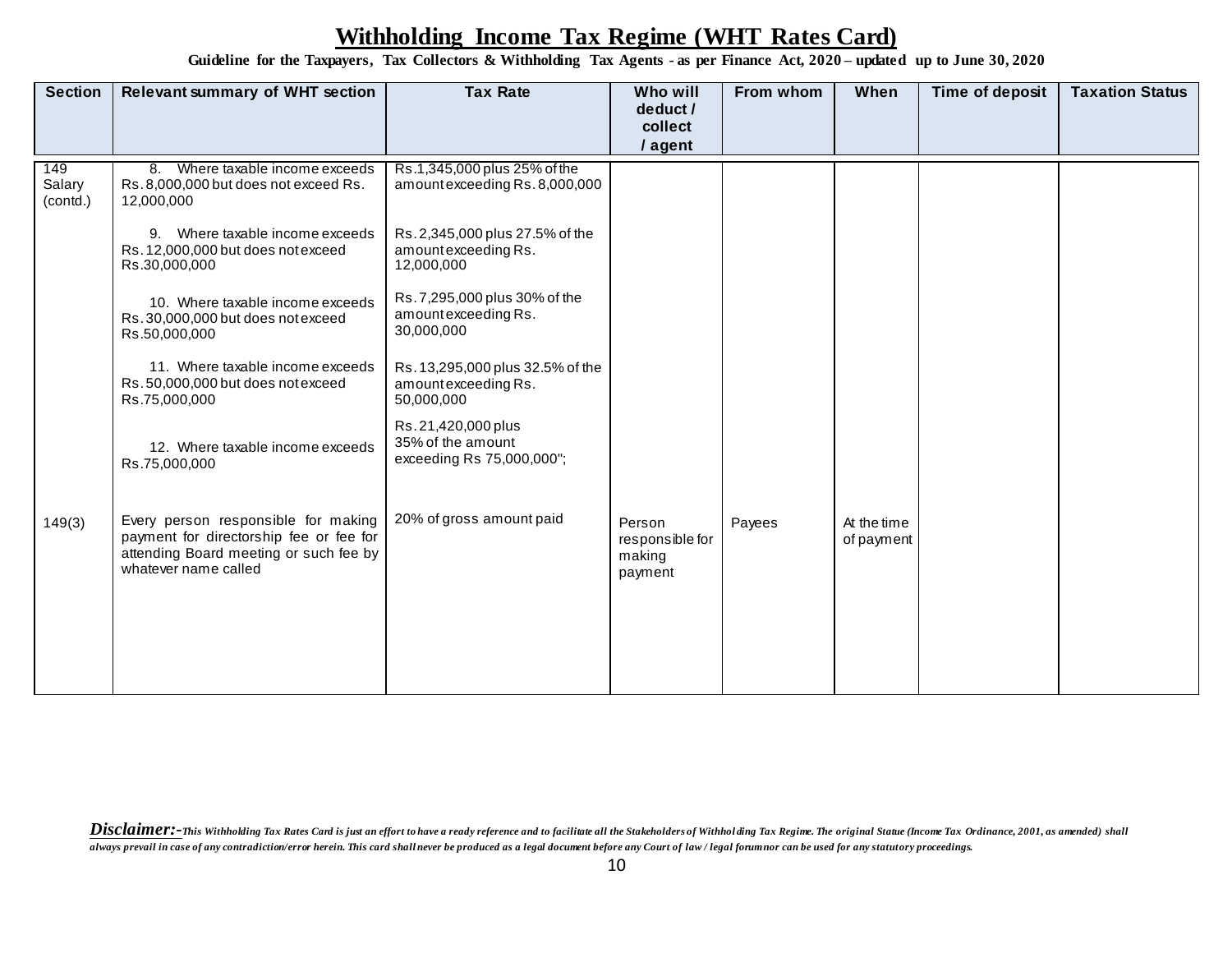**Guideline for the Taxpayers, Tax Collectors & Withholding Tax Agents - as per Finance Act, 2020 – updated up to June 30, 2020**

| <b>Section</b>            | <b>Relevant summary of WHT section</b>                                                                                                                                                                                                                                                                                                                                                                                                                                      | <b>Tax Rate</b>                                                                                                                                                                                                                                                                                                                                                | Who will<br>deduct /                      | From whom                 | When                                                  | Time of deposit                                                                                                                                                                                                                                                            | <b>Taxation Status</b>                     |
|---------------------------|-----------------------------------------------------------------------------------------------------------------------------------------------------------------------------------------------------------------------------------------------------------------------------------------------------------------------------------------------------------------------------------------------------------------------------------------------------------------------------|----------------------------------------------------------------------------------------------------------------------------------------------------------------------------------------------------------------------------------------------------------------------------------------------------------------------------------------------------------------|-------------------------------------------|---------------------------|-------------------------------------------------------|----------------------------------------------------------------------------------------------------------------------------------------------------------------------------------------------------------------------------------------------------------------------------|--------------------------------------------|
|                           |                                                                                                                                                                                                                                                                                                                                                                                                                                                                             |                                                                                                                                                                                                                                                                                                                                                                | collect<br>/ agent                        |                           |                                                       |                                                                                                                                                                                                                                                                            |                                            |
| 150<br>Dividend<br>Income | Tax shall be deducted on the gross<br>amount of dividend paid:<br>(a) In the case of dividend paid by<br>Independent Power Purchasers (IPPs)<br>w hereas such dividend is a pass through item<br>under an Implementation Agreement or Pow er<br>Purchase Agreement or Energy Purchase<br>Agreement and is required to be reimbursed<br>by Central Pow er Purchasing Agency (CPPA-<br>G) or its predecessor or successor entity:<br>(b) In mutual funds and cases other than | 7.5%<br>Persons not appearing in the<br><b>Active Taxpayers' List:</b><br>The applicable tax rate is to be<br>increased by 100% (Rule-1 of Tenth<br>Schedule to the Ordinance).<br>15%                                                                                                                                                                         | <b>Every Person</b><br>Paying<br>Dividend | Recipients of<br>dividend | At the time<br>the<br>dividend<br>is actually<br>paid | In case of Federal /<br>provincial<br>Government on the<br>day the tax is<br>deducted.<br>Rule<br>$43(a)$ .<br>other<br>In.<br>than<br>Federal / Provincial<br>Government cases,<br>within 7 days from<br>the end of each<br>week ending on<br>every Sunday. Rule<br>43(b) | Final<br>Section 5 read with<br>section 8. |
|                           | mentioned at (a) above and (ba) below<br>(ba) In case of person receiving dividend from<br>a company w here no tax is payable by such<br>company, due to exemption of income or carry<br>forw ard of business losses under Part-VIII of<br>Chapter-III or claim of tax credits under Part-X<br>of Chapter-III.                                                                                                                                                              | Persons not appearing in the<br><b>Active Taxpayers' List:</b><br>The applicable tax rate is to be<br>increased by 100% (Rule-1 of Tenth<br>Schedule to the Ordinance)<br>25%<br>Persons not appearing in the<br><b>Active Taxpayers' List:</b><br>The applicable tax rate is to be<br>increased by 100% (Rule-1 of Tenth<br><b>Schedule to the Ordinance)</b> |                                           |                           |                                                       |                                                                                                                                                                                                                                                                            |                                            |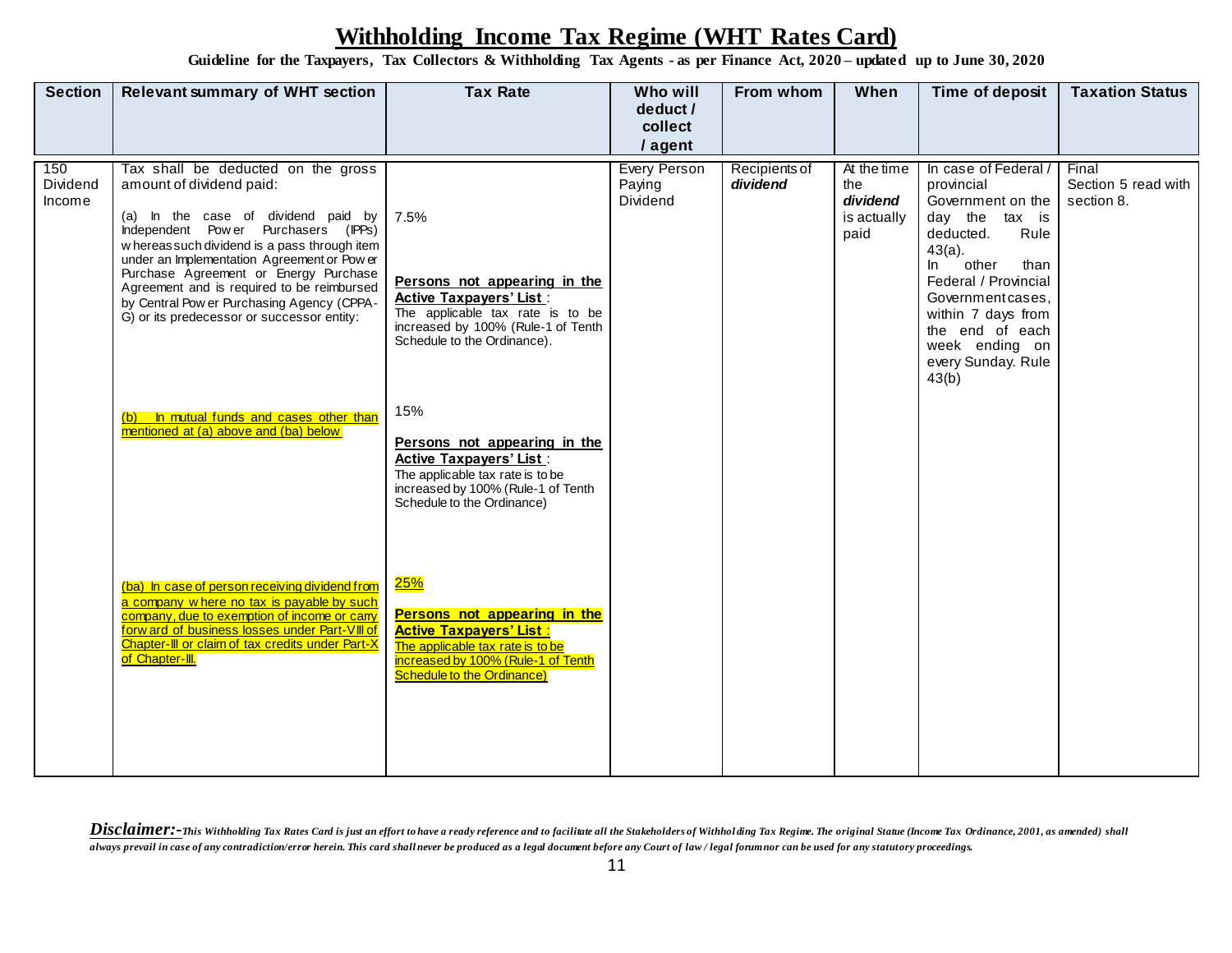**Guideline for the Taxpayers, Tax Collectors & Withholding Tax Agents - as per Finance Act, 2020 – updated up to June 30, 2020**

| <b>Section</b>                                  | <b>Relevant summary of WHT section</b>                                                                                                                                                                                                                               | <b>Tax Rate</b>                                                                                                                                                                  | Who will                                                     | From whom                                                                                  | When                                                                                                                         | Time of deposit                                                                                                                                                                                         | <b>Taxation Status</b>                                                                                                                                           |
|-------------------------------------------------|----------------------------------------------------------------------------------------------------------------------------------------------------------------------------------------------------------------------------------------------------------------------|----------------------------------------------------------------------------------------------------------------------------------------------------------------------------------|--------------------------------------------------------------|--------------------------------------------------------------------------------------------|------------------------------------------------------------------------------------------------------------------------------|---------------------------------------------------------------------------------------------------------------------------------------------------------------------------------------------------------|------------------------------------------------------------------------------------------------------------------------------------------------------------------|
|                                                 |                                                                                                                                                                                                                                                                      |                                                                                                                                                                                  | deduct /<br>collect                                          |                                                                                            |                                                                                                                              |                                                                                                                                                                                                         |                                                                                                                                                                  |
|                                                 |                                                                                                                                                                                                                                                                      |                                                                                                                                                                                  | / agent                                                      |                                                                                            |                                                                                                                              |                                                                                                                                                                                                         |                                                                                                                                                                  |
| 150A<br>Return on<br>Investme<br>nt in<br>Sukuk | On Payment of return on investment in<br>Sukuks:<br>a) In case the Sukuk-holder is a<br>company,                                                                                                                                                                     | 25%<br>Persons not appearing in the<br><b>Active Taxpavers' List:</b><br>The applicable tax rate is to be<br>increased by 100% (Rule-1 of Tenth<br>Schedule to the Ordinance),   | Special<br>Purpose<br>Vehicle,<br>Company                    | <b>From Sukuk</b><br>holders on<br>paymentof<br>gross amount<br>of return on<br>investment | At the time<br>of actual<br>payment                                                                                          | (Within 7 days from<br>the end of each<br>week ending on<br>every Sunday. Rule<br>43(b)                                                                                                                 | Final<br>Section 5AA read<br>with Section 8.                                                                                                                     |
|                                                 | In case the Sukuk - holder is an<br>b)<br>individual or an association of<br>person, if the return on<br>investment is more than one<br>million,                                                                                                                     | 12.5%<br>Persons not appearing in the<br><b>Active Taxpayers' List:</b><br>The applicable tax rate is to be<br>increased by 100% (Rule-1 of Tenth<br>Schedule to the Ordinance), |                                                              |                                                                                            |                                                                                                                              |                                                                                                                                                                                                         |                                                                                                                                                                  |
|                                                 | In case the Sukuk - holder is an<br>$\mathbf{C}$<br>individual and an association of<br>person, if the return on<br>investment is less than one<br>million, and                                                                                                      | 10%<br>Persons not appearing in the<br><b>Active Taxpayers' List:</b><br>The applicable tax rate is to be<br>increased by 100% (Rule-1 of Tenth<br>Schedule to the Ordinance),   |                                                              |                                                                                            |                                                                                                                              |                                                                                                                                                                                                         |                                                                                                                                                                  |
| 151<br>Profit on<br>debt<br>151(1)(a)           | A person paying profit / yield has to<br>deduct tax from the gross amount of<br>yield / profit.<br>Yield or profit (profit on debt) on account,<br>depositor a certificate under the National<br>saving schemes or Post office savings<br>account.<br>Up to Rs.5 Lac | 10% of the gross yield/profit paid                                                                                                                                               | <b>Every Person</b><br>Making<br>paymentof<br>profit / yield | Recipient of<br>(Profit on debt)                                                           | At the time<br>the yield<br>(profit on<br>debt) is<br>credited to<br>the<br>account of<br>the<br>recipient or<br>is actually | In case of Federal,<br>provincial<br>Government on the<br>day the tax is<br>Rule<br>deducted.<br>$43(a)$ .<br>$\ln$<br>other<br>than<br>Federal / Provincial<br>Government cases,<br>within 7 days from | <b>Minimum</b><br>Tax on<br>the profits on debt<br>arising<br>to<br>a<br>taxpayer, except<br>Where-<br>(a) Taxpayer is a<br>company; or<br>(b) Profit on debt is |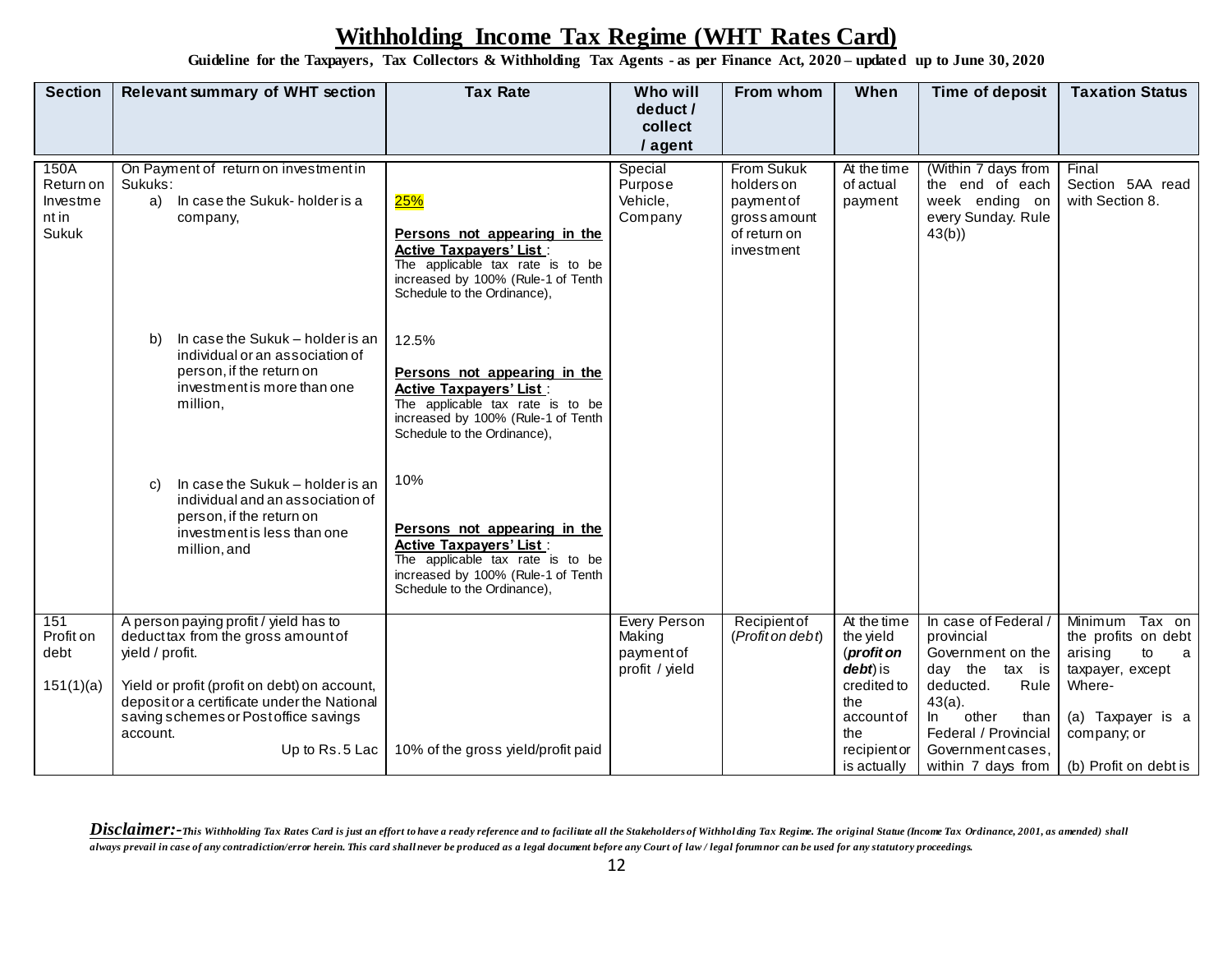**Guideline for the Taxpayers, Tax Collectors & Withholding Tax Agents - as per Finance Act, 2020 – updated up to June 30, 2020**

| <b>Section</b> | <b>Relevant summary of WHT section</b>                                                                                                                                              | <b>Tax Rate</b>                                                                                                                                                                                                                                     | Who will                                           | From whom                           | When                                                                                                                                                  | Time of deposit                                                                                                                                                                                                                                                               | <b>Taxation Status</b>                                                                                                                                                       |
|----------------|-------------------------------------------------------------------------------------------------------------------------------------------------------------------------------------|-----------------------------------------------------------------------------------------------------------------------------------------------------------------------------------------------------------------------------------------------------|----------------------------------------------------|-------------------------------------|-------------------------------------------------------------------------------------------------------------------------------------------------------|-------------------------------------------------------------------------------------------------------------------------------------------------------------------------------------------------------------------------------------------------------------------------------|------------------------------------------------------------------------------------------------------------------------------------------------------------------------------|
|                |                                                                                                                                                                                     |                                                                                                                                                                                                                                                     | deduct /<br>collect                                |                                     |                                                                                                                                                       |                                                                                                                                                                                                                                                                               |                                                                                                                                                                              |
|                |                                                                                                                                                                                     |                                                                                                                                                                                                                                                     | / agent                                            |                                     |                                                                                                                                                       |                                                                                                                                                                                                                                                                               |                                                                                                                                                                              |
|                | Exceeding Rs. 5 Lac                                                                                                                                                                 | 15% of the gross yield/profit paid<br>Persons not appearing in the<br><b>Active Taxpayers' List:</b><br>The applicable tax rate is to be<br>increased by 100% (Rule-1 of Tenth<br>Schedule to the Ordinance),                                       |                                                    |                                     | paid,<br>whichever<br>is earlier                                                                                                                      | the end of each<br>week ending on<br>every Sunday. Rule<br>43(b)                                                                                                                                                                                                              | taxable u/s 7B.                                                                                                                                                              |
| 151(1)(b)      | Profit on debt paid by Banking company<br>or financial institution on account or<br>deposit maintained.<br>Up to Rs.5 Lac<br>Exceeding Rs. 5 Lac                                    | 10% of the gross yield/profit paid<br>15% of the gross yield/profit paid<br>Persons not appearing in the<br><b>Active Taxpayers' List:</b><br>The applicable tax rate is to be<br>increased by 100% (Rule-1 of Tenth<br>Schedule to the Ordinance), | Banking<br>Companyor<br>Financial<br>Institution   | Recipient of<br>(Profit on debt)    | At the time<br>the profit<br>on debt is<br>credited to<br>the<br>account of<br>the<br>recipient or<br>is actually<br>paid,<br>whichever<br>is earlier | In case of Federal /<br>provincial<br>Government on the<br>day the<br>tax is<br>deducted.<br>Rule<br>$43(a)$ .<br>other<br>In.<br>than<br>Federal / Provincial<br>Government cases,<br>within 7 days from<br>the end of each<br>week ending on<br>every Sunday. Rule<br>43(b) | Minimum<br>Tax on<br>the profits on debt<br>arising<br>to<br>a<br>taxpayer, except<br>Where-<br>(a) Taxpayer is a<br>company; or<br>(b) Profit on debt is<br>taxable u/s 7B. |
| 151(1)(c)      | Profit on securities, other than those<br>mentioned in s. 151(1)(a), issued by<br>federal / provincial government or a local<br>government<br>Up to Rs.5 Lac<br>Exceeding Rs. 5 Lac | 10% of the gross yield/profit paid<br>15% of the gross yield/profit paid<br>Persons not appearing in the<br><b>Active Taxpayers' List:</b><br>The applicable tax rate is to be<br>increased by 100% (Rule-1 of Tenth                                | Federal/<br>Provincial<br>Govt/ Local<br>authority | Recipient<br>of<br>(Profit on debt) | At the time<br>the <i>profit</i><br>on debt is<br>credited to<br>the<br>account of<br>the<br>recipient or<br>is actually<br>paid,<br>whichever        | In the case<br>of<br>Government<br>as<br>Withholding Agent<br>the day of<br>on<br>deduction<br>Rule<br>43(a)<br>ln<br>other<br>than<br>Federal / Provincial<br>Government cases,<br>within 7 days from<br>the end of each                                                     | Minimum<br>Tax on<br>the profits on debt<br>arising<br>to<br>a<br>taxpayer, except<br>Where-<br>(a) Taxpayer is a<br>company; or<br>(b) Profit on debt is<br>taxable u/s 7B. |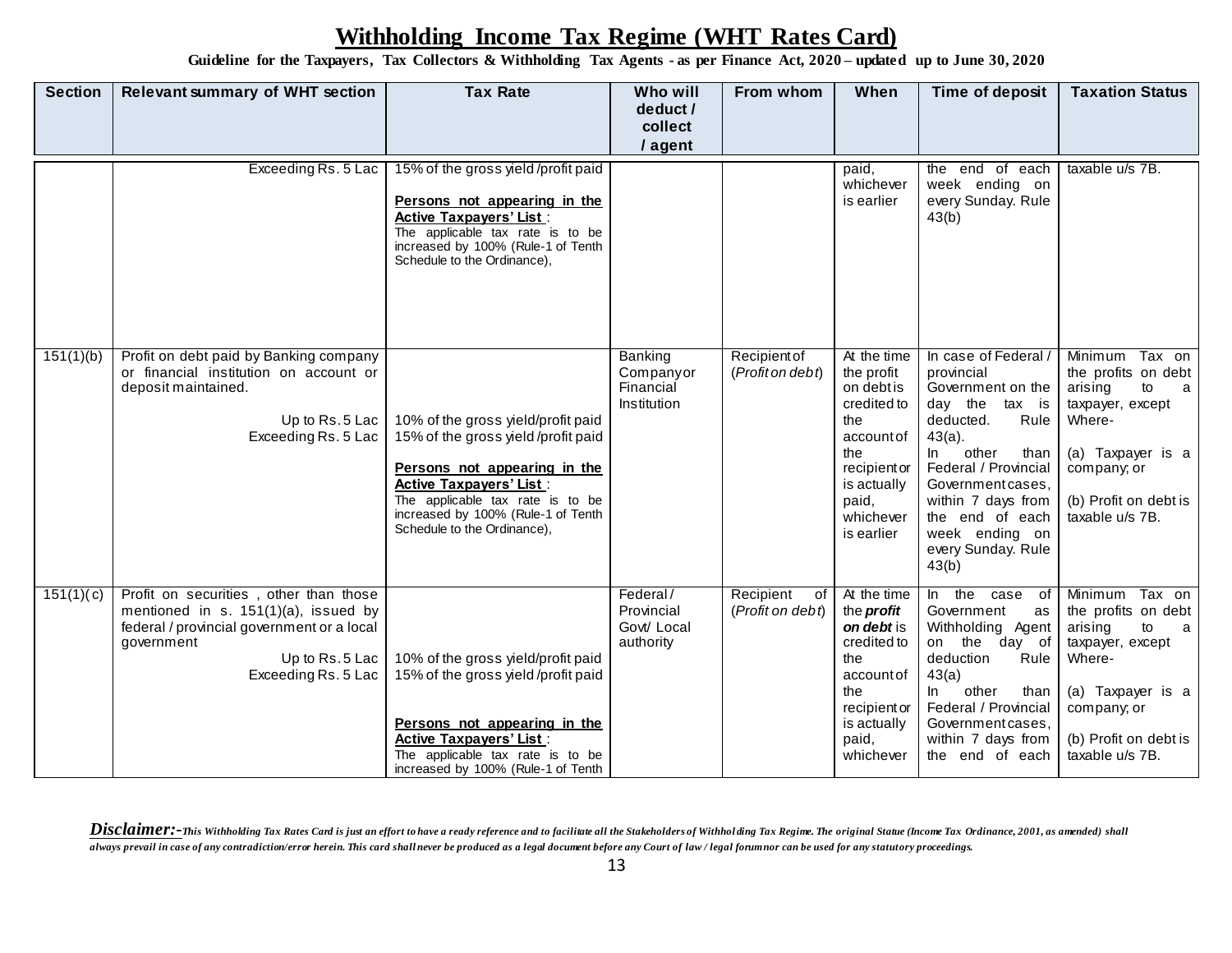**Guideline for the Taxpayers, Tax Collectors & Withholding Tax Agents - as per Finance Act, 2020 – updated up to June 30, 2020**

| <b>Section</b> | <b>Relevant summary of WHT section</b>                                                                                     | <b>Tax Rate</b>                                                                                                                                                                                                                                     | Who will<br>deduct /<br>collect<br>/ agent     | From whom                      | When                                                                                                     | Time of deposit                                                                                                                                                                                    | <b>Taxation Status</b>                                                                                     |
|----------------|----------------------------------------------------------------------------------------------------------------------------|-----------------------------------------------------------------------------------------------------------------------------------------------------------------------------------------------------------------------------------------------------|------------------------------------------------|--------------------------------|----------------------------------------------------------------------------------------------------------|----------------------------------------------------------------------------------------------------------------------------------------------------------------------------------------------------|------------------------------------------------------------------------------------------------------------|
| 151(1)(d)      | Profit on bonds, certificates, debentures,<br>securities or instruments of any kind<br>(other than loan agreements between | Schedule to the Ordinance),                                                                                                                                                                                                                         | Banking<br>company, a<br>financial             | recipient of<br>Profit on debt | is earlier<br>At the time<br>the <i>profit</i><br><b>on debt</b> is                                      | ending on<br>week<br>every Sunday. Rule<br>In case of Federal<br>provincial<br>Government on the                                                                                                   | <b>Minimum</b><br>Tax on<br>the profits on debt<br>arising<br>to<br>a                                      |
|                | borrowers and banking companies or<br>development financial institutions)<br>Up to Rs.5 Lac<br>Exceeding Rs. 5 Lac         | 10% of the gross yield/profit paid<br>15% of the gross yield/profit paid<br>Persons not appearing in the<br><b>Active Taxpayers' List:</b><br>The applicable tax rate is to be<br>increased by 100% (Rule-1 of Tenth<br>Schedule to the Ordinance), | institution, a<br>companyor<br>finance society |                                | credited to<br>the account<br>of the<br>recipient or<br>is actually<br>paid,<br>w hichever is<br>earlier | day the tax is<br>deducted. Rule 43(a).<br>In other than Federal /<br>Provincial<br>Government cases,<br>within 7 days from the<br>end of each week<br>ending<br>on<br>every<br>Sunday. Rule 43(b) | taxpayer, except<br>Where-<br>(a) Taxpayer is a<br>company; or<br>(b) Profit on debt is<br>taxable u/s 7B. |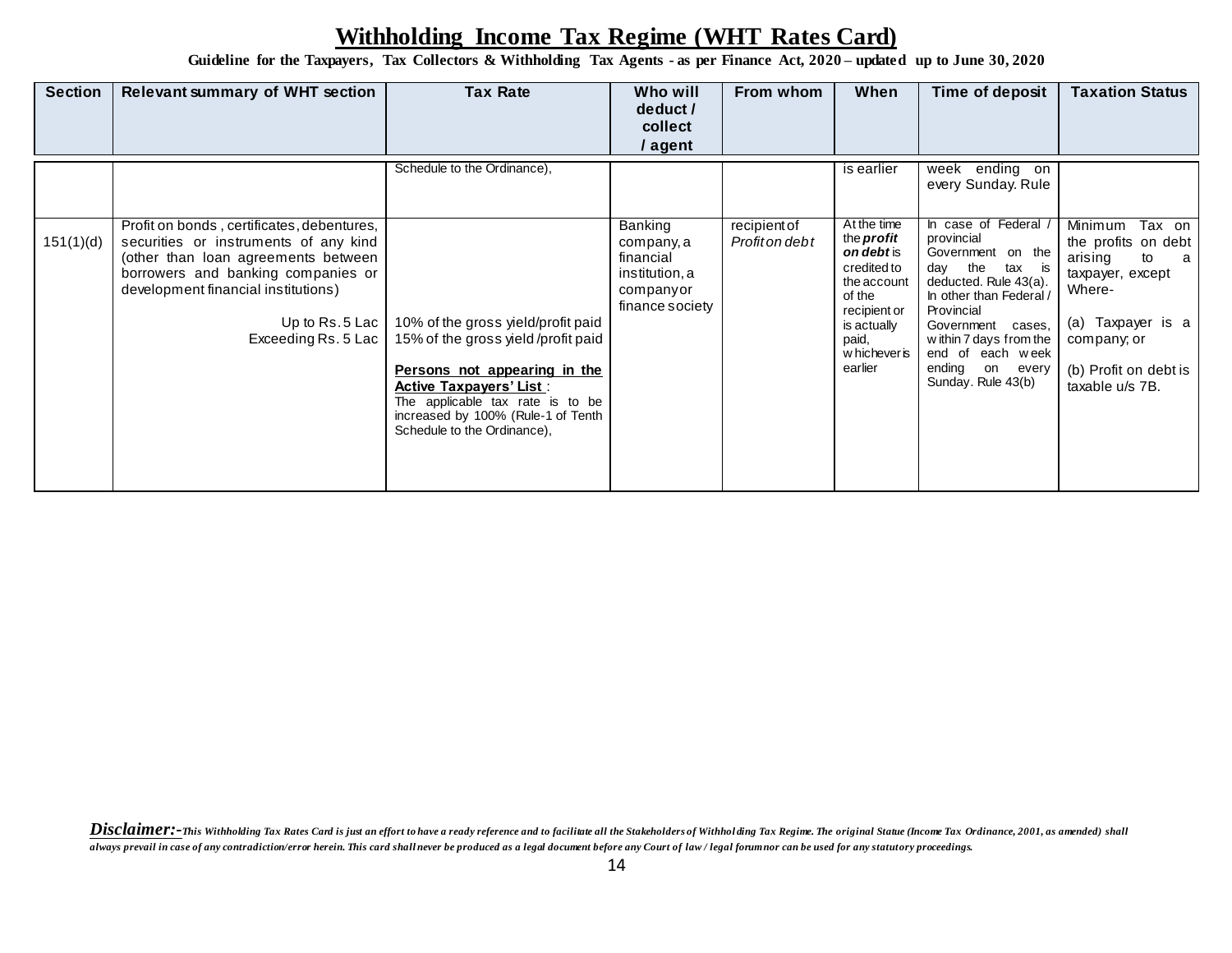**Guideline for the Taxpayers, Tax Collectors & Withholding Tax Agents - as per Finance Act, 2020 – updated up to June 30, 2020**

| <b>Section</b>                                          | <b>Relevant summary of WHT section</b>                                                                                                                                                                                                                                                                                                                                                                                                                | <b>Tax Rate</b>                                                                                                                                                                                     | Who will<br>deduct /<br>collect<br>/ agent                                                 | From whom              | When                                                                                     | Time of deposit                                                                                                                                                                                                                                            | <b>Taxation Status</b>                                                                                      |
|---------------------------------------------------------|-------------------------------------------------------------------------------------------------------------------------------------------------------------------------------------------------------------------------------------------------------------------------------------------------------------------------------------------------------------------------------------------------------------------------------------------------------|-----------------------------------------------------------------------------------------------------------------------------------------------------------------------------------------------------|--------------------------------------------------------------------------------------------|------------------------|------------------------------------------------------------------------------------------|------------------------------------------------------------------------------------------------------------------------------------------------------------------------------------------------------------------------------------------------------------|-------------------------------------------------------------------------------------------------------------|
| $152^{5}$<br>Payments<br>to non-<br>residents<br>152(1) | Every person shall deduct tax while<br>making payments For Royalties and fee<br>for technical payments to non-resident                                                                                                                                                                                                                                                                                                                                | 15% of the gross amount.<br>Persons not appearing in the<br><b>Active Taxpayers' List:</b><br>The applicable tax rate is to be<br>increased by 100% (Rule-1 of Tenth<br>Schedule to the Ordinance). | Every person<br>paying Royalty<br>or Fee for<br>technical<br>services to a<br>non-resident | Non Resident<br>person | At the time<br>the royalty<br>or fee for<br>technical<br>services<br>is actually<br>paid | In case of Federal /<br>provincial<br>Government on the<br>tax is<br>day the<br>deducted. Rule 43(a).<br>In other than Federal /<br>Provincial<br>Government cases,<br>within 7 days from the<br>end of each week<br>ending on every<br>Sunday. Rule 43(b) | Minimum<br>As per section 6<br>read with section 8.                                                         |
| 152(1A)                                                 | Tax will be deducted from<br>A non-resident person on the execution<br>of:<br>a) Contract or sub-contract under a<br>construction, assembly or installation<br>project in Pakistan including a<br>contract for the supply of supervisory<br>activities relating to such project.<br>b) Any other contract for construction or<br>services rendered relating there to.<br>c) Contract for advertisement services<br>rendered by TV Satellite Channels. | 7% of the gross amount.                                                                                                                                                                             | Every person                                                                               | Non-Resident<br>Person | At the time<br>the<br>amountis<br>actually<br>paid                                       | In case of Federal<br>provincial<br>Government on the<br>day the<br>tax is<br>deducted.Rule43(a)<br>In other than Federal /<br>Provincial<br>Government cases,<br>within 7 days from the<br>end of each week<br>ending on every<br>Sunday. Rule 43(b)      | Minimum<br>on the<br>of<br>income<br>non-<br>resident<br>person<br>from<br>arising<br>$\alpha$<br>contract. |

<sup>&</sup>lt;sup>5</sup> As per clarification issued by IR-Policy Wing, FBR, vide its internal UO # 20157 dated 04-09-2019, in respect of section 152 vis a vis Tenth Schedule ( as inserted in the ITO 2001, vide FA 2019):

**<sup>&#</sup>x27;'…that the exemption provided to section 152 of the Income Tax Ordinance by clause 10 of the Tenth Schedule to Ordinance shall not be extended to the sub-section (1), (1AA), (2), (2A) (b), (2A) (c) of section 152 i.e. Tax Rates shall be increased by 100% in the above mentioned sub-sections in case of a person not appearing at ATL.''** Hence, WHT card is accordingly amended.

Disclaimer:-This Withholding Tax Rates Card is just an effort to have a ready reference and to facilitate all the Stakeholders of Withholding Tax Regime. The original Statue (Income Tax Ordinance, 2001, as amended) shall *always prevail in case of any contradiction/error herein. This card shall never be produced as a legal document before any Court of law / legal forum nor can be used for any statutory proceedings.*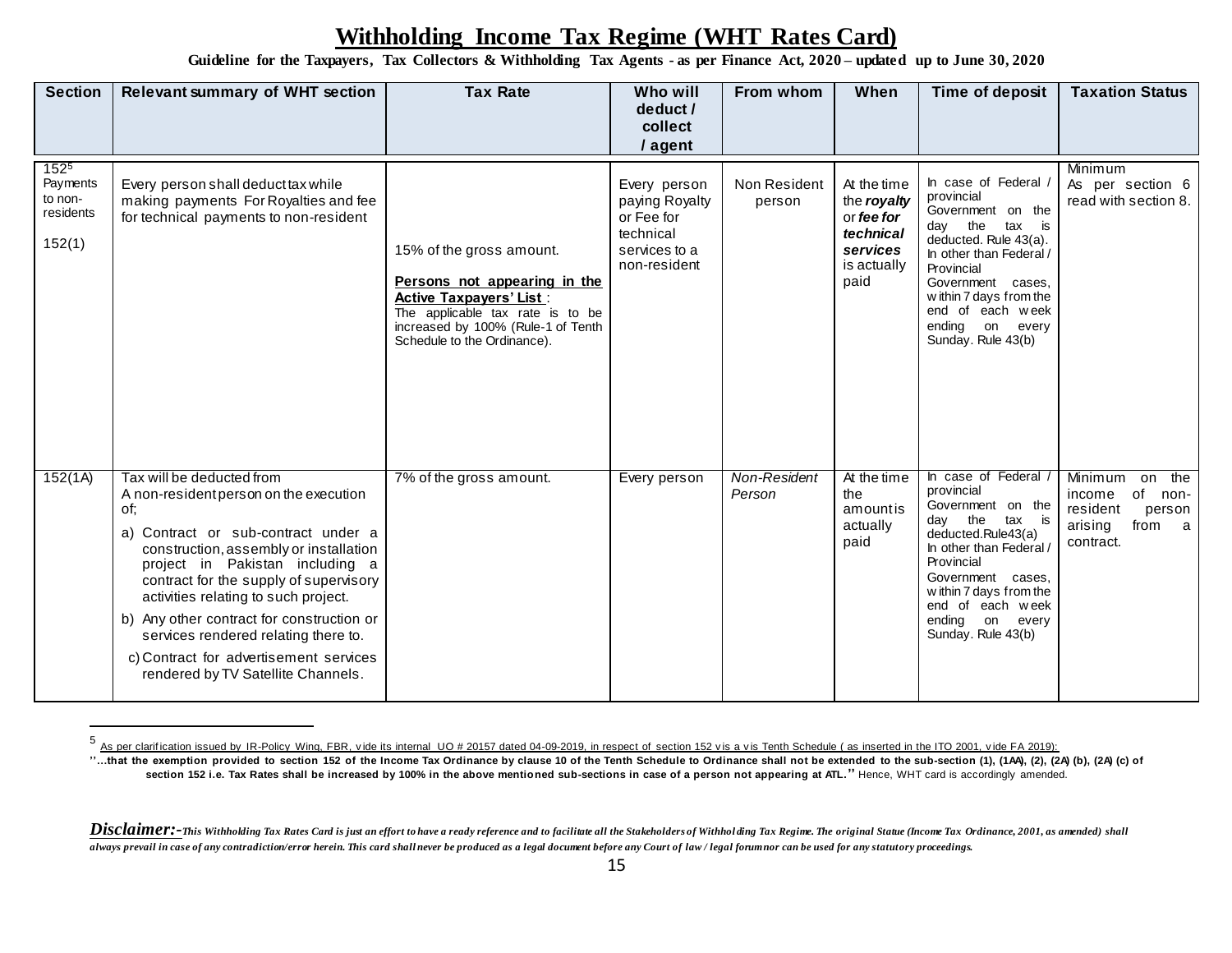**Guideline for the Taxpayers, Tax Collectors & Withholding Tax Agents - as per Finance Act, 2020 – updated up to June 30, 2020**

| <b>Section</b> | <b>Relevant summary of WHT section</b>                                                                                                                                                                                                                | <b>Tax Rate</b>                                                                                                                                                                              | Who will<br>deduct /<br>collect<br>/ agent       | From whom              | When                                               | Time of deposit                                                                                                                                                                                                                                            | <b>Taxation Status</b> |
|----------------|-------------------------------------------------------------------------------------------------------------------------------------------------------------------------------------------------------------------------------------------------------|----------------------------------------------------------------------------------------------------------------------------------------------------------------------------------------------|--------------------------------------------------|------------------------|----------------------------------------------------|------------------------------------------------------------------------------------------------------------------------------------------------------------------------------------------------------------------------------------------------------------|------------------------|
| 152(1AA)       | Tax will be deducted from Non-resident<br>on any payment of insurance premium or<br>re-insurance to a non-resident person                                                                                                                             | 5% of gross amount<br>Persons not appearing in the<br><b>Active Taxpayers' List:</b><br>The applicable tax rate is to be<br>increased by 100% (Rule-1 of Tenth<br>Schedule to the Ordinance) | Every Person<br>making the<br>payments           | Non-Resident<br>Person | At the time<br>the<br>amountis<br>actually<br>paid | In case of Federal/<br>provincial<br>Government on the<br>day the tax is<br>deducted. Rule 43(a).<br>In other than Federal /<br>Provincial<br>Government cases.<br>within 7 days from the<br>end of each week<br>ending on every<br>Sunday. Rule 43(b)     | Minimum                |
| 152<br>(AAA)   | Tax will be deducted on<br>Payments for advertisement services<br>from non-resident person relaying from<br>outside Pakistan.                                                                                                                         | 10% of the gross amount.                                                                                                                                                                     | <b>Every Person</b><br>making<br>payment         | Non-Resident           | At the time<br>the<br>amountis<br>actually<br>paid | In case of Federal /<br>provincial<br>Government on the<br>day the<br>tax is<br>deducted. Rule 43(a).<br>In other than Federal /<br>Provincial<br>Government cases,<br>within 7 days from the<br>end of each week<br>ending on every<br>Sunday. Rule 43(b) | <b>Minimum</b>         |
| 152(1C)        | Tax shall be deducted on remittance<br>outside Pakistan, of fee for off-shore<br>digital services, chargeable to tax u/s<br>6, to a non-resident person on behalf of<br>any resident or a permanent<br>establishment of a non-resident in<br>Pakistan | 5% of the gross amount.                                                                                                                                                                      | Banking<br>companyor<br>Financial<br>institution | Non-Resident           | At the time<br>the<br>amountis<br>actually<br>paid | In case of Federal /<br>provincial<br>Government on the<br>tax is<br>day the<br>deducted. Rule 43(a).<br>In other than Federal /<br>Provincial<br>Government cases,<br>within 7 days from the<br>end of each week<br>ending on every<br>Sunday. Rule 43(b) |                        |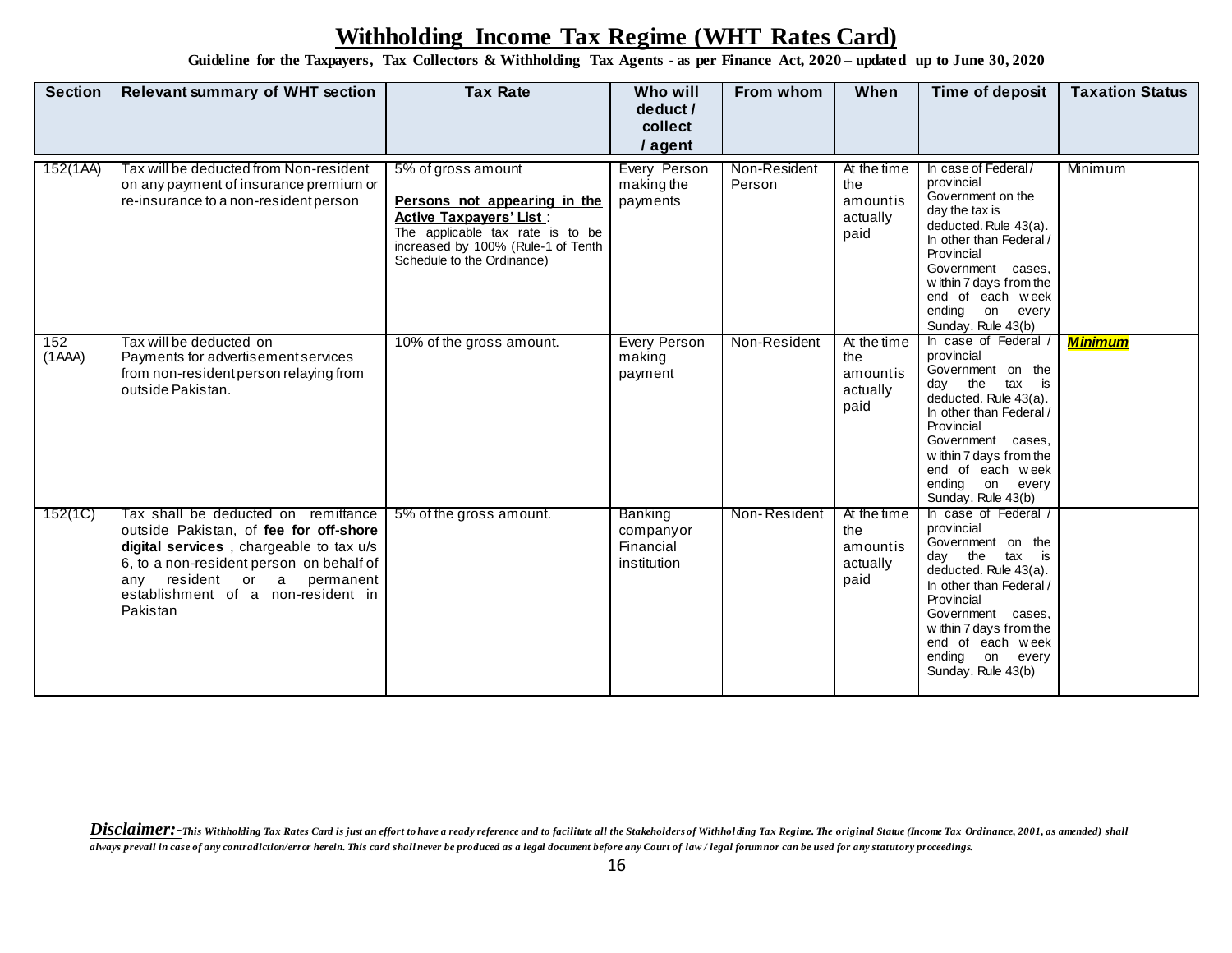**Guideline for the Taxpayers, Tax Collectors & Withholding Tax Agents - as per Finance Act, 2020 – updated up to June 30, 2020**

| <b>Section</b> | <b>Relevant summary of WHT section</b>                                                                                                                                                                                                                                                                                                                                                                                                                                                                                                                                                    | <b>Tax Rate</b>                                                                                                                                                                                     | Who will<br>deduct /<br>collect<br>/ agent                                          | From whom              | When                                               | Time of deposit                                                                                                                                                                                                                                                  | <b>Taxation Status</b> |
|----------------|-------------------------------------------------------------------------------------------------------------------------------------------------------------------------------------------------------------------------------------------------------------------------------------------------------------------------------------------------------------------------------------------------------------------------------------------------------------------------------------------------------------------------------------------------------------------------------------------|-----------------------------------------------------------------------------------------------------------------------------------------------------------------------------------------------------|-------------------------------------------------------------------------------------|------------------------|----------------------------------------------------|------------------------------------------------------------------------------------------------------------------------------------------------------------------------------------------------------------------------------------------------------------------|------------------------|
| 152(2)         | Tax deduction on payment to non-<br>resident, not otherwise specified.                                                                                                                                                                                                                                                                                                                                                                                                                                                                                                                    | 20% of the gross amount<br>Persons not appearing in the<br><b>Active Taxpayers' List:</b><br>The applicable tax rate is to be<br>increased by 100% (Rule-1 of Tenth<br>Schedule to the Ordinance),  | Every Person<br>making<br>payments                                                  | Non-resident<br>Person | At the time<br>the<br>amountis<br>actually<br>paid | In case of Federal/<br>provincial<br>Government on the<br>day the tax is<br>deducted.Rule43(a)<br>other<br>than<br>In.<br>Federal / Provincial<br>Government cases.<br>within 7 days from<br>the end of each<br>week ending on<br>every Sunday. Rule<br>43(b)    | Adjustable             |
| 152(2)         | As per clause 5AA of Part-II of the<br>Second Schedule, the rate of tax to be<br>deducted under sub-section (2) of<br>section 152, in respect of payments to an<br>individual, on account of profit on debt<br>earned from a debt instrument, whether<br>conventional or shariah compliant, issue<br>by the Federal Government under the<br>Public Debt Act, 1944 and purchased<br>exclusively through a bank account<br>maintained abroad, a non-resident<br>Rupee account repatriable (NRAR) or a<br>foreign currency account maintained with<br>a banking company in Pakistan shall be | 10% of the gross amount.<br>Persons not appearing in the<br><b>Active Taxpayers' List:</b><br>The applicable tax rate is to be<br>increased by 100% (Rule-1 of Tenth<br>Schedule to the Ordinance), | Every Person<br>responsible for<br>making<br>payment to a<br>Non-resident<br>person | Non-Resident<br>Person | At the<br>Time of<br>Payment                       | In case of Federal<br>provincial<br>Government on the<br>day the tax is<br>Rule<br>deducted.<br>$3(a)$ .<br>In other than<br>Federal / Provincial<br>Government cases,<br>within 7 days from<br>the end of each<br>week ending on<br>every Sunday. Rule<br>43(b) | Final                  |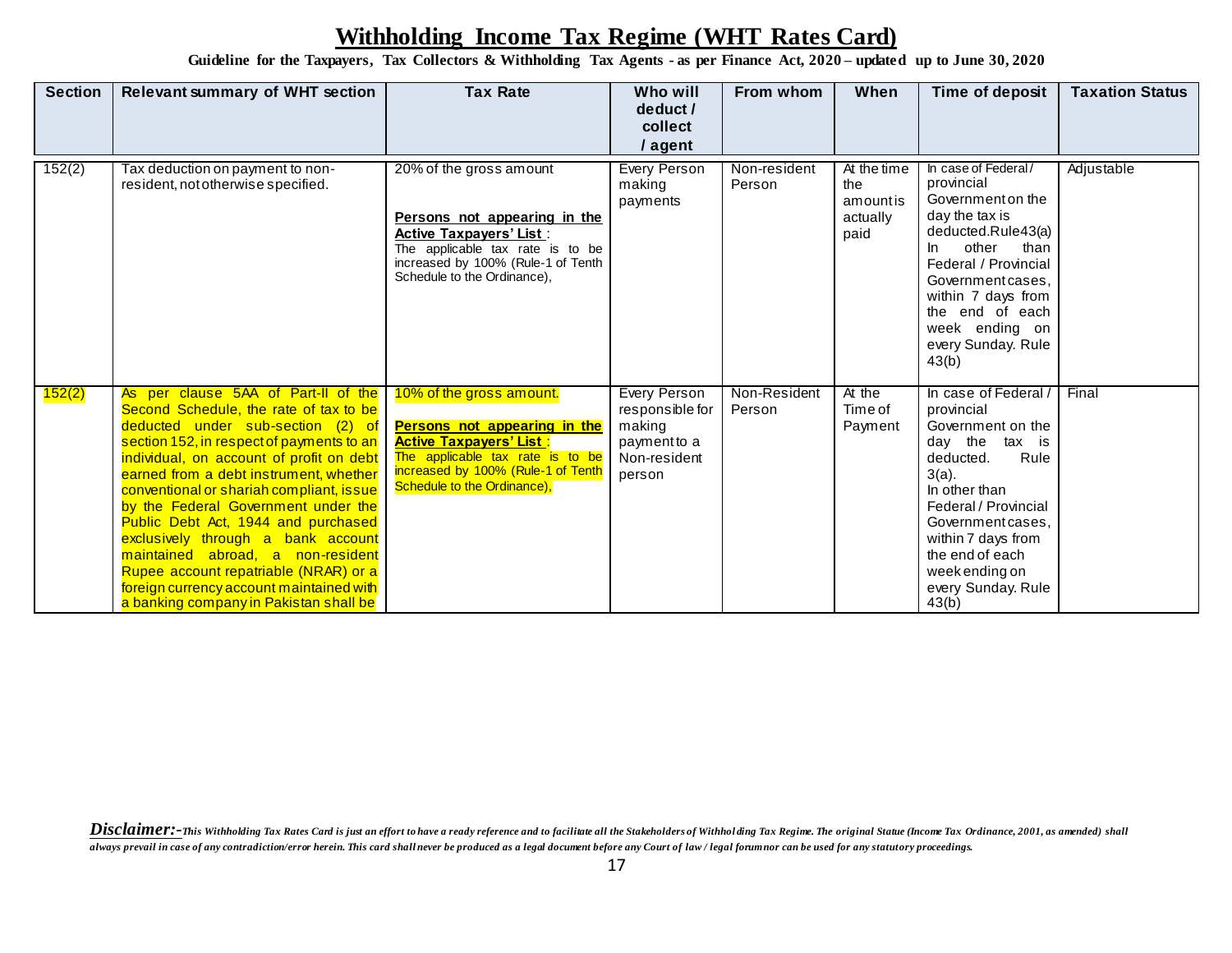**Guideline for the Taxpayers, Tax Collectors & Withholding Tax Agents - as per Finance Act, 2020 – updated up to June 30, 2020**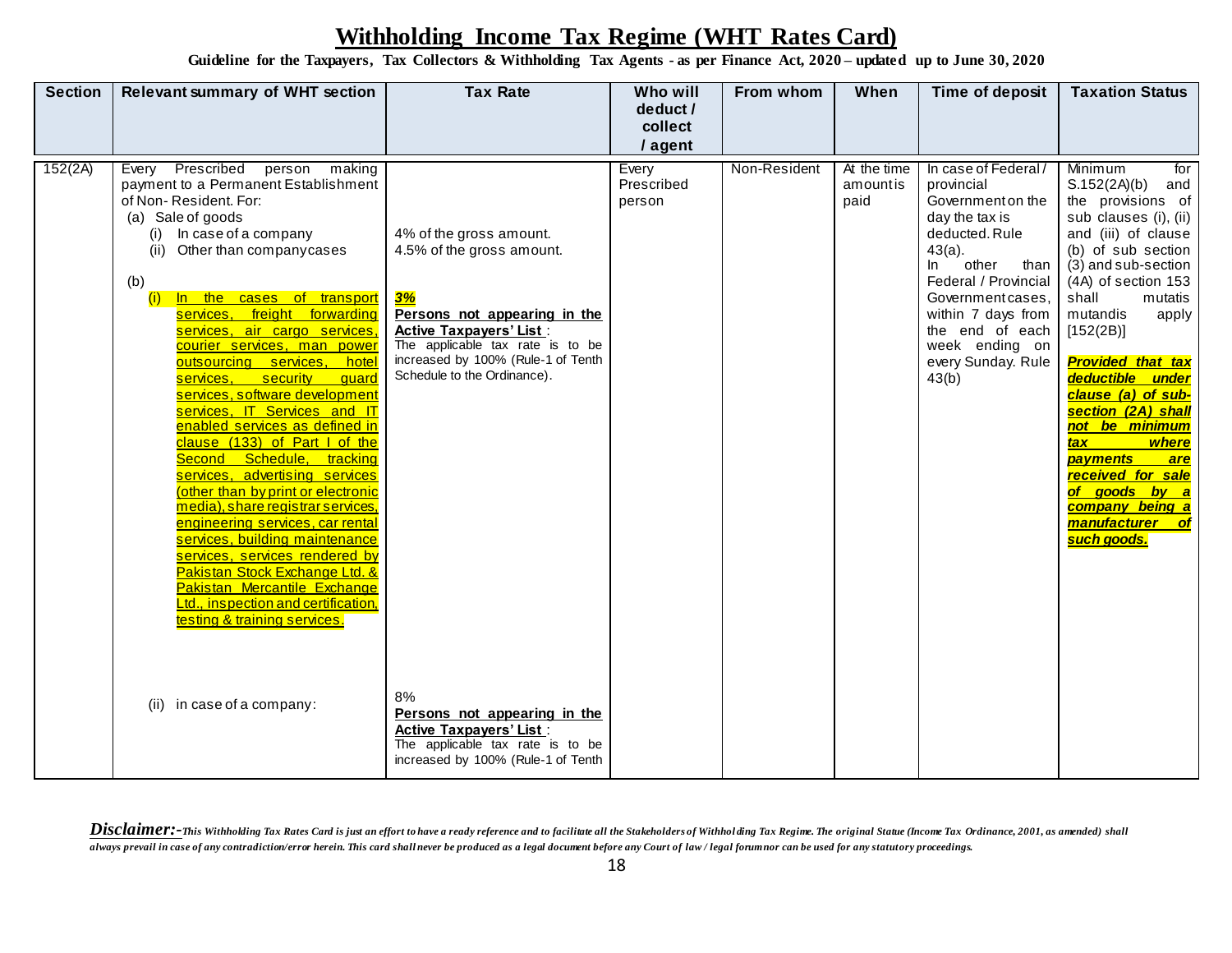**Guideline for the Taxpayers, Tax Collectors & Withholding Tax Agents - as per Finance Act, 2020 – updated up to June 30, 2020**

| <b>Section</b> | <b>Relevant summary of WHT section</b>                                                                         | <b>Tax Rate</b>                                                                                                                                                                | Who will<br>deduct /<br>collect<br>/ agent | From whom | When | Time of deposit | <b>Taxation Status</b> |
|----------------|----------------------------------------------------------------------------------------------------------------|--------------------------------------------------------------------------------------------------------------------------------------------------------------------------------|--------------------------------------------|-----------|------|-----------------|------------------------|
|                |                                                                                                                | Schedule to the Ordinance),                                                                                                                                                    |                                            |           |      |                 |                        |
|                | (iii) Other than company cases:                                                                                | 10%<br>Persons not appearing in the<br><b>Active Taxpayers' List:</b><br>The applicable tax rate is to be<br>increased by 100% (Rule-1 of Tenth<br>Schedule to the Ordinance), |                                            |           |      |                 |                        |
|                | (c) Execution of a contract other than a<br>contract for sale of goods or providing/<br>rendering of services. |                                                                                                                                                                                |                                            |           |      |                 |                        |
|                | (i) In case of sports persons                                                                                  | 10%<br>Persons not appearing in the<br><b>Active Taxpayers' List:</b><br>The applicable tax rate is to be<br>increased by 100% (Rule-1 of Tenth<br>Schedule to the Ordinance), |                                            |           |      |                 |                        |
|                | (ii) Other than sports persons                                                                                 | 7%<br>Persons not appearing in the<br><b>Active Taxpayers' List:</b><br>The applicable tax rate is to be<br>increased by 100% (Rule-1 of Tenth<br>Schedule to the Ordinance),  |                                            |           |      |                 |                        |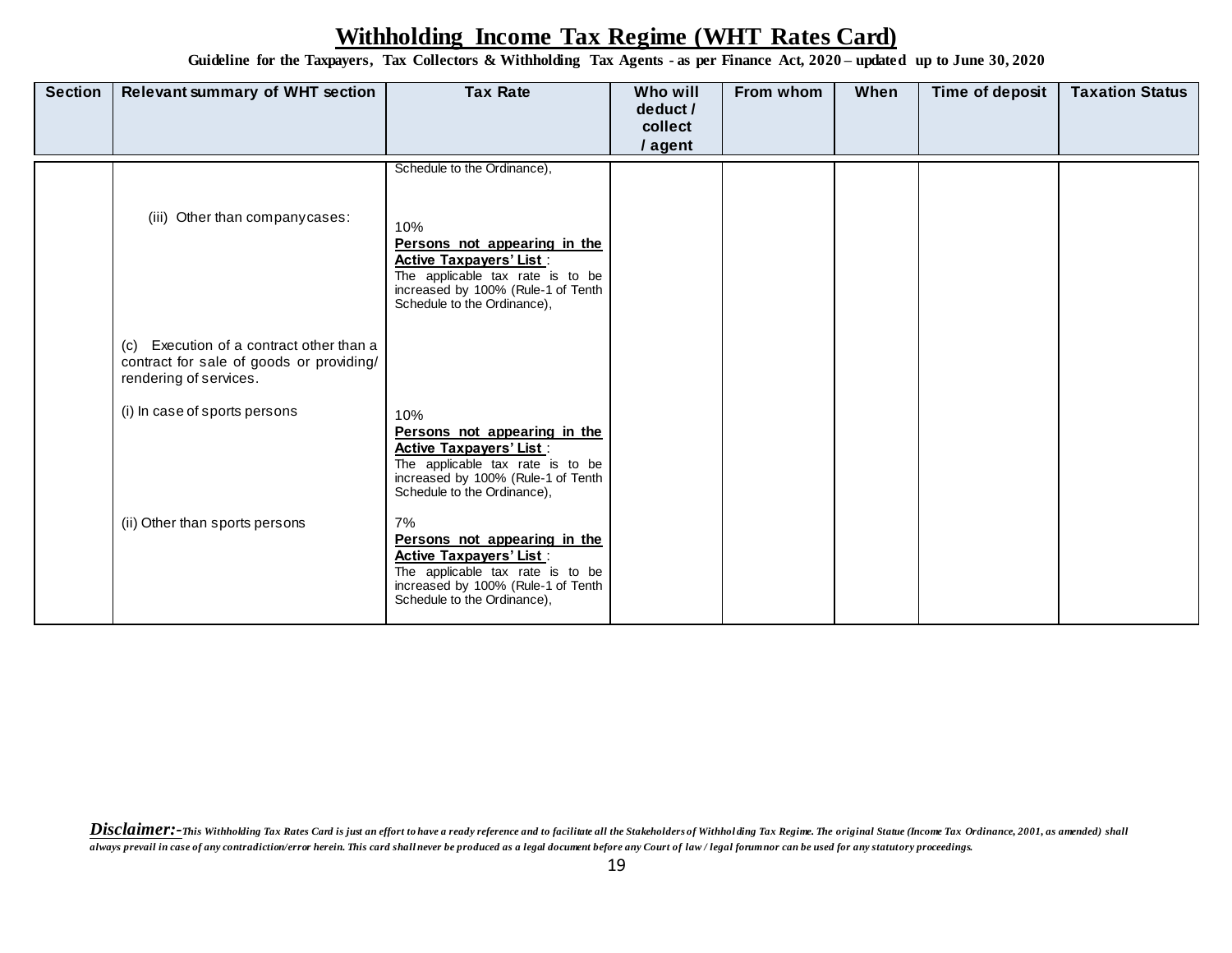**Guideline for the Taxpayers, Tax Collectors & Withholding Tax Agents - as per Finance Act, 2020 – updated up to June 30, 2020**

| <b>Section</b>                                                   | <b>Relevant summary of WHT section</b>                                                                                                                                 | <b>Tax Rate</b>                                                                                                                                                                                     | Who will<br>deduct /<br>collect<br>/ agent                                          | From whom              | When                         | Time of deposit                                                                                                                                                                                                                                                     | <b>Taxation Status</b> |
|------------------------------------------------------------------|------------------------------------------------------------------------------------------------------------------------------------------------------------------------|-----------------------------------------------------------------------------------------------------------------------------------------------------------------------------------------------------|-------------------------------------------------------------------------------------|------------------------|------------------------------|---------------------------------------------------------------------------------------------------------------------------------------------------------------------------------------------------------------------------------------------------------------------|------------------------|
| 152A<br>Payment<br>for<br>Foreign<br>Produced<br>Commerci<br>als | Tax to be deducted from Non-resident<br>while making payments for Foreign<br>Produced Commercial for advertisement<br>on any Television Channel or any other<br>Media. | 20% of the gross amount.<br>Persons not appearing in the<br><b>Active Taxpayers' List:</b><br>The applicable tax rate is to be<br>increased by 100% (Rule-1 of Tenth<br>Schedule to the Ordinance), | Every Person<br>responsible for<br>making<br>payment to a<br>Non-resident<br>person | Non-Resident<br>Person | At the<br>Time of<br>Payment | In case of Federal<br>provincial<br>Government on the<br>day the<br>tax is<br>Rule<br>deducted.<br>$3(a)$ .<br>In other than<br>Federal / Provincial<br>Government cases,<br>within 7 days from<br>the end of each<br>week ending on<br>every Sunday. Rule<br>43(b) | Final                  |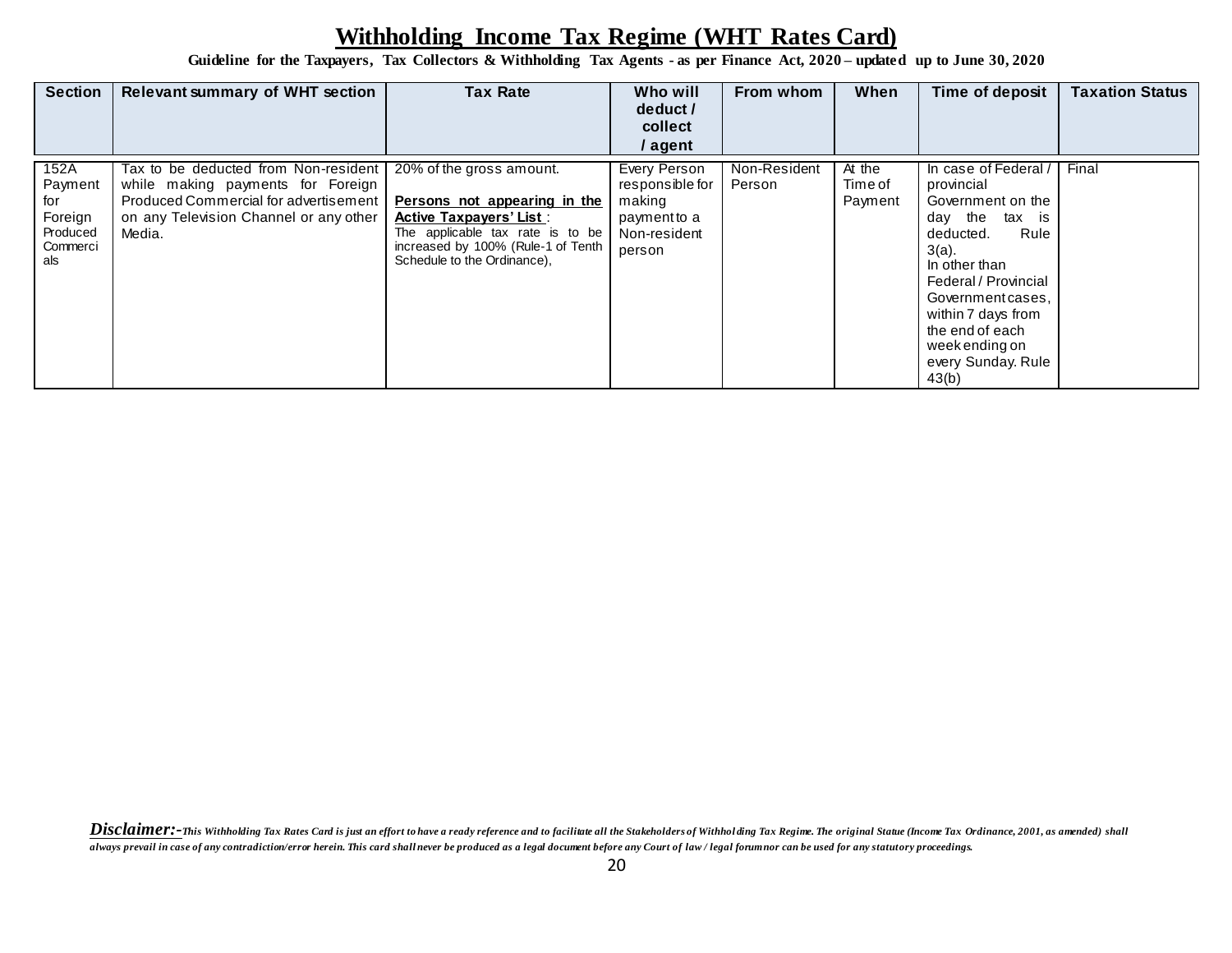**Guideline for the Taxpayers, Tax Collectors & Withholding Tax Agents - as per Finance Act, 2020 – updated up to June 30, 2020**

| <b>Section</b>                                | <b>Relevant summary of WHT section</b>                                                         | <b>Tax Rate</b>                                                                                                                                                                                                     | Who will                      | From whom                                                   | When                                               | Time of deposit                                                                                                                                            | <b>Taxation Status</b>                                                                                                                                 |
|-----------------------------------------------|------------------------------------------------------------------------------------------------|---------------------------------------------------------------------------------------------------------------------------------------------------------------------------------------------------------------------|-------------------------------|-------------------------------------------------------------|----------------------------------------------------|------------------------------------------------------------------------------------------------------------------------------------------------------------|--------------------------------------------------------------------------------------------------------------------------------------------------------|
|                                               |                                                                                                |                                                                                                                                                                                                                     | deduct /<br>collect           |                                                             |                                                    |                                                                                                                                                            |                                                                                                                                                        |
|                                               |                                                                                                |                                                                                                                                                                                                                     | / agent                       |                                                             |                                                    |                                                                                                                                                            |                                                                                                                                                        |
| 153<br>Payment<br>for goods<br>୍ୟ<br>services | Payment in full or in part including by<br>way of advance to a resident person:                |                                                                                                                                                                                                                     | Every<br>Prescribed<br>Person | Resident<br>Person;<br>Resident<br>Person; and<br>Permanent | At the time<br>the<br>amountis<br>actually<br>paid | In case of Federal /<br>provincial<br>Government on the<br>day the tax is<br>deducted.<br>Rule<br>$43(a)$ .                                                | Minimum Tax for all<br>in<br>except<br>the<br>following<br>cases<br>where it shall not<br>be minimum tax on<br>sale or supply of                       |
| 153(1)(a)                                     | For sale of rice, cotton seed oil and<br>edible oil:                                           | 1.5% of the gross amount.<br>Persons not appearing in the<br><b>Active Taxpayers' List:</b><br>The applicable tax rate is to be<br>increased by 100% (Rule-1 of Tenth<br>Schedule to the Ordinance),                |                               | Establishment<br>in Pakistan of a<br>Non-Resident           |                                                    | other<br>In<br>than<br>Federal / Provincial<br>Government cases,<br>within 7 days from<br>the end of each<br>week ending on<br>every Sunday. Rule<br>43(b) | goods, by:<br>(i) a companybeing<br>manufacturers of<br>such goods or<br>(ii) Public company<br>listed on registered<br>Stock Exchange in<br>Pakistan. |
|                                               | Supply made by Distributors of fast<br>moving consumer goods:<br>Company<br>Other than Company | 2% of gross amount<br>2.5% of gross amount<br>Persons not appearing in the<br><b>Active Taxpayers' List:</b><br>The applicable tax rate is to be<br>increased by 100% (Rule-1 of Tenth<br>Schedule to the Ordinance |                               |                                                             |                                                    |                                                                                                                                                            |                                                                                                                                                        |

Disclaimer:-This Withholding Tax Rates Card is just an effort to have a ready reference and to facilitate all the Stakeholders of Withholding Tax Regime. The original Statue (Income Tax Ordinance, 2001, as amended) shall *always prevail in case of any contradiction/error herein. This card shall never be produced as a legal document before any Court of law / legal forum nor can be used for any statutory proceedings.*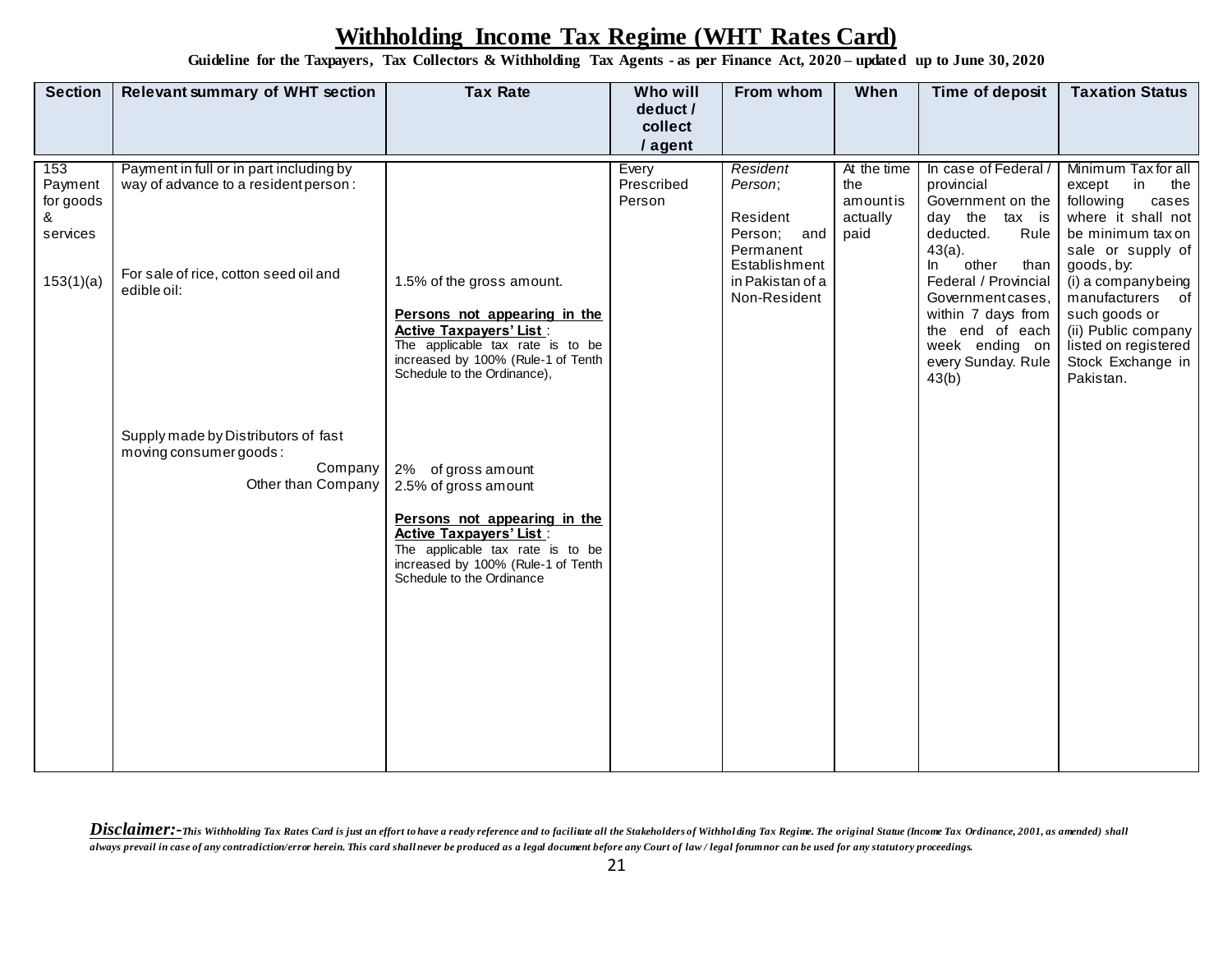**Guideline for the Taxpayers, Tax Collectors & Withholding Tax Agents - as per Finance Act, 2020 – updated up to June 30, 2020**

| <b>Section</b> | <b>Relevant summary of WHT section</b>                                                                                                                                                                                                                                                                                                                                                                                                                                                                                                                                                                                                                                                                                                                                   | <b>Tax Rate</b>                                                                                                                                                                                                                                                                                                                                                    | Who will<br>deduct /<br>collect<br>/ agent | From whom                                                                                                        | When                                               | Time of deposit                                                                                                                                                                                                                                                            | <b>Taxation Status</b>                                                                                                                                                                                                                                                                     |
|----------------|--------------------------------------------------------------------------------------------------------------------------------------------------------------------------------------------------------------------------------------------------------------------------------------------------------------------------------------------------------------------------------------------------------------------------------------------------------------------------------------------------------------------------------------------------------------------------------------------------------------------------------------------------------------------------------------------------------------------------------------------------------------------------|--------------------------------------------------------------------------------------------------------------------------------------------------------------------------------------------------------------------------------------------------------------------------------------------------------------------------------------------------------------------|--------------------------------------------|------------------------------------------------------------------------------------------------------------------|----------------------------------------------------|----------------------------------------------------------------------------------------------------------------------------------------------------------------------------------------------------------------------------------------------------------------------------|--------------------------------------------------------------------------------------------------------------------------------------------------------------------------------------------------------------------------------------------------------------------------------------------|
|                | For supply made to Utility Stores<br><b>Corporation of Pakistan:</b><br>Persons (other than company)<br>Provided that the payment shall be made only<br>in respect of supply of tea, spices, salt, dry<br>milk, sugar, pulses wheat flour and ghee for<br>the period commencing from the 7 <sup>th</sup> day of<br>April, 2020 and ending on 30 <sup>th</sup> day of<br>September, 2020<br>Provided that this clause shall not be<br>applicable to supply of tea, spices, salt and<br>dry milk w hich are sold under a brand name.<br>Provided further that this clause shall not be<br>applicable w here rate of tax under clause (a)<br>of sub-section (1) of section 153 is less than<br>1.5% of the gross amount of payment under<br>any provisions of the ordinance | 1.5% of gross amount<br>Persons not appearing in the<br><b>Active Taxpayers' List:</b><br>The applicable tax rate is to be<br>increased by 100% (Rule-1 of Tenth<br><b>Schedule to the Ordinance</b>                                                                                                                                                               | Every<br>Prescribed<br>Person              | Resident<br>Person;<br>Resident<br>Person; and<br>Permanent<br>Establishment<br>in Pakistan of a<br>Non-Resident | At the time<br>the<br>amountis<br>actually<br>paid | In case of Federal /<br>provincial<br>Government on the<br>day the tax is<br>deducted.<br>Rule<br>$43(a)$ .<br>other<br>In.<br>than<br>Federal / Provincial<br>Government cases,<br>within 7 days from<br>the end of each<br>week ending on<br>every Sunday. Rule<br>43(b) | Minimum Tax for all<br>in<br>the<br>except<br>following<br>cases<br>where it shall not<br>be minimum tax on<br>sale or supply of<br>goods, by:<br>(i) a companybeing<br>manufacturers of<br>such goods or<br>(ii) Public company<br>listed on registered<br>Stock Exchange in<br>Pakistan. |
|                | For sale of any other goods:<br>Company<br>Other than company                                                                                                                                                                                                                                                                                                                                                                                                                                                                                                                                                                                                                                                                                                            | 4% of the gross amount<br>4.5% of the gross amount<br>Persons not appearing in the<br><b>Active Taxpayers' List:</b><br>The applicable tax rate is to be<br>increased by 100% (Rule-1 of Tenth<br>Schedule to the Ordinance),<br>Goods:<br>No deduction of tax where<br>payment is less than Rs.<br>75,000/- in aggregate during<br>a financial year [S.153(1)(a)] |                                            |                                                                                                                  |                                                    |                                                                                                                                                                                                                                                                            |                                                                                                                                                                                                                                                                                            |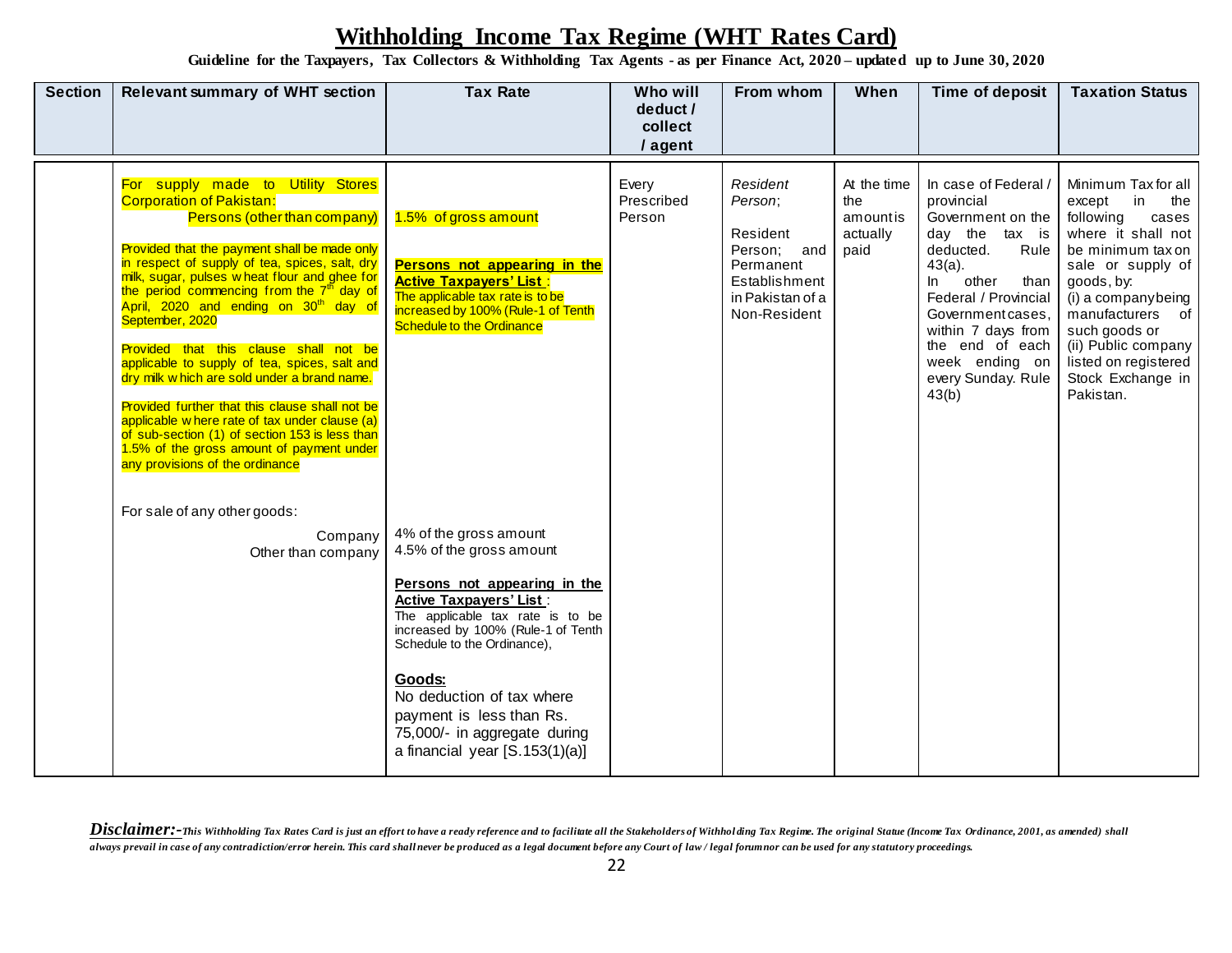**Guideline for the Taxpayers, Tax Collectors & Withholding Tax Agents - as per Finance Act, 2020 – updated up to June 30, 2020**

| <b>Section</b> | <b>Relevant summary of WHT section</b>                                                                                                                                                                                                                                                                                                                                                                                                                                                                                                                                                                                                                                                                                                                                                                                                                                                                                                         | <b>Tax Rate</b>                                                                                                                                                                                                                                                                                                                                                                                                                                                                                                                                                                                              | Who will<br>deduct /<br>collect | From whom                                                                                                        | When                                               | Time of deposit                                                                                                                                                                                                                                                           | <b>Taxation Status</b> |
|----------------|------------------------------------------------------------------------------------------------------------------------------------------------------------------------------------------------------------------------------------------------------------------------------------------------------------------------------------------------------------------------------------------------------------------------------------------------------------------------------------------------------------------------------------------------------------------------------------------------------------------------------------------------------------------------------------------------------------------------------------------------------------------------------------------------------------------------------------------------------------------------------------------------------------------------------------------------|--------------------------------------------------------------------------------------------------------------------------------------------------------------------------------------------------------------------------------------------------------------------------------------------------------------------------------------------------------------------------------------------------------------------------------------------------------------------------------------------------------------------------------------------------------------------------------------------------------------|---------------------------------|------------------------------------------------------------------------------------------------------------------|----------------------------------------------------|---------------------------------------------------------------------------------------------------------------------------------------------------------------------------------------------------------------------------------------------------------------------------|------------------------|
|                |                                                                                                                                                                                                                                                                                                                                                                                                                                                                                                                                                                                                                                                                                                                                                                                                                                                                                                                                                |                                                                                                                                                                                                                                                                                                                                                                                                                                                                                                                                                                                                              | / agent                         |                                                                                                                  |                                                    |                                                                                                                                                                                                                                                                           |                        |
| 153(1)(b)      | Transport services, freight forwarding<br>services, air cargo services, courier services,<br>man power outsourcing services, hotel<br>services, security guard services, software<br>development services, IT Services and IT<br>enabled services as defined in clause (133) of<br>Part I of the Second Schedule, tracking<br>services, advertising services (other than by<br>print or electronic media), share registrar<br>services, engineering services, car rental<br>services, building maintenance services,<br>services rendered by Pakistan Stock<br>Exchange Ltd. & Pakistan Mercantile<br>Exchange Ltd., inspection, certification,<br>testing & training services.;<br>ii. In case of rendering or providing of services<br>other than as mentioned at (i) above;<br>In case of company<br>a)<br>In any other case<br>b)<br>In respect of persons making<br>c)<br>payment to electronic & print media<br>for advertising services | 3% of the gross amount.<br>Persons not appearing in the<br><b>Active Taxpavers' List:</b><br>The applicable tax rate is to be<br>increased by 100% (Rule-1 of Tenth<br>Schedule to the Ordinance),<br>8% of the gross amount.<br>10% of the gross amount<br>1.5% of the gross amount<br>Persons not appearing in the<br><b>Active Taxpayers' List:</b><br>The applicable tax rate is to be<br>increased by 100% (Rule-1 of Tenth<br>Schedule to the Ordinance), i.e.<br>Services:<br>No deduction of tax where<br>payment is less than Rs. 30,000/-<br>in aggregate during a financial<br>year [S.153(1)(b)] | Prescribed<br>Person            | Resident<br>Person;<br>Resident<br>Person; and<br>Permanent<br>Establishment<br>in Pakistan of a<br>Non-Resident | At the time<br>the<br>amountis<br>actually<br>paid | In case of Federal /<br>provincial<br>Government on the<br>day the tax is<br>deducted.<br>Rule<br>$43(a)$ .<br>other<br>ln<br>than<br>Federal / Provincial<br>Government cases,<br>within 7 days from<br>the end of each<br>week ending on<br>every Sunday. Rule<br>43(b) | Minimum Tax            |
|                |                                                                                                                                                                                                                                                                                                                                                                                                                                                                                                                                                                                                                                                                                                                                                                                                                                                                                                                                                |                                                                                                                                                                                                                                                                                                                                                                                                                                                                                                                                                                                                              |                                 |                                                                                                                  |                                                    |                                                                                                                                                                                                                                                                           |                        |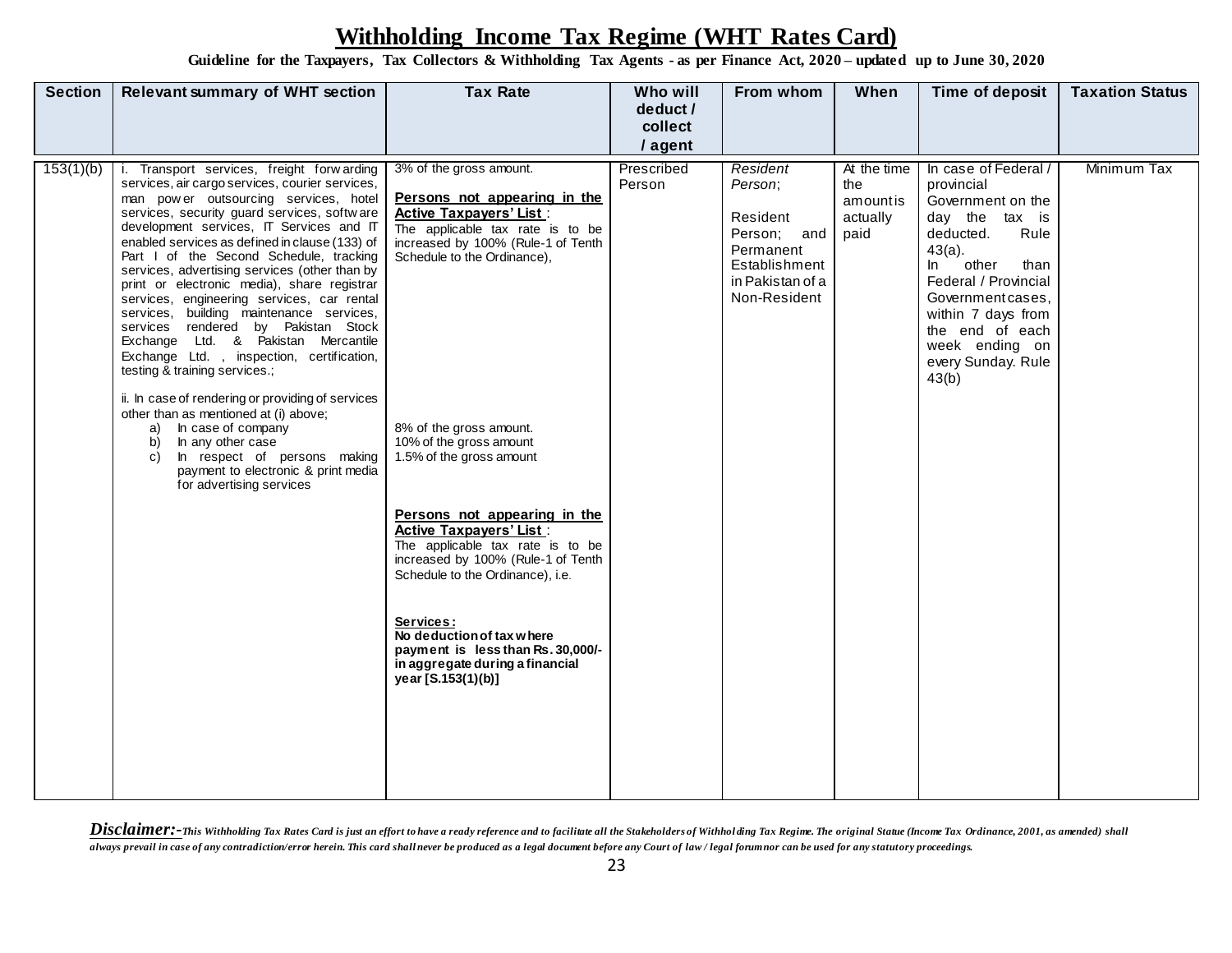**Guideline for the Taxpayers, Tax Collectors & Withholding Tax Agents - as per Finance Act, 2020 – updated up to June 30, 2020**

| <b>Section</b> | <b>Relevant summary of WHT section</b>                                                                                                                        | <b>Tax Rate</b>                                                                                                                                                                                    | Who will<br>deduct /<br>collect<br>/ agent | From whom                                                                                                        | When                                               | Time of deposit                                                                                                                                                                                                                                         | <b>Taxation Status</b>                                                                                                                                                                                                                         |
|----------------|---------------------------------------------------------------------------------------------------------------------------------------------------------------|----------------------------------------------------------------------------------------------------------------------------------------------------------------------------------------------------|--------------------------------------------|------------------------------------------------------------------------------------------------------------------|----------------------------------------------------|---------------------------------------------------------------------------------------------------------------------------------------------------------------------------------------------------------------------------------------------------------|------------------------------------------------------------------------------------------------------------------------------------------------------------------------------------------------------------------------------------------------|
| 153(1)(c)      | <b>Execution of Contracts</b><br>i)<br>In case of sportsperson<br>ii)<br>In the case of Companies :<br>iii)<br>In the case of persons other than<br>companies | 10%<br>7%<br>7.5%<br>Persons not appearing in the<br><b>Active Taxpayers' List:</b><br>The applicable tax rate is to be<br>increased by 100% (Rule-1 of Tenth<br>Schedule to the Ordinance),       | Prescribed<br>Person                       | Resident<br>Person;<br>Resident<br>Person; and<br>Permanent<br>Establishment<br>in Pakistan of a<br>Non-Resident | At the time<br>the<br>amountis<br>actually<br>paid | In case of Federal /<br>provincial<br>Government on the<br>day the tax is<br>deducted.Rule43(a)<br>In other than<br>Federal / Provincial<br>Government cases.<br>within 7 days from<br>the end of each<br>week ending on<br>every Sunday. Rule<br>43(b) | Minimum Tax for all<br>it will<br>whereas<br>remain adjustable<br>where<br>payments<br>are received<br>on<br>0f<br>account<br>of<br>execution<br>contracts by Public<br>Company listed on<br>Stock<br>registered<br>Exchange<br>in<br>Pakistan |
| 153(2)         | Every Exporter or Export House shall<br>deduct Tax on payments in respect of<br>services of stitching, dying, printing etc.<br>received/provided.             | 1% of the gross amount.<br>Persons not appearing in the<br><b>Active Taxpayers' List:</b><br>The applicable tax rate is to be<br>increased by 100% (Rule-1 of Tenth<br>Schedule to the Ordinance), | Exporter/Expor<br>t House                  | Resident<br>Person;<br>Resident<br>Person; and<br>Permanent<br>Establishment<br>in Pakistan of a<br>Non-Resident | At the time<br>of making<br>the<br>payment.        | In case of Federal/<br>provincial<br>Government on the<br>day the tax is<br>deducted. Rule43 (a).<br>In other than Federal /<br>Provincial<br>Government cases,<br>within 7 days from the<br>end of each week<br>ending on every<br>Sunday. Rule 43(b)  | Minimum Tax                                                                                                                                                                                                                                    |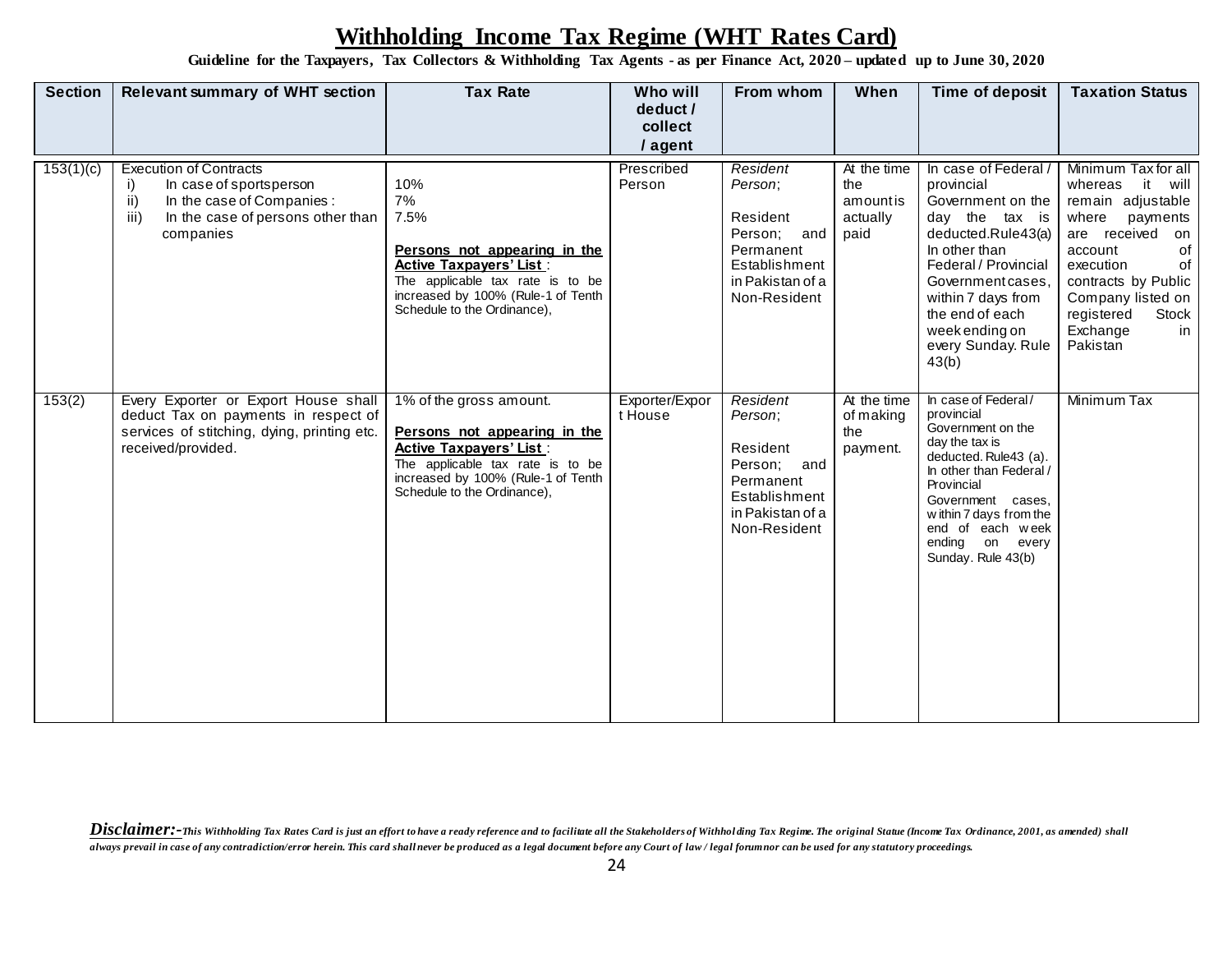**Guideline for the Taxpayers, Tax Collectors & Withholding Tax Agents - as per Finance Act, 2020 – updated up to June 30, 2020**

| <b>Section</b>                        | <b>Relevant summary of WHT section</b>                         | <b>Tax Rate</b>                                                                                                                                                                                                                                                             | Who will<br>deduct /<br>collect<br>/ agent                                                                   | From whom          | When                                                                                                                                                                                                             | Time of deposit                                                                                                                                                                                                                                                        | <b>Taxation Status</b> |
|---------------------------------------|----------------------------------------------------------------|-----------------------------------------------------------------------------------------------------------------------------------------------------------------------------------------------------------------------------------------------------------------------------|--------------------------------------------------------------------------------------------------------------|--------------------|------------------------------------------------------------------------------------------------------------------------------------------------------------------------------------------------------------------|------------------------------------------------------------------------------------------------------------------------------------------------------------------------------------------------------------------------------------------------------------------------|------------------------|
| 153B <sup>6</sup>                     | Tax to be deducted on payment of<br>royalty to resident person | $15%$ of<br>the gross amount<br>FED &<br>payable<br>(including<br>Provincial Sales Tax, if any).<br>Persons not appearing in the<br><b>Active Taxpayers' List:</b><br>The applicable tax rate is to be<br>increased by 100% (Rule-1 of Tenth<br>Schedule to the Ordinance), | Every person<br>paying an<br>amountof<br>royalty, in full<br>or in part<br>including by<br>way of<br>advance | Resident<br>person | At the time<br>of making<br>gross<br>payment<br>of royalty,<br>in full or in<br>part<br>including<br>by way of<br>advance (<br>including<br>Federal<br>Excise<br>Duty and<br>provincial<br>sales tax,<br>if any) | In case of Federal /<br>provincial<br>Government on the<br>day the<br>tax is<br>deducted.<br>Rule<br>$43(a)$ .<br>In other than<br>Federal / Provincial<br>Government cases,<br>within 7 days from<br>the end of each<br>week ending on<br>every Sunday. Rule<br>43(b) | Adjustable             |
| 154<br><sup>7</sup> Exports<br>154(l) | Tax to be deducted on export of goods                          | 1% of gross value                                                                                                                                                                                                                                                           | Every<br>Authorized<br>dealerin<br>Foreign<br>Exchange                                                       | Exporter           | At the time<br>of<br>realization<br>of<br>the<br>export<br>proceeds                                                                                                                                              | In case of Federal /<br>provincial<br>Government on the<br>the<br>tax is<br>day<br>deducted. Rule 43(a).<br>In other than Federal /<br>Provincial<br>Government cases,<br>within 7 days from the<br>end of each week<br>ending on every<br>Sunday. Rule 43(b)          | Final                  |

<sup>6</sup> **This is a new withholding section, inserted vide Finance Act, 2019.**

<sup>&</sup>lt;sup>7</sup> As per Finance Act, 2019, the provisions of new ly inserted 10<sup>th</sup> schedule of the Income Tax Ordinance, 2001 shall not apply on tax collected / deducted under section 154.

Disclaimer:-This Withholding Tax Rates Card is just an effort to have a ready reference and to facilitate all the Stakeholders of Withholding Tax Regime. The original Statue (Income Tax Ordinance, 2001, as amended) shall *always prevail in case of any contradiction/error herein. This card shall never be produced as a legal document before any Court of law / legal forum nor can be used for any statutory proceedings.*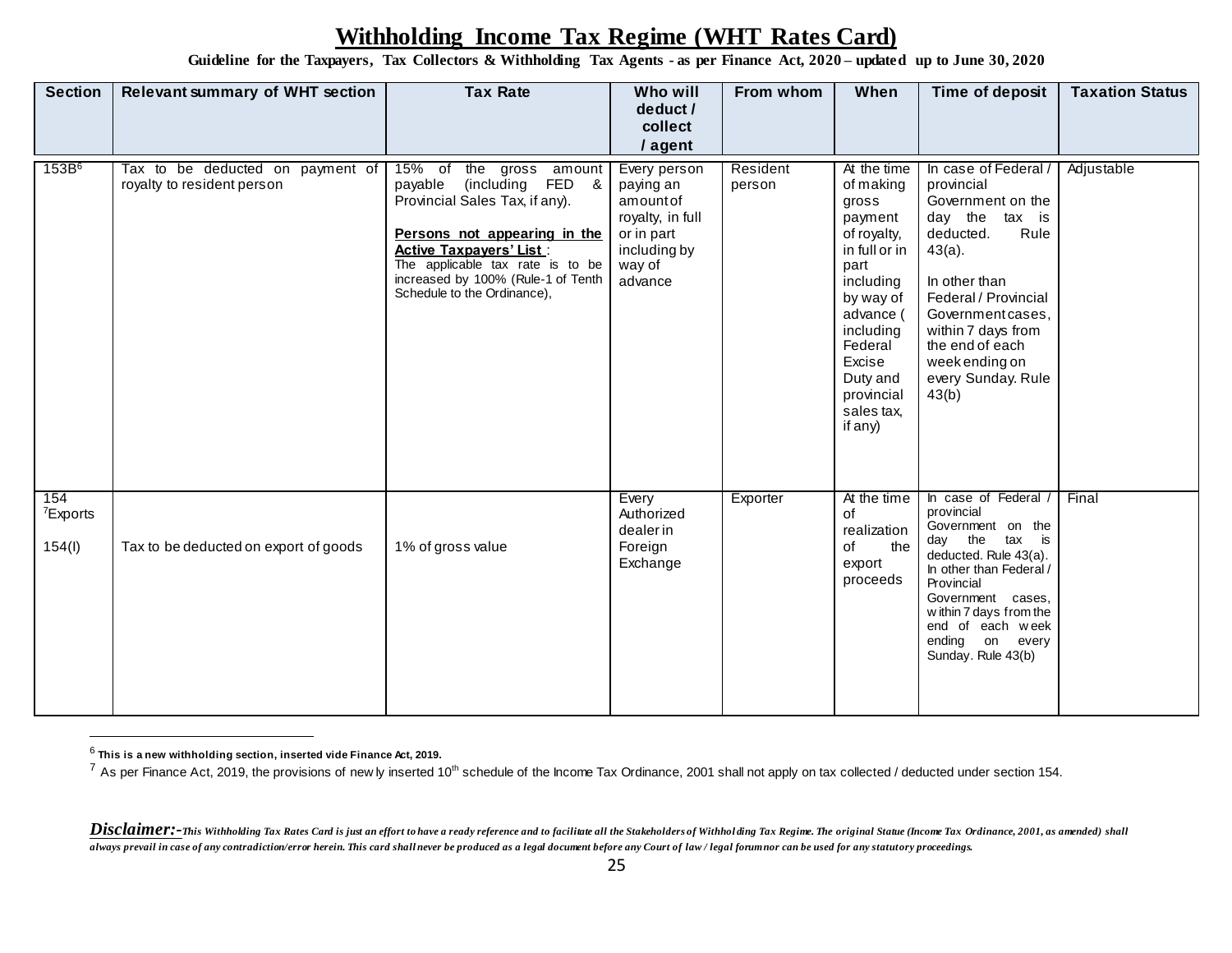**Guideline for the Taxpayers, Tax Collectors & Withholding Tax Agents - as per Finance Act, 2020 – updated up to June 30, 2020**

| <b>Section</b> | <b>Relevant summary of WHT section</b>                                                                                                                                    | <b>Tax Rate</b>                        | Who will<br>deduct /<br>collect<br>/ agent                               | From whom                                                                             | When                                                                                                    | <b>Time of deposit</b>                                                                                                                                                                                                                                  | <b>Taxation Status</b> |
|----------------|---------------------------------------------------------------------------------------------------------------------------------------------------------------------------|----------------------------------------|--------------------------------------------------------------------------|---------------------------------------------------------------------------------------|---------------------------------------------------------------------------------------------------------|---------------------------------------------------------------------------------------------------------------------------------------------------------------------------------------------------------------------------------------------------------|------------------------|
| 154(2)         | On realization of proceeds on account of<br>commission to;<br>I. Non-export indenting agent<br>II. Export indenting agent/export buying<br>house                          | 5% of gross value<br>5% of gross value | Every<br>Authorized<br>dealerin<br>Foreign<br>Exchange                   | Non export<br>indenting<br>agent, export<br>indenting<br>agent/export<br>buying house | At the time<br>of<br>realization<br>of Foreign<br>Exchange<br>proceeds or<br>indenting<br>commission    | In case of Federal/<br>provincial<br>Government on the<br>day the tax is<br>deducted. Rule 43(a).<br>In other than Federal /<br>Provincial<br>Government cases,<br>within 7 days from the<br>end of each week<br>ending on every<br>Sunday. Rule 43(b)) | Final                  |
| 154(3)         | On realization of proceeds on account of<br>sale of goods to an exporter under inland<br>back to back LC or any other<br>arrangement as maybe prescribed by<br><b>FBR</b> | $1\%$                                  | <b>Every Banking</b><br>Company                                          | Exporter                                                                              | At the time<br>of<br>realization<br>of proceeds<br>on account<br>of sale of<br>goods to an<br>exporters | In case of Federal /<br>provincial<br>Government on the<br>day the<br>tax is<br>deducted.Rule43(a)<br>In other than Federal /<br>Provincial<br>Government cases,<br>within 7 days from the<br>end of each week<br>ending on every<br>Sunday. Rule 43(b) | Final                  |
| 154(3A)        | Exports of goods located in Export<br>Processing Zone (BPZ)                                                                                                               | 1% of gross value                      | <b>BPZ</b> Authority                                                     | Industrial<br>undertaking<br>located in the<br>Export<br>Processing<br>Zone           | At the time<br>of export of<br>goods.                                                                   | In case of Federal /<br>provincial<br>Government on the<br>day the<br>tax is<br>deducted.Rule43(a)<br>In other than Federal /<br>Provincial<br>Government cases,<br>within 7 days from the<br>end of each week<br>ending on every<br>Sunday. Rule 43(b) | Final                  |
| 154(3B)        | Payment to indirect exporters as defined<br>in DTRE( Duty & Tax Remission for<br>exporters) rules, 2001                                                                   | 1% of gross value                      | <b>Direct</b><br>exporters /<br>export house<br>registered<br>under DTRE | Indirect<br>exporters<br>(defined under<br>sub-chapter 7<br>of the chapter            | At the time<br>of payment<br>against a<br>firm<br>contract                                              | In case of Federal /<br>provincial<br>Government on the<br>day the<br>tax is<br>deducted.Rule43(a)                                                                                                                                                      | Final                  |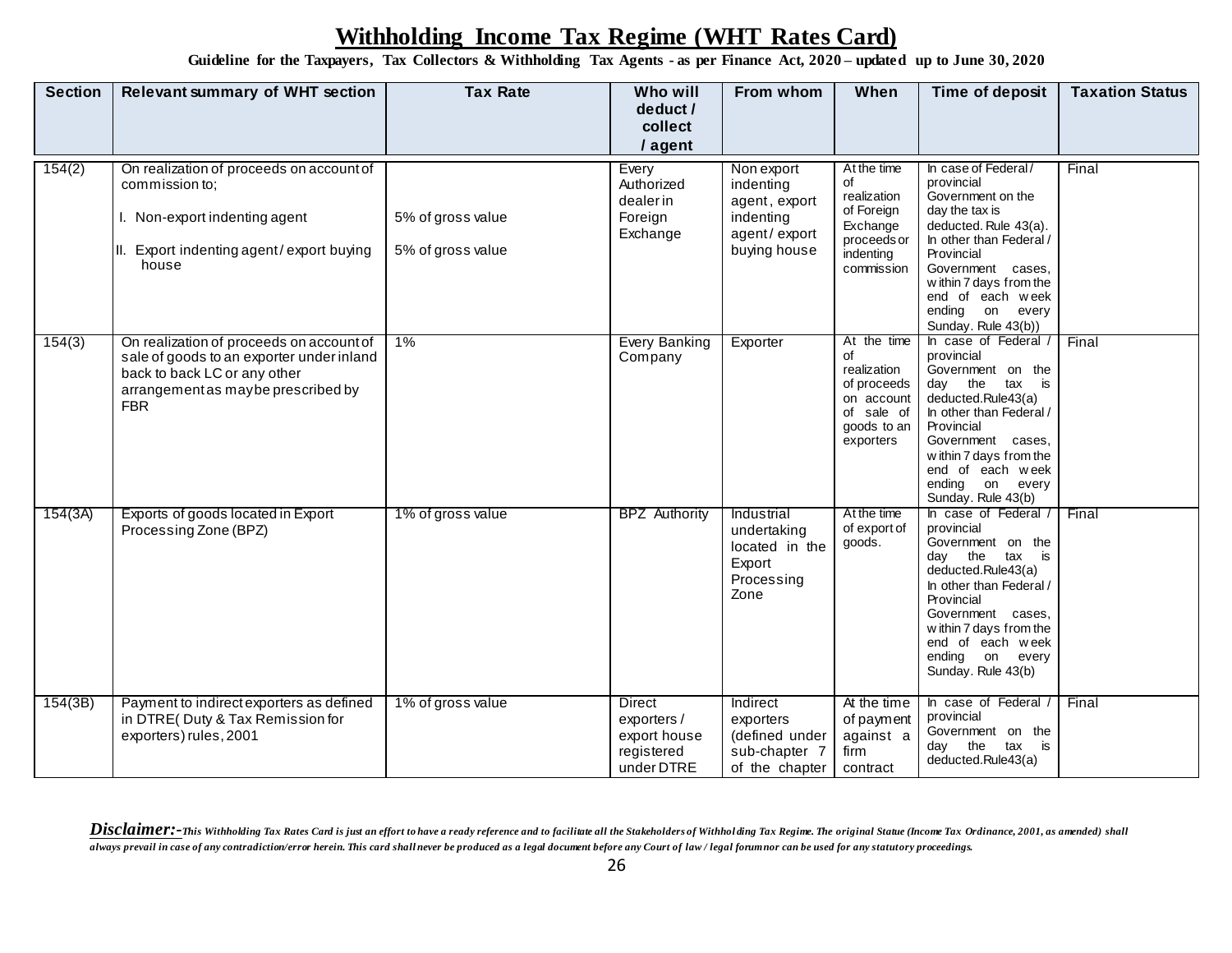**Guideline for the Taxpayers, Tax Collectors & Withholding Tax Agents - as per Finance Act, 2020 – updated up to June 30, 2020**

| <b>Section</b>                          | <b>Relevant summary of WHT section</b>                                                                                                                                                                                                                                                                                                                                                                                                                                        | <b>Tax Rate</b>                                                                                                                                                                               | Who will<br>deduct /                                                                        | From whom                                                                           | When                                                  | Time of deposit                                                                                                                                                                                                                                                              | <b>Taxation Status</b> |
|-----------------------------------------|-------------------------------------------------------------------------------------------------------------------------------------------------------------------------------------------------------------------------------------------------------------------------------------------------------------------------------------------------------------------------------------------------------------------------------------------------------------------------------|-----------------------------------------------------------------------------------------------------------------------------------------------------------------------------------------------|---------------------------------------------------------------------------------------------|-------------------------------------------------------------------------------------|-------------------------------------------------------|------------------------------------------------------------------------------------------------------------------------------------------------------------------------------------------------------------------------------------------------------------------------------|------------------------|
|                                         |                                                                                                                                                                                                                                                                                                                                                                                                                                                                               |                                                                                                                                                                                               | collect<br>/ agent                                                                          |                                                                                     |                                                       |                                                                                                                                                                                                                                                                              |                        |
|                                         |                                                                                                                                                                                                                                                                                                                                                                                                                                                                               |                                                                                                                                                                                               | rules, 2001.                                                                                | $\overline{\mathsf{X}}$<br>$\overline{of}$<br>the<br><b>Custom Rules</b><br>, 2001) |                                                       | In other than Federal /<br>Provincial<br>Government cases,<br>within 7 days from the<br>end of each week<br>ending on every<br>Sunday. Rule 43(b)                                                                                                                            |                        |
| 154(3C)                                 | Clearance of goods exported                                                                                                                                                                                                                                                                                                                                                                                                                                                   | 1% of gross value                                                                                                                                                                             | Collector of<br>custom                                                                      | <b>Exporter of</b><br>goods                                                         | At the time<br>of export<br>of goods                  | In case of Federal /<br>provincial<br>Government on the<br>day the<br>tax is<br>deducted.Rule43(a)<br>In other than Federal /<br>Provincial<br>Government cases.<br>within 7 days from the<br>end of each week<br>ending on every<br>Sunday. Rule 43(b)                      | Final                  |
| $155^{8}$<br>Income<br>from<br>Property | Any payment made on account of rent of<br>immovable property<br>(A) In case of individual or AOP<br>Where the gross amount of rent<br>1.<br>does not exceed Rs, 200,000<br>Where the gross amount of rent<br>exceeds Rs. 200,000 but does not<br>exceed Rs, 600,000<br>Where the gross amount of rent<br>3.<br>exceeds Rs, 600,000 but does not<br>exceed Rs, 1,000,000<br>Where the gross amount of rent<br>4.<br>exceeds Rs, 1,000,000 but does not<br>exceed Rs, 2,000,000 | Nil<br>5% of the gross amount<br>exceeding Rs, 200,000<br>Rs, 20,000+10% of the gross<br>amount exceeding Rs,<br>600,000<br>Rs, 60, 000+15% of the gross<br>amount exceeding Rs,<br>1,000,000 | Every<br>Prescribed<br>Persons as per<br>Section 155 of<br>Income Tax<br>Ordinance,<br>2001 | <b>Recipient of</b><br>rentof<br>immovable<br>property                              | At the time<br>the <i>rent</i> is<br>actually<br>paid | In case of Federal /<br>provincial<br>Government on the<br>day the tax is<br>deducted.<br>Rule<br>$43(a)$ .<br>other<br>$\ln$<br>than<br>Federal / Provincial<br>Government cases,<br>within 7 days from<br>the end of each<br>week ending on<br>every Sunday. Rule<br>43(b) | Adjustable             |

 $8$  As per Finance Act, 2019, the provisions of new ly inserted 10<sup>th</sup> schedule of the Income Tax Ordinance, 2001 shall not apply on tax deducted under section 155.

Disclaimer:-This Withholding Tax Rates Card is just an effort to have a ready reference and to facilitate all the Stakeholders of Withholding Tax Regime. The original Statue (Income Tax Ordinance, 2001, as amended) shall *always prevail in case of any contradiction/error herein. This card shall never be produced as a legal document before any Court of law / legal forum nor can be used for any statutory proceedings.*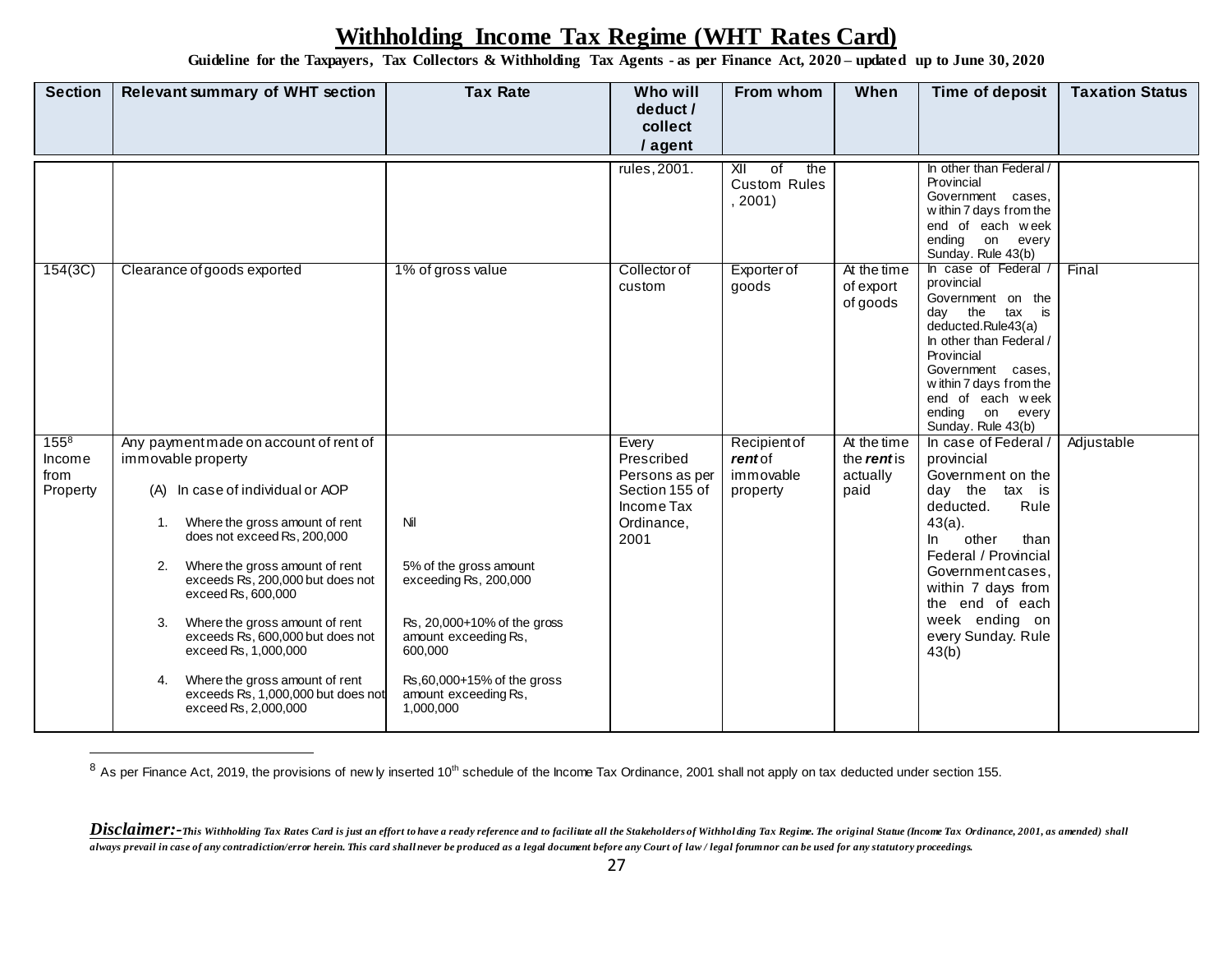**Guideline for the Taxpayers, Tax Collectors & Withholding Tax Agents - as per Finance Act, 2020 – updated up to June 30, 2020**

| <b>Section</b>                   | <b>Relevant summary of WHT section</b>                                                                                                                                                                                                                                                                                                                                                                                                                                                                                                                                      | <b>Tax Rate</b>                                                                                                                                                                                                                                                                                                                                                                | Who will<br>deduct /<br>collect   | From whom                            | When                                                          | Time of deposit                                                                                                                                             | <b>Taxation Status</b> |
|----------------------------------|-----------------------------------------------------------------------------------------------------------------------------------------------------------------------------------------------------------------------------------------------------------------------------------------------------------------------------------------------------------------------------------------------------------------------------------------------------------------------------------------------------------------------------------------------------------------------------|--------------------------------------------------------------------------------------------------------------------------------------------------------------------------------------------------------------------------------------------------------------------------------------------------------------------------------------------------------------------------------|-----------------------------------|--------------------------------------|---------------------------------------------------------------|-------------------------------------------------------------------------------------------------------------------------------------------------------------|------------------------|
|                                  |                                                                                                                                                                                                                                                                                                                                                                                                                                                                                                                                                                             |                                                                                                                                                                                                                                                                                                                                                                                | / agent                           |                                      |                                                               |                                                                                                                                                             |                        |
| 156<br>Prizes<br>and<br>winnings | Where the gross amount of rent<br>5.<br>exceeds Rs, 2,000,000 but does not<br>exceed Rs. 4,000,000<br>Where the gross amount of rent<br>6.<br>exceeds Rs.4,000,000 but does not<br>exceeds Rs. 6,000,000<br>Where the gross amount of rent<br>exceeds Rs.6,000,000 but does not<br>exceeds Rs. 8,000,000<br>Where the gross amount of rent<br>8.<br>exceeds Rs.8,000,000<br>B) in case of company<br>Payments made on account of winning<br>of prize on prize bond, Cross word,<br>raffle, lottery & quiz<br>(1)<br>Payments made for prize on quiz<br>bond and cross w ord | Rs, 210,000+20% of the<br>gross amount exceeding Rs,<br>2,000,000<br>Rs.610,000 plus 25 per cent<br>of the gross amount<br>exceeding Rs.4,000,000<br>Rs.1,110,000 plus 30 per<br>cent of the gross amount<br>exceeding Rs.6,000,000<br>Rs.1,710,000 plus 35<br>percent of the gross amount<br>exceeding Rs.8,000,000<br>15%<br>15% of the gross amount.                        | Every person<br>making<br>payment | Recipient of<br>prize or<br>winnings | At the time<br>the prize<br>or<br>winnings<br>are<br>actually | In case of Federal /<br>provincial<br>Government on the<br>day the tax is<br>deducted.<br>Rule<br>$43(a)$ .                                                 | Final                  |
|                                  | (II) Payments on winning from a raffle,<br>lottery, prize on winning a quiz,<br>prize, offered by companies for<br>promotion of sale crosswordpuzzles                                                                                                                                                                                                                                                                                                                                                                                                                       | Persons not appearing in the<br><b>Active Taxpayers' List:</b><br>The applicable tax rate is to be<br>increased by 100% (Rule-1 of Tenth<br>Schedule to the Ordinance),<br>20% of the gross amount.<br>Persons not appearing in the<br><b>Active Taxpayers' List:</b><br>The applicable tax rate is to be<br>increased by 100% (Rule-1 of Tenth<br>Schedule to the Ordinance), |                                   |                                      | paid                                                          | other<br>In.<br>than<br>Federal / Provincial<br>Government cases,<br>within 7 days from<br>the end of each<br>week ending on<br>every Sunday. Rule<br>43(b) |                        |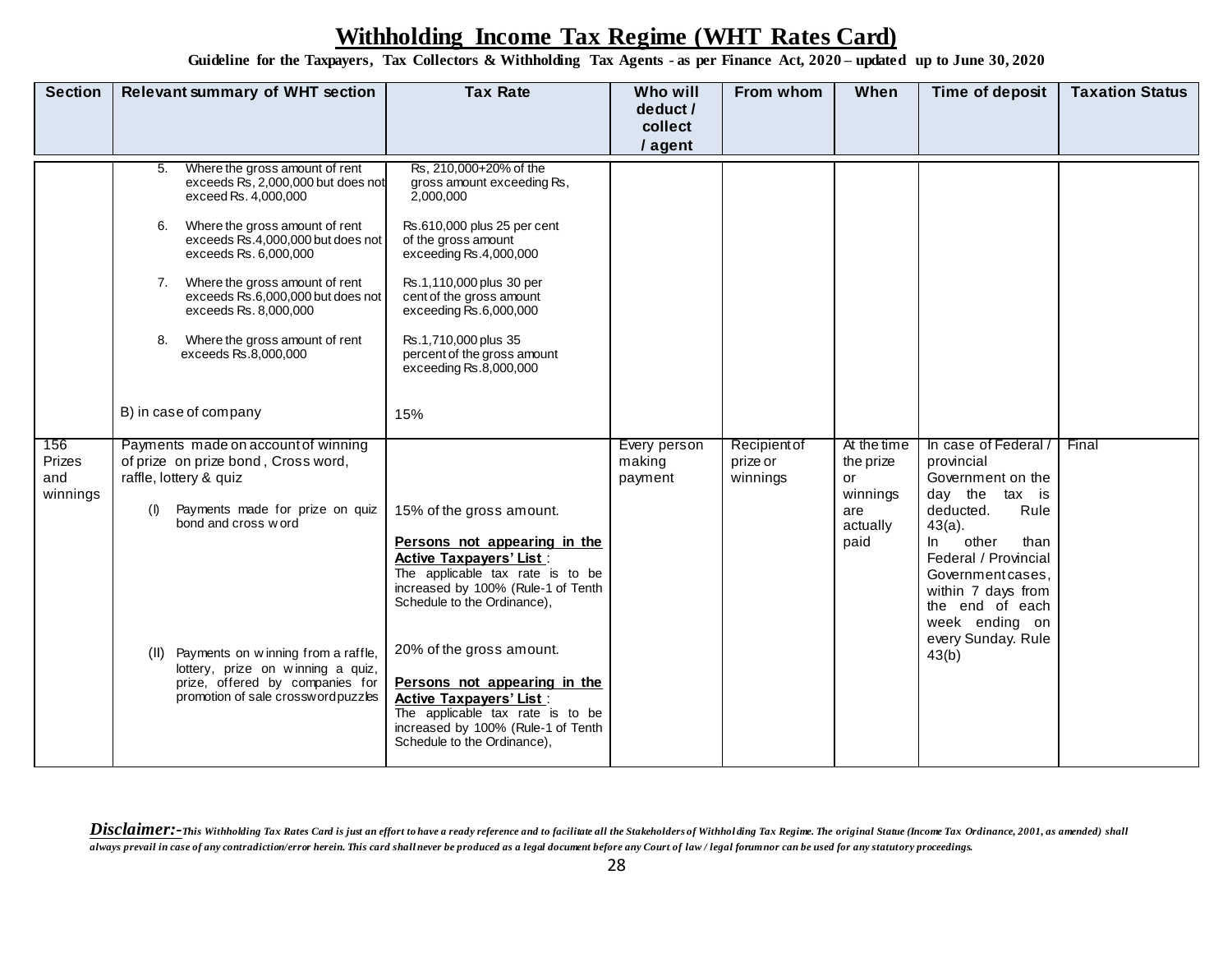**Guideline for the Taxpayers, Tax Collectors & Withholding Tax Agents - as per Finance Act, 2020 – updated up to June 30, 2020**

| <b>Section</b>                                  | <b>Relevant summary of WHT section</b>                                                                                                                                         | <b>Tax Rate</b>                                                                                                                                                                                     | Who will<br>deduct /<br>collect<br>/ agent                                    | From whom                             | When                                                        | Time of deposit                                                                                                                                                                                                                                                      | Taxation Status |
|-------------------------------------------------|--------------------------------------------------------------------------------------------------------------------------------------------------------------------------------|-----------------------------------------------------------------------------------------------------------------------------------------------------------------------------------------------------|-------------------------------------------------------------------------------|---------------------------------------|-------------------------------------------------------------|----------------------------------------------------------------------------------------------------------------------------------------------------------------------------------------------------------------------------------------------------------------------|-----------------|
| 156 A<br>Petroleu<br>m<br>Products              | Payment to petrol pump operator on<br>account of sale of petroleum products                                                                                                    | 12% of the gross amount.<br>Persons not appearing in the<br><b>Active Taxpayers' List:</b><br>The applicable tax rate is to be increased<br>by 100% (Rule-1 of Tenth Schedule to the<br>Ordinance), | Every person<br>selling<br>petroleum<br>product to<br>petrol pump<br>operator | Petrol pump<br>operators              | At the time<br>the<br>commissio<br>n is<br>actually<br>paid | case of Federal<br>provincial Government on<br>the day the tax is<br>deducted. Rule 43(a).<br>In other than Federal /<br>Provincial Government<br>cases, within 7 days from<br>the end of each week<br>ending on every Sunday.<br><b>Rule 43(b)</b>                  | Final           |
| 231A910<br>Cash<br>Withdrawal<br>from a<br>Bank | Payment for cash withdrawal, or sum<br>total of payment for cash withdrawal, in a<br>day, exceeding Rs, 50,000/- for persons<br>not appearing in the Active Taxpayers'<br>List | 0.6%                                                                                                                                                                                                | Every Banking<br>Company                                                      | Account Holder<br>Withdrawing<br>Cash | At the time<br>the cash is<br>withdrawn                     | In case of Federal<br>provincial<br>Government on the<br>day the<br>tax<br>is<br>deducted. Rule 43(a).<br>In other than Federal /<br>Provincial<br>Government<br>cases,<br>within 7 days from the<br>end of each week<br>ending<br>every<br>on<br>Sunday. Rule 43(b) | Adjustable      |

 $^9$  As per Finance Act, 2019, the provisions of new ly inserted 10<sup>th</sup> schedule of the Income Tax Ordinance, 2001 shall not apply on tax deducted under section 231A.  $10$  Advance tax on Filers omitted vide Finance Supplementary (Second Amendment) Act, 2019.

Disclaimer:-This Withholding Tax Rates Card is just an effort to have a ready reference and to facilitate all the Stakeholders of Withholding Tax Regime. The original Statue (Income Tax Ordinance, 2001, as amended) shall *always prevail in case of any contradiction/error herein. This card shall never be produced as a legal document before any Court of law / legal forum nor can be used for any statutory proceedings.*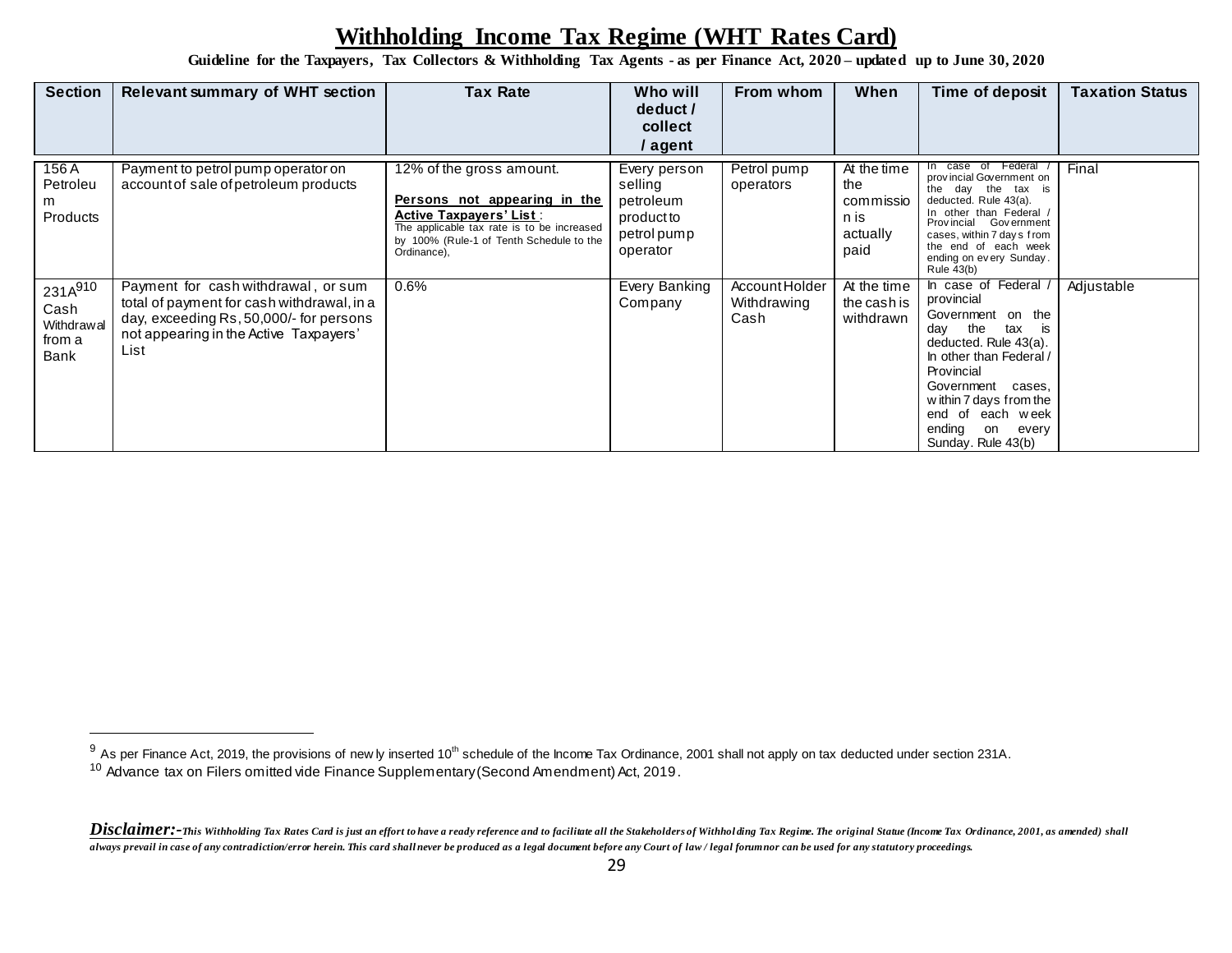**Guideline for the Taxpayers, Tax Collectors & Withholding Tax Agents - as per Finance Act, 2020 – updated up to June 30, 2020**

| <b>Section</b>                                                                       | <b>Relevant summary of WHT section</b>                                                                                                                                                                                                                                                                                                          | <b>Tax Rate</b> | Who will<br>deduct /<br>collect<br>/ agent                                                                                                           | From whom                                                                                | When                                     | Time of deposit                                                                                                                                                                                                                                          | <b>Taxation Status</b> |
|--------------------------------------------------------------------------------------|-------------------------------------------------------------------------------------------------------------------------------------------------------------------------------------------------------------------------------------------------------------------------------------------------------------------------------------------------|-----------------|------------------------------------------------------------------------------------------------------------------------------------------------------|------------------------------------------------------------------------------------------|------------------------------------------|----------------------------------------------------------------------------------------------------------------------------------------------------------------------------------------------------------------------------------------------------------|------------------------|
| 231AA <sup>11</sup><br>12<br>231AA(1)<br>Advance<br>tax on<br>transaction<br>in bank | 1. Sale against cash of any instrument<br>including demand draft, payment order,<br>CDR, STDR, RTC, any other instrument<br>of bearer nature or on receipt of cash on<br>cancellation of any of these instruments<br>where sum total of transactions exceeds<br>Rs, 25,000 in a day, for persons not<br>appearing in the Active Taxpayers' List | 0.6%            | Every banking<br>company, non<br>banking<br>financial<br>institution,<br>exchange<br>companyor<br>any authorized<br>dealer of<br>foreign<br>exchange | Persons<br>to<br>whom sale of<br>any instrument<br>made<br>is<br>against cash<br>payment | At the time<br>of sale of<br>instrument  | In case of Federal<br>provincial<br>Government on the<br>day the<br>tax is<br>deducted. Rule 43(a).<br>In other than Federal /<br>Provincial<br>Government cases,<br>within 7 days from the<br>end of each week<br>ending on every<br>Sunday. Rule 43(b) | Adjustable             |
| 231AA <sup>13</sup><br>(2)                                                           | 2. Transfer of any sum against cash<br>through online transfer, telegraphic<br>transfer mail transfer or any other mode<br>of electronic transfer, where sum total of<br>transactions exceed Rs. 25,000/- in a<br>day, for persons not appearing in the<br>Active Payers' List                                                                  | 0.6%            |                                                                                                                                                      | Persons<br>Α<br>transferring<br>any sum                                                  | At the time<br>of transfer<br>of any sum |                                                                                                                                                                                                                                                          |                        |

<sup>&</sup>lt;sup>11</sup> As per Finance Act, 2019, the provisions of newly inserted 10<sup>th</sup> schedule of the Income Tax Ordinance, 2001 shall not apply on tax deducted under section 231AA.

 $12$  Advance tax on Filers omitted vide Finance Supplementary (Second Amendment) Act, 2019

<sup>&</sup>lt;sup>13</sup> Advance tax on Filers omitted vide Finance Supplementary (Second Amendment) Act, 2019

Disclaimer:-This Withholding Tax Rates Card is just an effort to have a ready reference and to facilitate all the Stakeholders of Withholding Tax Regime. The original Statue (Income Tax Ordinance, 2001, as amended) shall *always prevail in case of any contradiction/error herein. This card shall never be produced as a legal document before any Court of law / legal forum nor can be used for any statutory proceedings.*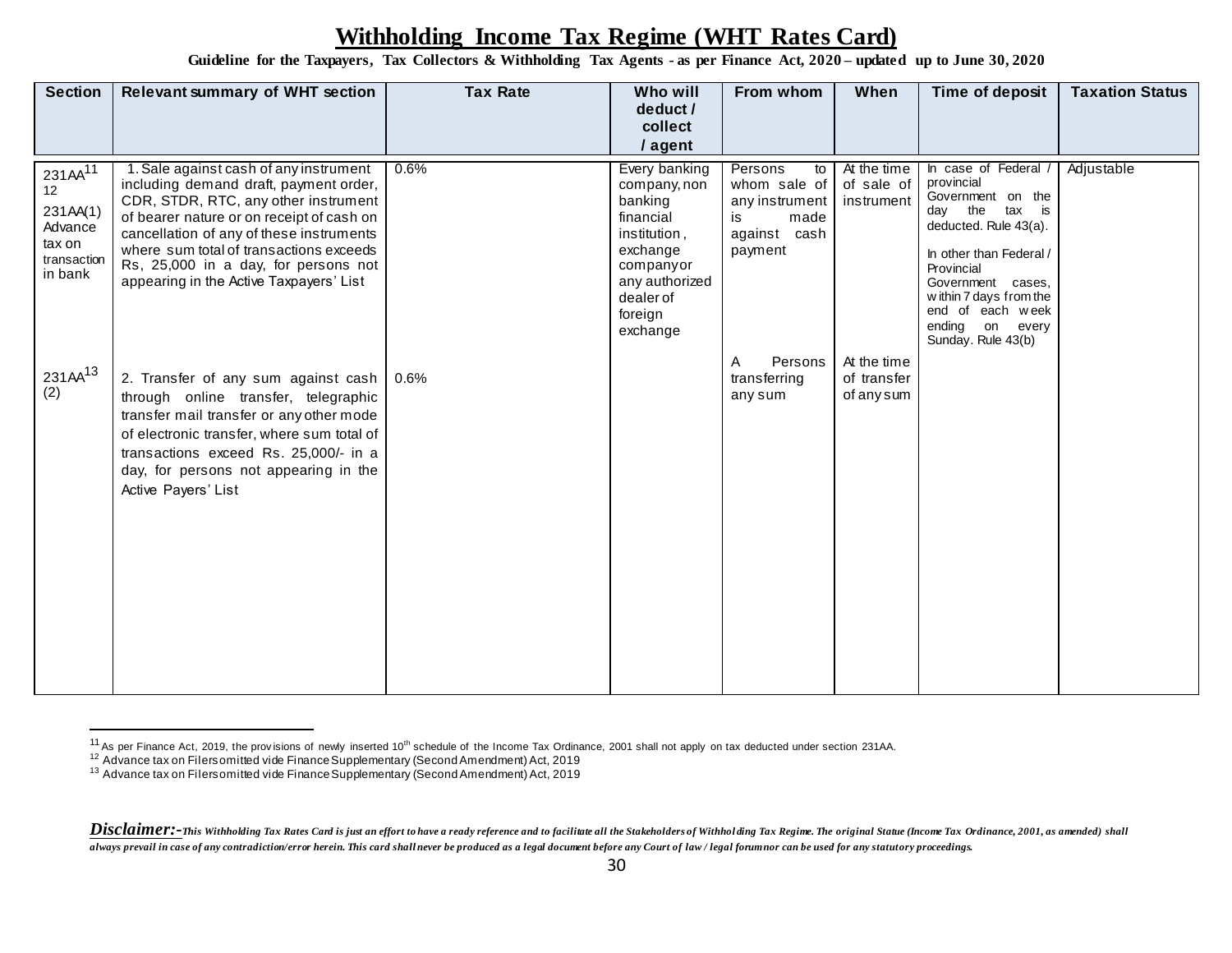**Guideline for the Taxpayers, Tax Collectors & Withholding Tax Agents - as per Finance Act, 2020 – updated up to June 30, 2020**

| <b>Section</b>                                                              | <b>Relevant summary of WHT section</b>                                                                                                                                                          | <b>Tax Rate</b>                                                                                                                                                                                                                                                                                                                                                                                                                                                                                                            | Who will<br>deduct /<br>collect<br>/ agent | From whom                                                                                                     | When                                                               | Time of deposit                                                                                                                                                                                                                                                          | <b>Taxation Status</b> |
|-----------------------------------------------------------------------------|-------------------------------------------------------------------------------------------------------------------------------------------------------------------------------------------------|----------------------------------------------------------------------------------------------------------------------------------------------------------------------------------------------------------------------------------------------------------------------------------------------------------------------------------------------------------------------------------------------------------------------------------------------------------------------------------------------------------------------------|--------------------------------------------|---------------------------------------------------------------------------------------------------------------|--------------------------------------------------------------------|--------------------------------------------------------------------------------------------------------------------------------------------------------------------------------------------------------------------------------------------------------------------------|------------------------|
| 231B<br>Advance<br>Tax on<br>Private<br>motor<br>vehicles<br>$231B(1)^{14}$ | <b>Engine Capacity</b><br>Up to 850cc<br>851cc to 1000cc<br>1001cc to 1300cc<br>1301c to 1600cc<br>1601cc to 1800cc<br>1801cc to 2000cc<br>2001cc to 2500cc<br>2501cc to 3000cc<br>Above 3000cc | <b>Persons</b><br>not<br>appearing in<br>the<br><b>Active</b><br>Taxpayers'<br>List :<br>The applicable<br>tax rate is to be<br>increased<br>by<br>100% (Rule-1 of<br>Tenth Schedule<br>the<br>to<br>Ordinance), i.e<br>$7,500/-$<br>Rs.<br>Rs. 15,000/-<br>Rs. 15,000/-<br>Rs. 30,000/-<br>Rs. 25,000/-<br>Rs. 50,000/-<br>Rs. 100,000/-<br>Rs. 50,000/-<br>Rs. 75,000/-<br>Rs. 150,000/-<br>Rs.100,000/-<br>Rs.200,000/-<br>Rs.150,000/-<br>Rs.300,000/-<br>Rs.200,000/-<br>Rs.400,000/-<br>Rs.250,000/-<br>Rs.500,000/- | Motor vehicle<br>registration<br>authority | <b>Persons</b><br>New<br>getting<br>locally<br>manufactured<br>motor vehicle<br>transferred in<br>their name. | At the time<br>of<br>registration<br>of<br>new<br>motor<br>vehicle | In case of Federal<br>provincial<br>Government on the<br>day the tax is<br>Rule<br>deducted.<br>$43(a)$ .<br>other<br>than<br>In.<br>Federal / Provincial<br>Government cases,<br>within 7 days from<br>the end of each<br>week ending on<br>every Sunday. Rule<br>43(b) | Adjustable             |

<sup>&</sup>lt;sup>14</sup> Advance tax on Non-Filers u/s 231B(1)&(3) have been revised upwards vide Finance Supplementary (Second Amendment) Act, 2019

Disclaimer:-This Withholding Tax Rates Card is just an effort to have a ready reference and to facilitate all the Stakeholders of Withholding Tax Regime. The original Statue (Income Tax Ordinance, 2001, as amended) shall *always prevail in case of any contradiction/error herein. This card shall never be produced as a legal document before any Court of law / legal forum nor can be used for any statutory proceedings.*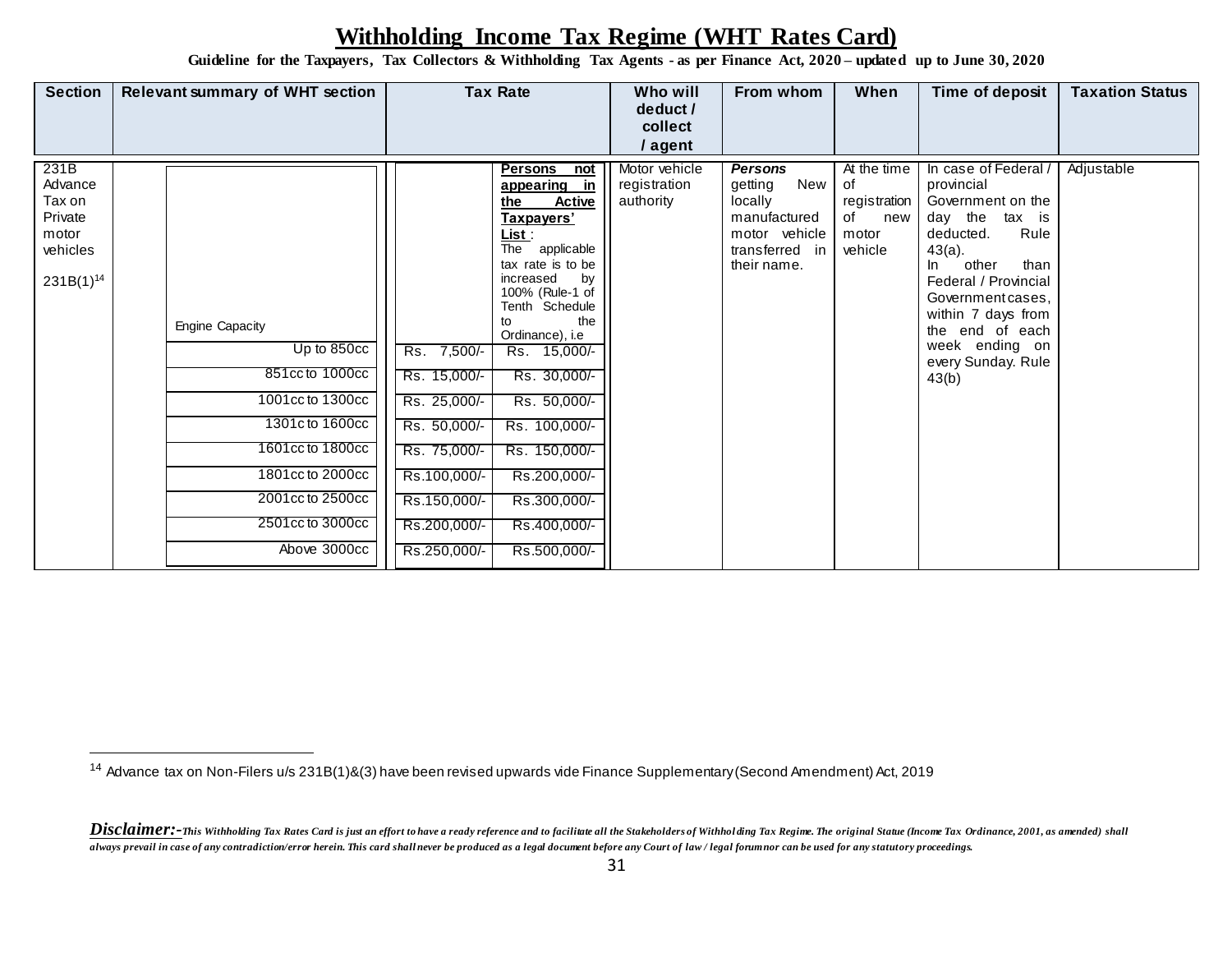**Guideline for the Taxpayers, Tax Collectors & Withholding Tax Agents - as per Finance Act, 2020 – updated up to June 30, 2020**

| <b>Section</b> |                                                                                 | <b>Relevant summary of WHT section</b>                                                                                                                                                                                                                                                                                          |                                                                                                                    | <b>Tax Rate</b>                                                                                                                                                                                                                                                                                                                     |                                                                                                                                                                                                                                                       | From whom                                              | When                       | Time of deposit                                                                                                                                                                                                                                                        | <b>Taxation Status</b> |
|----------------|---------------------------------------------------------------------------------|---------------------------------------------------------------------------------------------------------------------------------------------------------------------------------------------------------------------------------------------------------------------------------------------------------------------------------|--------------------------------------------------------------------------------------------------------------------|-------------------------------------------------------------------------------------------------------------------------------------------------------------------------------------------------------------------------------------------------------------------------------------------------------------------------------------|-------------------------------------------------------------------------------------------------------------------------------------------------------------------------------------------------------------------------------------------------------|--------------------------------------------------------|----------------------------|------------------------------------------------------------------------------------------------------------------------------------------------------------------------------------------------------------------------------------------------------------------------|------------------------|
| 231B(1A)       | Leasing of Motor vehicle to persons not<br>appearing in the Active Payers' List |                                                                                                                                                                                                                                                                                                                                 |                                                                                                                    | 4% of the value of Motor Vehicle                                                                                                                                                                                                                                                                                                    | <b>Every Leasing</b><br>Company,<br>Scheduled Bank,<br><b>Investment Bank</b><br>Development<br>Finance<br>Institution Non-<br><b>Banking Finance</b><br><b>Institution</b><br><b>MODA RBA</b><br>(Sharia compliant<br>or under<br>conventional mode) | Lessee                                                 | At the time<br>of lease    | in case of Federal<br>provincial<br>Government on the<br>day<br>the<br>tax<br>is<br>deducted.Rule43(a)<br>In other than Federal /<br>Provincial<br>Government cases,<br>within 7 days from the<br>end of each week<br>ending on every<br>Sunday. Rule                  | Adjustable             |
| 231B(2)        | motor vehicle                                                                   | Transfer of Registration or ownership of<br>2) the rate of tax under sub-section (2) of<br>section 231B shall be as follows-<br><b>Engine Capacity</b><br>Up to 850cc<br>851cc to 1000cc<br>1001cc to 1300cc<br>1301c to 1600cc<br>1601cc to 1800cc<br>1801cc to 2000cc<br>2001cc to 2500cc<br>2501cc to 3000cc<br>Above 3000cc | Rs.0<br>Rs. 5,000<br>Rs. 7,500<br>Rs. 12,500<br>Rs. 18,750<br>Rs. 25,000<br>Rs. 37,500<br>Rs. 50,000<br>Rs. 62,500 | <b>Persons</b><br>not<br>appearing in the<br><b>Active Taxpayers'</b><br>List:<br>The applicable tax<br>rate is to be increased<br>by 100% (Rule-1 of<br>Tenth Schedule to the<br>Ordinance), i.e<br><b>Rs. 0</b><br>Rs. 10,000<br>Rs. 15,000<br>Rs. 25,000<br>Rs. 37,500<br>Rs. 50,000<br>Rs. 75,000<br>Rs. 100,000<br>Rs. 125,000 | Motor Vehicle<br>Registration<br>Authority                                                                                                                                                                                                            | Person<br>Transferringthe<br>ownership<br>Registration | At the time<br>of transfer | In case of Federal /<br>provincial<br>Government on the<br>day the<br>tax is<br>Rule<br>deducted.<br>$43(a)$ .<br>In other than<br>Federal / Provincial<br>Government cases,<br>within 7 days from<br>the end of each<br>week ending on<br>every Sunday. Rule<br>43(b) | Adjustable             |

Disclaimer:-This Withholding Tax Rates Card is just an effort to have a ready reference and to facilitate all the Stakeholders of Withholding Tax Regime. The original Statue (Income Tax Ordinance, 2001, as amended) shall *always prevail in case of any contradiction/error herein. This card shall never be produced as a legal document before any Court of law / legal forum nor can be used for any statutory proceedings.*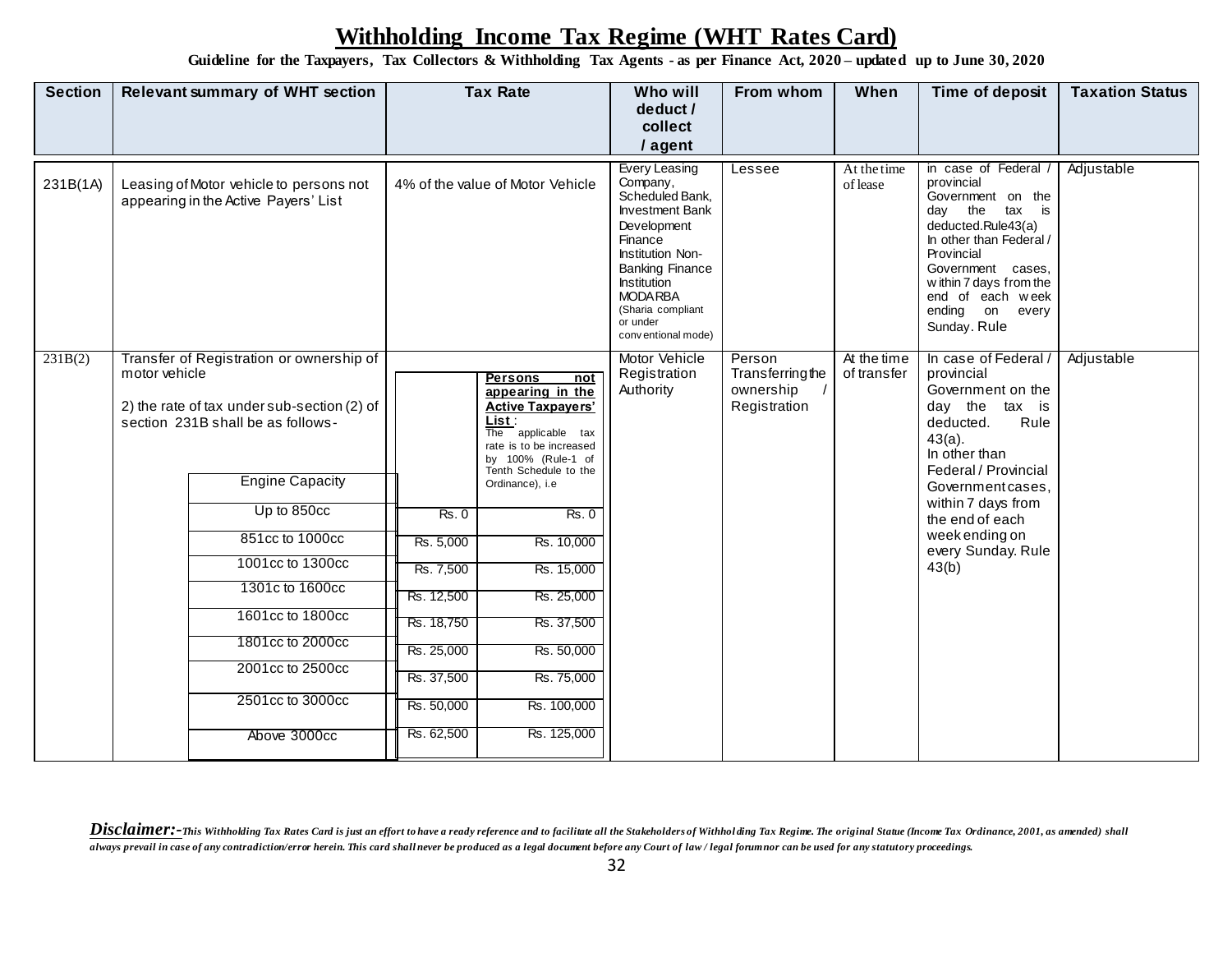**Guideline for the Taxpayers, Tax Collectors & Withholding Tax Agents - as per Finance Act, 2020 – updated up to June 30, 2020**

| <b>Section</b> |               | <b>Relevant summary of WHT section</b>                                                                                                                                                                                                        | <b>Tax Rate</b>                                                                                                                             |                                                                                                                                                                                                                                                                                                                                                  | Who will<br>deduct /<br>collect<br>/ agent | From whom | When                                 | Time of deposit                                                                                                                                                                                                                                                   | <b>Taxation Status</b> |
|----------------|---------------|-----------------------------------------------------------------------------------------------------------------------------------------------------------------------------------------------------------------------------------------------|---------------------------------------------------------------------------------------------------------------------------------------------|--------------------------------------------------------------------------------------------------------------------------------------------------------------------------------------------------------------------------------------------------------------------------------------------------------------------------------------------------|--------------------------------------------|-----------|--------------------------------------|-------------------------------------------------------------------------------------------------------------------------------------------------------------------------------------------------------------------------------------------------------------------|------------------------|
| $231B(3^{15})$ | the ITO, 2001 | Division VII, Part IV of First Schedule of<br><b>Engine Capacity</b><br>Up to 850cc<br>851cc to 1000cc<br>1001cc to 1300cc<br>1301c to 1600cc<br>1601cc to 1800cc<br>1801cc to 2000cc<br>2001cc to 2500cc<br>2501cc to 3000cc<br>Above 3000cc | Rs. 7,500/-<br>Rs. 15,000/-<br>Rs. 25,000/-<br>Rs. 50,000/-<br>Rs. 75,000/-<br>Rs.100,000/-<br>Rs.150,000/-<br>Rs.200,000/-<br>Rs.250,000/- | Persons not<br>appearing in<br>the<br>Active<br>Taxpayers'<br>List :<br>applicable<br>The<br>tax rate is to be<br>increased<br>by<br>100% (Rule-1 of<br>Tenth Schedule<br>to the Ordinance),<br>i.e<br>Rs.15,000/-<br>Rs.30,000/-<br>Rs.50,000/-<br>Rs.100,000/-<br>Rs.150,000/-<br>Rs.200,000/-<br>Rs.300,000/-<br>Rs.400,000/-<br>Rs.500,000/- | Manufacturer<br>of Motor<br>vehicle        | Purchaser | At the time<br>of sale of<br>vehicle | In case of Federal<br>provincial<br>Government on the<br>day the tax is<br>deducted.<br>Rule<br>$43(a)$ .<br>In other than<br>Federal / Provincial<br>Government cases,<br>within 7 days from<br>the end of each<br>week ending on<br>every Sunday. Rule<br>43(b) | Adjustable             |

<sup>15</sup> Advance tax on Non-Filers u/s 231B(1)&(3) have been revised upwards vide Finance Supplementary (Second Amendment) Act, 2019

Disclaimer:-This Withholding Tax Rates Card is just an effort to have a ready reference and to facilitate all the Stakeholders of Withholding Tax Regime. The original Statue (Income Tax Ordinance, 2001, as amended) shall *always prevail in case of any contradiction/error herein. This card shall never be produced as a legal document before any Court of law / legal forum nor can be used for any statutory proceedings.*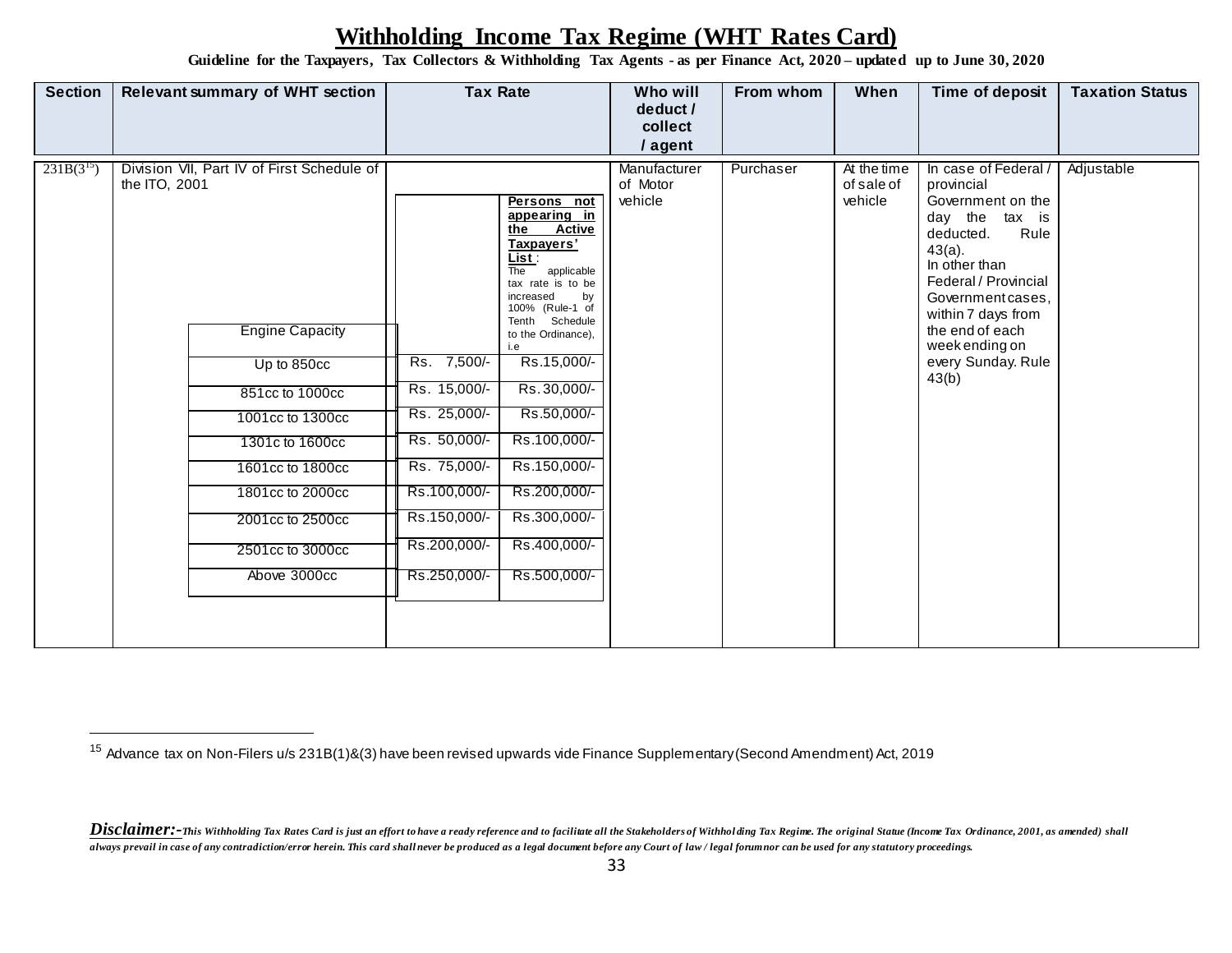**Guideline for the Taxpayers, Tax Collectors & Withholding Tax Agents - as per Finance Act, 2020 – updated up to June 30, 2020**

| <b>Section</b>                           | <b>Relevant summary of WHT section</b>                                                                                                                                                                                           | <b>Tax Rate</b>                                                                                                                                                                                                                                                             | Who will<br>deduct /<br>collect<br>/ agent                                                                                                       | From whom                                                    | When                                                                            | Time of deposit                                                                                                                                                                                                                                             | <b>Taxation Status</b> |
|------------------------------------------|----------------------------------------------------------------------------------------------------------------------------------------------------------------------------------------------------------------------------------|-----------------------------------------------------------------------------------------------------------------------------------------------------------------------------------------------------------------------------------------------------------------------------|--------------------------------------------------------------------------------------------------------------------------------------------------|--------------------------------------------------------------|---------------------------------------------------------------------------------|-------------------------------------------------------------------------------------------------------------------------------------------------------------------------------------------------------------------------------------------------------------|------------------------|
| 233<br>Brokerag<br>e &<br>Commissi<br>on | Brokerage and commission income<br>In case of:<br><b>Advertising Agents</b><br>(i)<br>Life Insurance Agents where<br>(ii)<br>Commission received is less<br>than Rs. 0.5 Million per annum<br>(iii) Persons not covered in 1 & 2 | <b>Persons</b><br>not<br>appearing in the<br><b>Active</b><br><u> Taxpayers' List :</u><br>The applicable tax<br>is<br>to<br>be<br>rate<br>increased by<br>100%<br>(Rule-1 of<br>Tenth<br>to<br>Schedule<br>the<br>Ordinance), i.e<br>10%<br>20%<br>8%<br>16%<br>12%<br>24% | Federal<br>Government,<br>Provincial<br>Government,<br>Local authority,<br>Company AOP<br>constituted by<br>or under any<br>law or<br>principal. | Recipient<br>οf<br>brokerage<br>or<br>commission or<br>Agent | At the time<br>the<br>brokerage<br>or<br>commissio<br>n is<br>actually<br>paid; | In case of Federal<br>provincial<br>Government on the<br>day the tax is<br>deducted.Rule43(a)<br>other<br>In<br>than<br>Federal / Provincial<br>Government cases,<br>within 7 days from<br>the end of each<br>week ending on<br>every Sunday. Rule<br>43(b) | Minimum Tax            |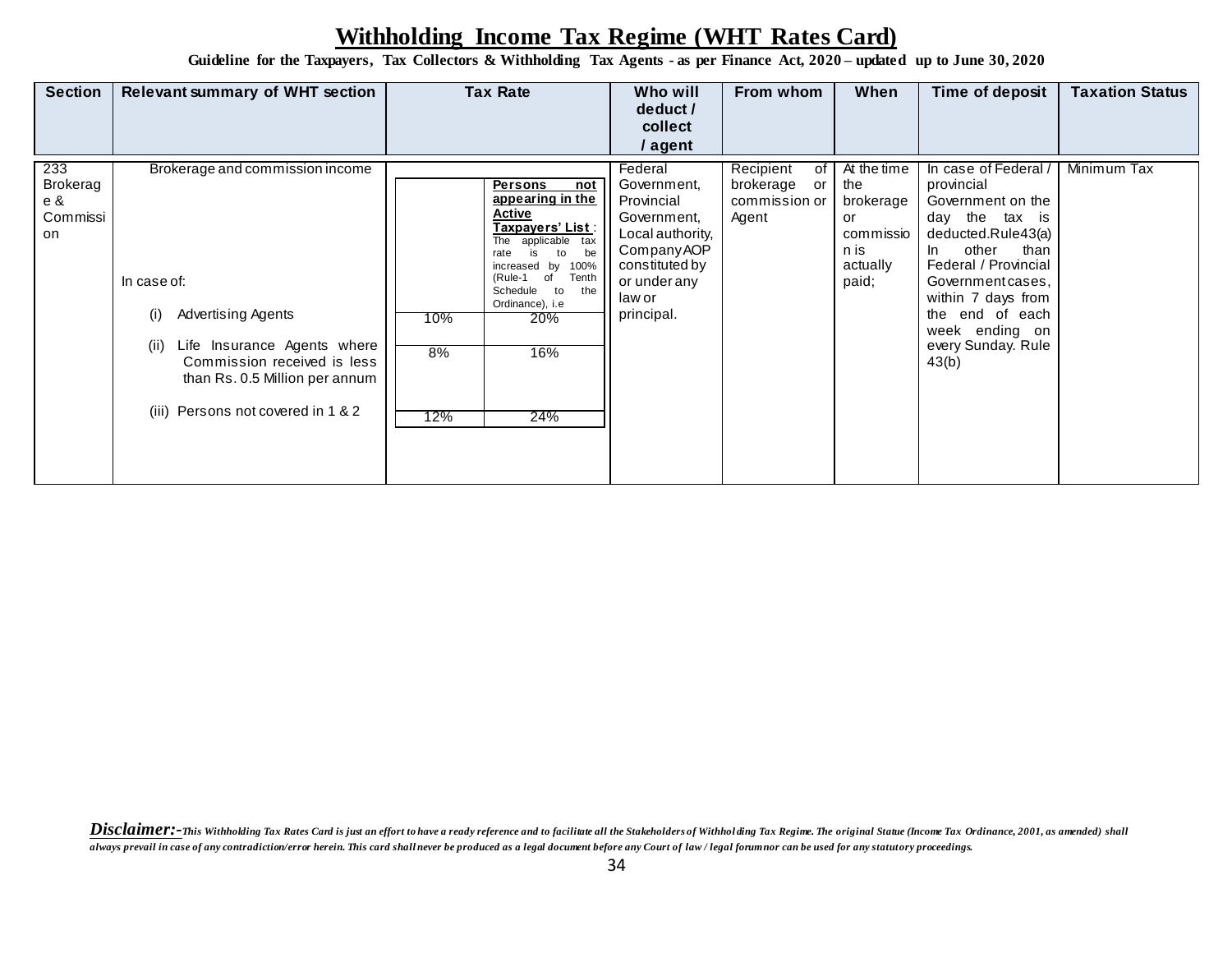**Guideline for the Taxpayers, Tax Collectors & Withholding Tax Agents - as per Finance Act, 2020 – updated up to June 30, 2020**

| <b>Section</b>                                                 | <b>Tax Rate</b><br><b>Relevant summary of WHT section</b>     |                            | Who will<br>deduct /<br>collect<br>/ agent | From whom                                                                                | When                                               | Time of deposit                                                                                                                                                                                                                              | <b>Taxation Status</b> |
|----------------------------------------------------------------|---------------------------------------------------------------|----------------------------|--------------------------------------------|------------------------------------------------------------------------------------------|----------------------------------------------------|----------------------------------------------------------------------------------------------------------------------------------------------------------------------------------------------------------------------------------------------|------------------------|
| 233AA <sup>16</sup><br>Collection<br>of Tax by<br><b>NCCPL</b> | Advance Tax on margin financing<br>through in share business. | 10% of Mark-up or interest | <b>NCCPL</b>                               | Members of<br>Stock<br>Exchange<br>(Margin<br>Financier &<br>Lenders)<br>trading finance | At the time<br>of Mark-up<br>/ Interest<br>is paid | In case of Federal<br>provincial Government<br>on the day the tax is<br>deducted.Rule43(a)<br>In other than Federal /<br>Provincial Government<br>cases, within 7 days<br>from the end of each<br>week ending on every<br>Sunday. Rule 43(b) | Adjustable             |

<sup>&</sup>lt;sup>16</sup> As per Finance Act, 2019, the provisions of new ly inserted 10<sup>th</sup> schedule of the Income Tax Ordinance, 2001 shall not apply on tax collected under section 233AA.

Disclaimer:-This Withholding Tax Rates Card is just an effort to have a ready reference and to facilitate all the Stakeholders of Withholding Tax Regime. The original Statue (Income Tax Ordinance, 2001, as amended) shall *always prevail in case of any contradiction/error herein. This card shall never be produced as a legal document before any Court of law / legal forum nor can be used for any statutory proceedings.*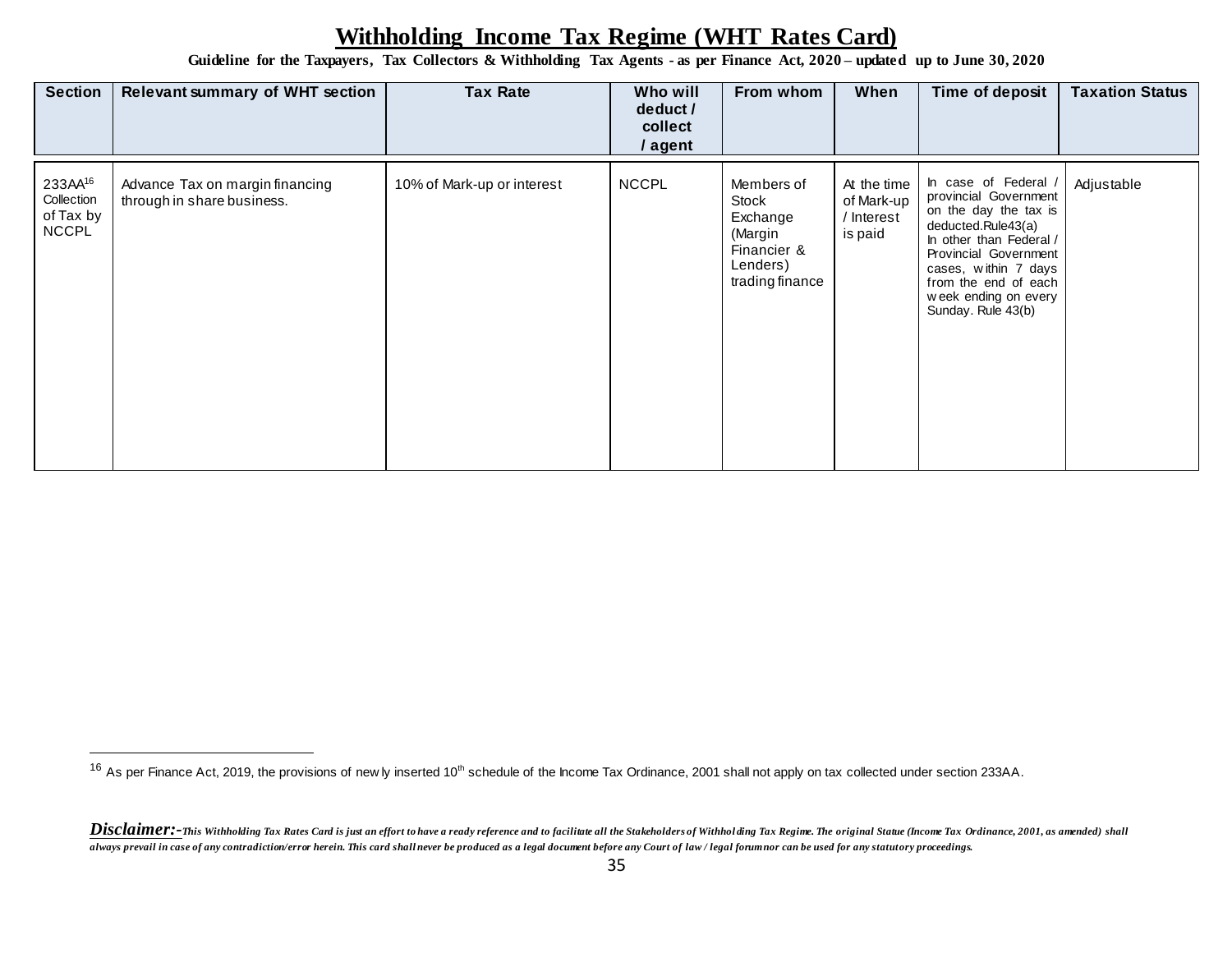**Guideline for the Taxpayers, Tax Collectors & Withholding Tax Agents - as per Finance Act, 2020 – updated up to June 30, 2020**

| <b>Section</b>                    | <b>Relevant summary of WHT section</b>                                                                                                                                                                                           | <b>Tax Rate</b>                                                                                                                                                                                                                                 | Who will                                     | From whom                 | When                                                       | Time of deposit                                                                                                                                                                                                                                                 | <b>Taxation Status</b> |
|-----------------------------------|----------------------------------------------------------------------------------------------------------------------------------------------------------------------------------------------------------------------------------|-------------------------------------------------------------------------------------------------------------------------------------------------------------------------------------------------------------------------------------------------|----------------------------------------------|---------------------------|------------------------------------------------------------|-----------------------------------------------------------------------------------------------------------------------------------------------------------------------------------------------------------------------------------------------------------------|------------------------|
|                                   |                                                                                                                                                                                                                                  |                                                                                                                                                                                                                                                 | deduct /<br>collect                          |                           |                                                            |                                                                                                                                                                                                                                                                 |                        |
|                                   |                                                                                                                                                                                                                                  |                                                                                                                                                                                                                                                 | / agent                                      |                           |                                                            |                                                                                                                                                                                                                                                                 |                        |
| 234<br>Tax on<br>Motor<br>Vehicle | In the case of:<br>(1) Goods transport<br>Vehicles:[clause(1)]<br>(2) Good transport vehicles with<br>laden weight of 8120 Kg or more after a<br>period ten years from the date of first<br>registration of vehicle in Pakistan: | Rs. 2.5 per kg of the laden<br>weight<br>Persons not appearing in the<br><b>Active Taxpayers' List:</b><br>The applicable tax rate is to be<br>increased by 100% (Rule-1 of<br>Tenth Schedule<br>to<br>the<br>Ordinance).<br>Rs. 1200 per annum | Person<br>collecting<br>motor vehicle<br>tax | Owner of motor<br>vehicle | At the time<br>of<br>collection<br>of motor<br>vehicle tax | In case of Federal/<br>provincial<br>Government on the<br>day the tax is<br>deducted. Rule<br>$43(a)$ .<br>In other than Federal<br>/ Provincial<br>Government cases,<br>within 7 days from<br>the end of each<br>week ending on<br>every Sunday. Rule<br>43(b) | Adjustable             |
|                                   | [clause (1A)]                                                                                                                                                                                                                    | Persons not appearing in the<br><b>Active Taxpayers' List:</b><br>The applicable tax rate is to be<br>increased by 100% (Rule-1 of<br>Tenth Schedule to the<br>Ordinance),.                                                                     |                                              |                           |                                                            |                                                                                                                                                                                                                                                                 |                        |
|                                   | Passenger transport vehicles<br>(3)<br>plying for hire with registered seating<br>capacity of: [clause (2)]                                                                                                                      | Persons not<br>appearing in<br>the<br>Active<br>Taxpayers'<br>List :<br>applicable<br>The<br>tax rate is to be<br>increased<br>by<br>100% (Rule-1 of<br>Tenth Schedule                                                                          |                                              |                           |                                                            |                                                                                                                                                                                                                                                                 |                        |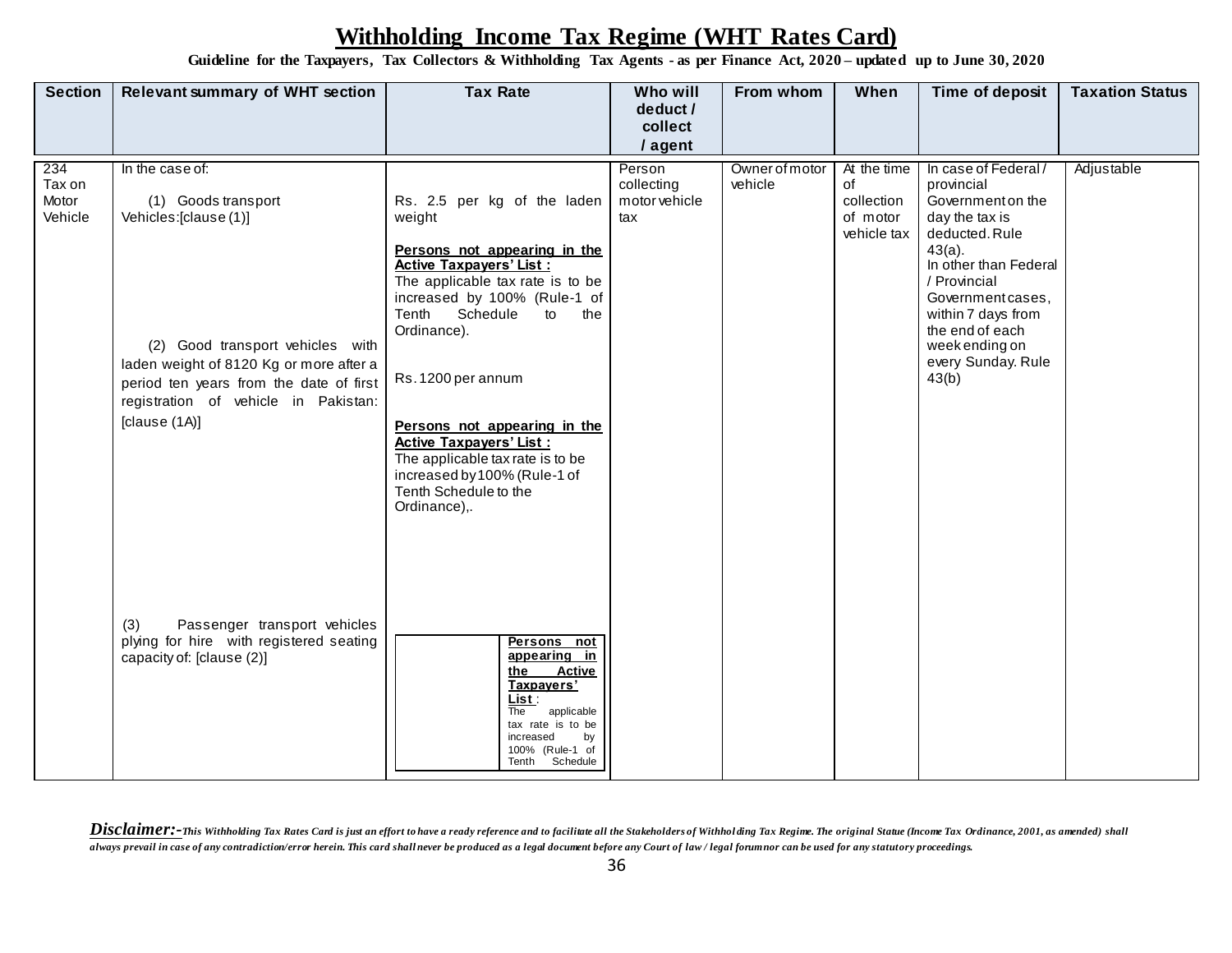**Guideline for the Taxpayers, Tax Collectors & Withholding Tax Agents - as per Finance Act, 2020 – updated up to June 30, 2020**

| <b>Section</b>                    | <b>Relevant summary of WHT section</b>                                                                                                                                                                                                                                                                                                                                                                                                                                                                                                                                                        | <b>Tax Rate</b>                                                                                                                                                                                                                                                                                                                                                                                                                                                                                                                                                                                                                             | Who will<br>deduct /<br>collect | From whom | When | Time of deposit | <b>Taxation Status</b>                                                                                                                                                                                                                                                                                                      |
|-----------------------------------|-----------------------------------------------------------------------------------------------------------------------------------------------------------------------------------------------------------------------------------------------------------------------------------------------------------------------------------------------------------------------------------------------------------------------------------------------------------------------------------------------------------------------------------------------------------------------------------------------|---------------------------------------------------------------------------------------------------------------------------------------------------------------------------------------------------------------------------------------------------------------------------------------------------------------------------------------------------------------------------------------------------------------------------------------------------------------------------------------------------------------------------------------------------------------------------------------------------------------------------------------------|---------------------------------|-----------|------|-----------------|-----------------------------------------------------------------------------------------------------------------------------------------------------------------------------------------------------------------------------------------------------------------------------------------------------------------------------|
|                                   |                                                                                                                                                                                                                                                                                                                                                                                                                                                                                                                                                                                               |                                                                                                                                                                                                                                                                                                                                                                                                                                                                                                                                                                                                                                             | / agent                         |           |      |                 |                                                                                                                                                                                                                                                                                                                             |
| 234<br>Tax on<br>Motor<br>Vehicle | (a) $4$ to $9$ persons::<br>(b) 10 to 19 persons:<br>(c) 20 persons or more:<br>(4) In the case of private "Moor<br>Vehicles", being a broad definition,<br>includes car, jeep, ,van, sport utility<br>vehicle, pick-up trucks for private<br>use, caravan automobile, limousine<br>, wagon and any other automobile<br>used for private purpose: [Clause<br>(3)]<br>Engine CC<br>Up to 1000cc<br>1001cc to 1199cc<br>1200cc to 1299cc<br>1300cc to 1499cc<br>1500cc to 1599cc<br>1600cc to 1999cc<br>2000cc & above<br>(5) Where motor vehicle tax is<br>collected in lump sum: [Clause (4)] | to the Ordinance),<br>i.e<br>Rs. Per Seat per<br>Rs. Per Seat per<br>year<br>year<br>50<br>100<br>100<br>200<br>300<br>600<br>Persons<br>not<br>appearing in the<br>Active<br>Taxpayers' List:<br>The applicable tax<br>is<br>to<br>be<br>rate<br>increased by 100%<br>(Rule-1 of Tenth<br>Schedule to the<br>Ordinance), i.e<br>Rs. 800<br>Rs. 1,600<br>Rs. 3,000<br>Rs. 1,500<br>Rs. 1,750<br>Rs. 3,500<br>Rs. 5,000<br>Rs. 2,500<br>Rs. 7,500<br>Rs. 3,750<br>Rs. 9,000<br>Rs. 4,500<br>Rs. 20,000<br>Rs. 10,000<br>Persons<br>not<br>appearing in the<br>Active<br>Taxpayers' List :<br>applicable tax<br>The<br>is<br>to<br>be<br>rate |                                 |           |      |                 | Adjustable<br>[For Ref. "Motor<br>Vehicle" defined<br>in the Income Tax<br>Law is a very<br>broad concept and<br>therefore it is not<br>an exhaustive /<br>limited definition<br>as defined in sub-<br>section (7) of<br>section 231B read<br>with sub-section<br>$(6)$ of section 234<br>of Income Tax<br>Ordinance, 2001] |
|                                   | Engine CC<br>Tax                                                                                                                                                                                                                                                                                                                                                                                                                                                                                                                                                                              | increased by 100%<br>(Rule-1 of Tenth<br>Schedule to<br>the<br>Ordinance), i.e                                                                                                                                                                                                                                                                                                                                                                                                                                                                                                                                                              |                                 |           |      |                 |                                                                                                                                                                                                                                                                                                                             |

Disclaimer:-This Withholding Tax Rates Card is just an effort to have a ready reference and to facilitate all the Stakeholders of Withholding Tax Regime. The original Statue (Income Tax Ordinance, 2001, as amended) shall *always prevail in case of any contradiction/error herein. This card shall never be produced as a legal document before any Court of law / legal forum nor can be used for any statutory proceedings.*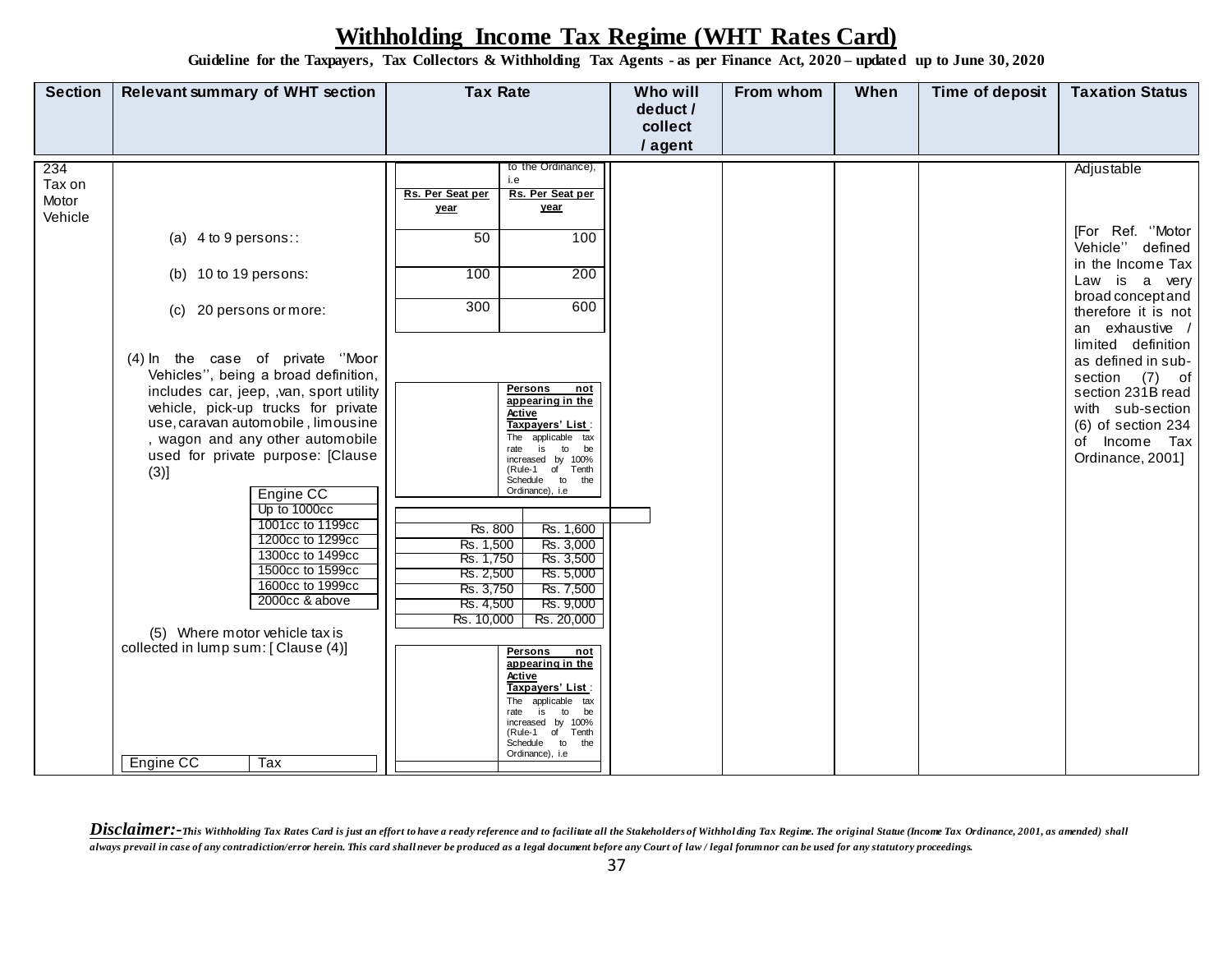**Guideline for the Taxpayers, Tax Collectors & Withholding Tax Agents - as per Finance Act, 2020 – updated up to June 30, 2020**

| <b>Section</b>                | <b>Relevant summary of WHT section</b>                                                                                                                                                                                                | <b>Tax Rate</b>                                                                                                                                                                                                    | Who will<br>deduct /<br>collect<br>/ agent     | From whom                                                                            | When                                                                  | Time of deposit                                                                                                                                                                                                                              | <b>Taxation Status</b> |
|-------------------------------|---------------------------------------------------------------------------------------------------------------------------------------------------------------------------------------------------------------------------------------|--------------------------------------------------------------------------------------------------------------------------------------------------------------------------------------------------------------------|------------------------------------------------|--------------------------------------------------------------------------------------|-----------------------------------------------------------------------|----------------------------------------------------------------------------------------------------------------------------------------------------------------------------------------------------------------------------------------------|------------------------|
|                               | Up to 1000cc<br>Rs. 10,000<br>1001cc to 1199cc<br>Rs. 18,000<br>1200cc to 1299cc<br>Rs. 20,000<br>1300cc to 1499cc<br>Rs. 30,000<br>Rs. 45,000<br>1500cc to 1599cc<br>1600cc to 1999cc<br>Rs. 60,000<br>2000cc & above<br>Rs. 120,000 | Rs. 10,000<br>Rs. 20,000<br>Rs. 18,000<br>Rs. 36,000<br>Rs. 20,000<br>Rs. 40,000<br>Rs. 30,000<br>Rs. 60,000<br>Rs. 45,000<br>Rs. 90,000<br>Rs. 60,000<br>Rs.120,000<br>Rs. 120,000<br>Rs.240,000                  |                                                |                                                                                      |                                                                       |                                                                                                                                                                                                                                              |                        |
| 234A<br><b>CNG</b><br>Station | On the amount of gas bill of a<br>Compressed Natural Gas Station                                                                                                                                                                      | Persons<br>not<br>appearing in the<br>Active<br>Taxpayers' List :<br>The applicable tax<br>is<br>to<br>be<br>rate<br>increased by 100%<br>(Rule-1 of<br>Tenth<br>Schedule to<br>the<br>Ordinance), i.e<br>4%<br>8% | Person<br>preparing gas<br>consumption<br>bill | Consumer<br>$\overline{of}$<br>for<br>gas<br>compressed<br>natural<br>gas<br>station | At the time<br>of<br>realization<br>of gas<br>consumpti<br>on charges | case of Federal /<br>In.<br>provincial Government<br>on the day the tax is<br>deducted.Rule43(a)<br>In other than Federal /<br>Provincial Government<br>cases, within 7 days<br>from the end of each<br>week ending on every<br>Sunday. Rule | Minimum Tax            |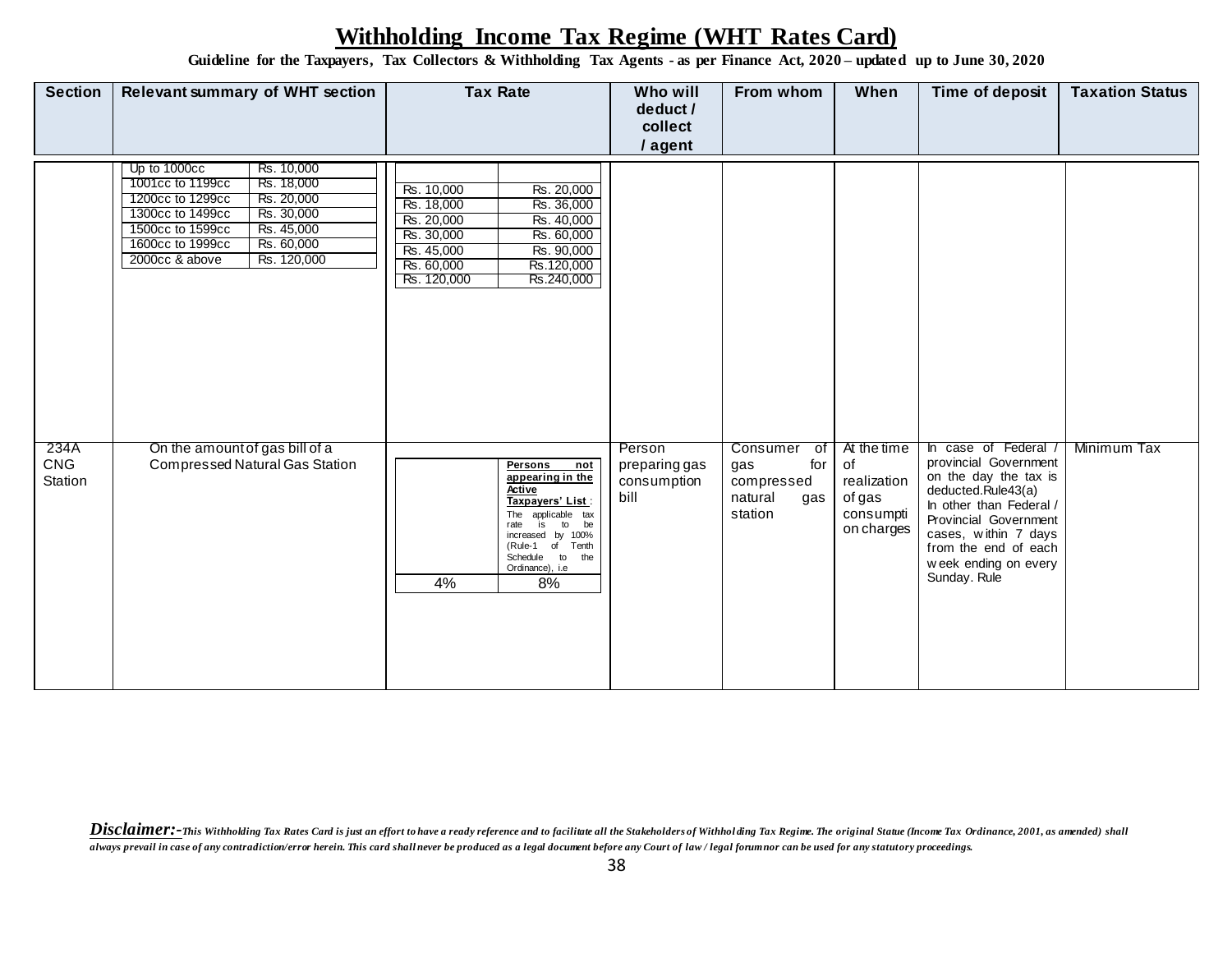**Guideline for the Taxpayers, Tax Collectors & Withholding Tax Agents - as per Finance Act, 2020 – updated up to June 30, 2020**

| <b>Section</b>     | <b>Relevant summary of WHT section</b>                                                                                                                                                                                                                                                                                                                                                                                                                                                                                                                                                                                                                                   | <b>Tax Rate</b>                                                                                                                                                                                                                                     | Who will                                | From whom                                                   | When                                                               | Time of deposit                                                                                                                                                                                                                                                    | <b>Taxation Status</b>                                                                                                                                                                                                                                                                                                                                                                |
|--------------------|--------------------------------------------------------------------------------------------------------------------------------------------------------------------------------------------------------------------------------------------------------------------------------------------------------------------------------------------------------------------------------------------------------------------------------------------------------------------------------------------------------------------------------------------------------------------------------------------------------------------------------------------------------------------------|-----------------------------------------------------------------------------------------------------------------------------------------------------------------------------------------------------------------------------------------------------|-----------------------------------------|-------------------------------------------------------------|--------------------------------------------------------------------|--------------------------------------------------------------------------------------------------------------------------------------------------------------------------------------------------------------------------------------------------------------------|---------------------------------------------------------------------------------------------------------------------------------------------------------------------------------------------------------------------------------------------------------------------------------------------------------------------------------------------------------------------------------------|
|                    |                                                                                                                                                                                                                                                                                                                                                                                                                                                                                                                                                                                                                                                                          |                                                                                                                                                                                                                                                     | deduct /                                |                                                             |                                                                    |                                                                                                                                                                                                                                                                    |                                                                                                                                                                                                                                                                                                                                                                                       |
|                    |                                                                                                                                                                                                                                                                                                                                                                                                                                                                                                                                                                                                                                                                          |                                                                                                                                                                                                                                                     | collect                                 |                                                             |                                                                    |                                                                                                                                                                                                                                                                    |                                                                                                                                                                                                                                                                                                                                                                                       |
|                    |                                                                                                                                                                                                                                                                                                                                                                                                                                                                                                                                                                                                                                                                          |                                                                                                                                                                                                                                                     | / agent                                 |                                                             |                                                                    |                                                                                                                                                                                                                                                                    |                                                                                                                                                                                                                                                                                                                                                                                       |
| 235<br>Electricity | Gross amount of Electricity Bill of<br>Commercial and Industrial consumer:<br>Does not exceed Rs, 400.<br>Exceeds Rs. 400 but does not exceed Rs.<br>600<br>Exceeds Rs. 600 but does not exceed<br>Rs.<br>800<br>Exceeds Rs. 800 but does not exceed Rs.<br>1000<br>Exceeds Rs. 1000 but does not exceed Rs.<br>1500<br>exceeds Rs. 1500 but does not exceed Rs.<br>3000<br>Exceeds Rs. 3000 but does not exceed Rs.<br>4.500<br>Exceeds Rs. 4500 but does not exceed Rs.<br>6000<br>Exceeds Rs. 6000 but does not exceed Rs.<br>10000<br>Exceeds Rs. 10000 but does not exceed Rs.<br>15000<br>Exceeds Rs. 15000 but does not exceed Rs.<br>20000<br>Exceeds Rs. 20000: | Rs.<br>-0<br>Rs.<br>80<br>100<br>Rs.<br>Rs. 160<br>300<br>Rs.<br>350<br>Rs.<br>Rs. 450<br>Rs. 500<br>Rs. 650<br>Rs. 1000<br>Rs. 1500<br>$(i)$ at the rate of 12% for<br>commercial consumers;<br>(ii) at the rate of 5% for<br>industrial consumers | Person<br>preparing<br>electricity bill | Commercial<br>and Industrial<br>consumers of<br>electricity | Along with<br>payment of<br>electricity<br>consumpti<br>on charges | In case of Federal<br>provincial<br>Government on the<br>day the<br>tax is<br>deducted.<br>Rule<br>$43(a)$ .<br>In other than Federal<br>Provincial<br>Government cases,<br>within 7 days from<br>the end of each<br>week ending on<br>every Sunday. Rule<br>43(b) | (i) Adjustable In<br>case of company.<br>(ii) In case of other<br>than companytax<br>collected on Rs,<br>360000 amount of<br>annual bill will be<br>minimum tax.<br>(iii) in case other<br>than companytax<br>collected on<br>amount over and<br>above Rs 30000/-<br>of monthly bill will<br>be adjustable<br>Minimum<br>(i)<br>Tax for CNG<br><b>Stations (Ref</b><br>$S.234A)$ (3). |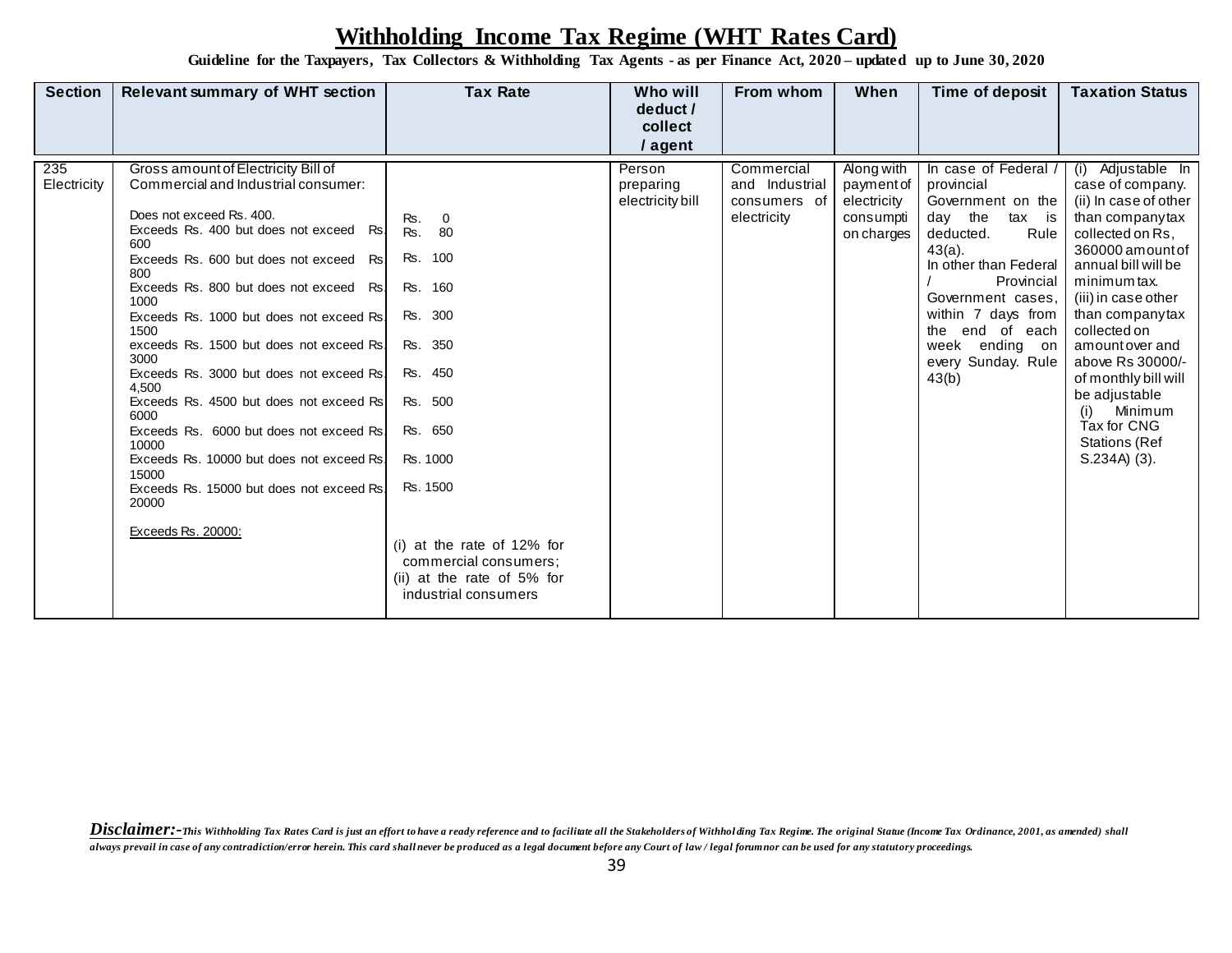**Guideline for the Taxpayers, Tax Collectors & Withholding Tax Agents - as per Finance Act, 2020 – updated up to June 30, 2020**

| <b>Section</b>                    | <b>Relevant summary of WHT section</b>                                                                                                                                                                            | <b>Tax Rate</b>                                                                                                                                                                                 | <b>Who will</b><br>deduct /<br>collect<br>/ agent                                                                                   | From whom                                                                                                                                                                                 | When                                                                                                                              | <b>Time of deposit</b>                                                                                                                                                                                                                                               | <b>Taxation Status</b>                                                                                                        |
|-----------------------------------|-------------------------------------------------------------------------------------------------------------------------------------------------------------------------------------------------------------------|-------------------------------------------------------------------------------------------------------------------------------------------------------------------------------------------------|-------------------------------------------------------------------------------------------------------------------------------------|-------------------------------------------------------------------------------------------------------------------------------------------------------------------------------------------|-----------------------------------------------------------------------------------------------------------------------------------|----------------------------------------------------------------------------------------------------------------------------------------------------------------------------------------------------------------------------------------------------------------------|-------------------------------------------------------------------------------------------------------------------------------|
| 235A <sup>17</sup><br>Electricity | Domestic consumers<br>(i)<br>if the amount of monthly bill is<br>Rs,75,000/- or more<br>if the amount of monthlybill is<br>(ii)<br>less than Rs, 75,000/-                                                         | 7.5%<br>0%                                                                                                                                                                                      | Person<br>preparing<br>electricity bill                                                                                             | Domestic<br>consumers                                                                                                                                                                     | Along with<br>payment of<br>electricity<br>consumpti<br>on charges                                                                | In case of Federal /<br>provincial<br>Government on the<br>day the tax is<br>deducted.Rule43(a)<br>In other than Federal<br>Provincial<br>Government cases,<br>within 7 days from<br>end of each<br>the<br>week ending on<br>every Sunday. Rule<br>43(b)             | Adjustable                                                                                                                    |
| 23618<br>Telephone                | (a) Telephone subscribers and<br>internet<br>Monthly bill up to Rs, 1000<br>Bill exceeding 1,000<br>in the case of subscriber of<br>(b)<br>internet, mobile telephone and pre-<br>paid internet or telephone card | Nil,<br>10%<br>12.5% of the amount of Bill or<br>sales price of internet pre-paid<br>card or prepaid telephone card or<br>sale of units through<br>any<br>electronic medium or whatever<br>form | Person<br>preparing<br>telephone/<br>Internet bill or<br>issuing /<br>selling<br>prepared card<br>for mobile<br>phones/<br>Internet | <b>Telephone</b><br>Subscribers,<br>Internet<br>subscriber,<br>purchaser of<br>Internet<br>Prepaid<br>Cards,<br>Telephone<br>subscriber and<br>purchaser of<br>prepaid<br>telephone cards | Along with<br>payment<br>of<br>telephone<br>bill or at<br>the time of<br>issuance<br>of<br>or<br>sales<br>of<br>prepared<br>cards | In case of Federal /<br>provincial<br>Government on the<br>day the<br>tax is<br>Rule<br>deducted.<br>$43(a)$ .<br>In other than Federal<br>Provincial<br>Government cases,<br>within 7 days from<br>the end of each<br>week ending on<br>every Sunday. Rule<br>43(b) | Adjustable                                                                                                                    |
| 236A<br>Sale by<br>auction        | Any person making sale by public<br>auction / tender of any property or<br>goods shall deduct tax including award<br>of any lease to any person                                                                   | <b>Persons</b><br>not<br>appearing in the<br>Active<br>Taxpayers' List :<br>applicable tax<br>The<br>is<br>to<br>rate<br>be<br>increased by 100%                                                | Every person<br>making sale by<br>auction                                                                                           | Every<br>successful<br>bidders                                                                                                                                                            | At the time<br>of<br>realization<br>of sale<br>proceeds                                                                           | In case of Federal /<br>provincial<br>Government on the<br>tax is<br>the<br>day<br>deducted. Rule43(a).<br>In other than Federal /<br>Provincial                                                                                                                     | (i) Adjustable<br>(ii) in case of tax<br>collected<br>on<br>a<br>right to<br>lease of<br>collect tolls , will be<br>final tax |

<sup>17</sup> As per Finance Act, 2019, the provisions of newly inserted 10<sup>th</sup> schedule of the Income Tax Ordinance, 2001 shall not apply on tax collected / deducted under section 235A.

 $18$  As per Finance Act, 2019, the provisions of newly inserted 10<sup>th</sup> schedule of the Income Tax Ordinance, 2001 shall not apply on tax collected under section 236.

Disclaimer:-This Withholding Tax Rates Card is just an effort to have a ready reference and to facilitate all the Stakeholders of Withholding Tax Regime. The original Statue (Income Tax Ordinance, 2001, as amended) shall *always prevail in case of any contradiction/error herein. This card shall never be produced as a legal document before any Court of law / legal forum nor can be used for any statutory proceedings.*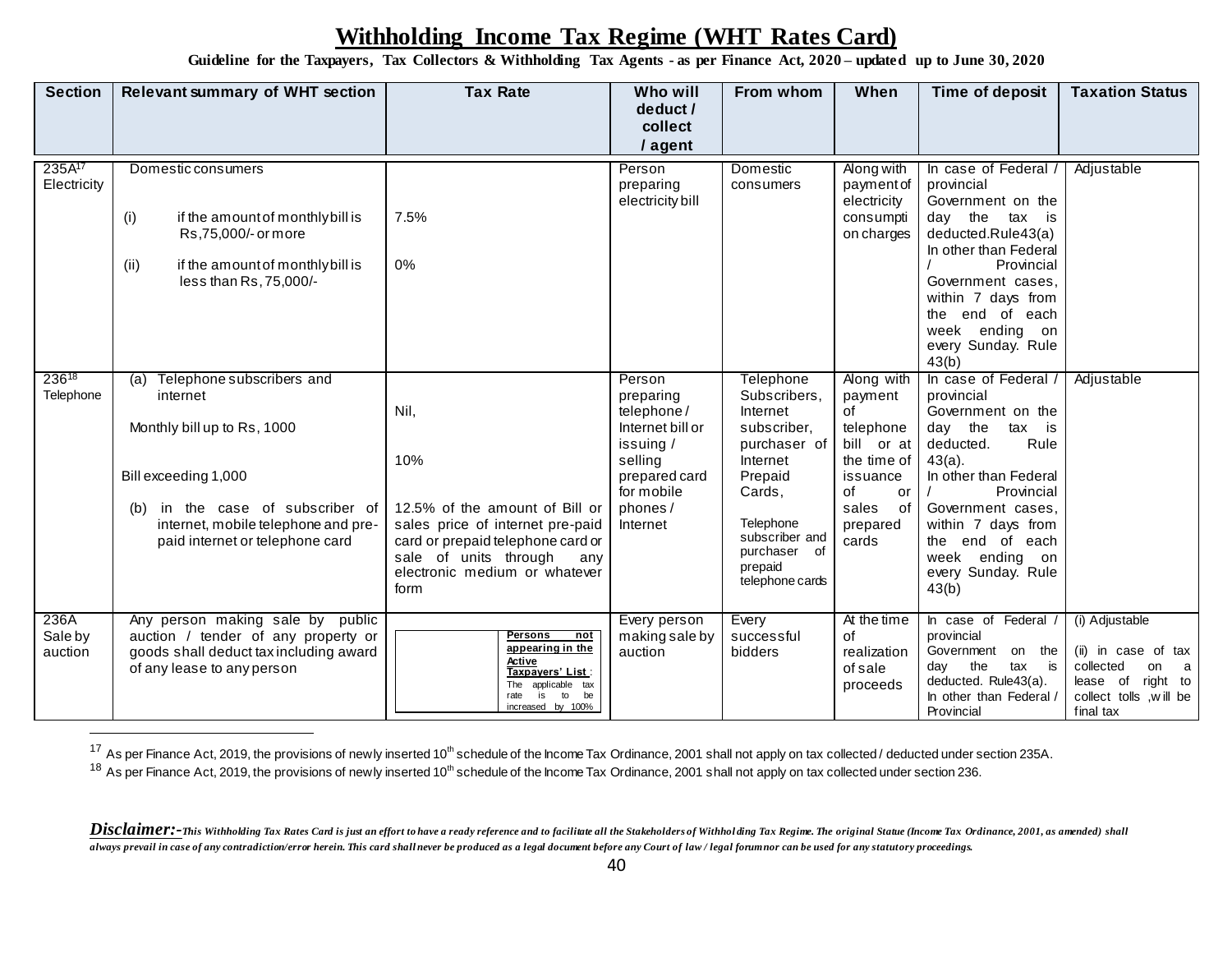**Guideline for the Taxpayers, Tax Collectors & Withholding Tax Agents - as per Finance Act, 2020 – updated up to June 30, 2020**

| <b>Section</b>                                                                 | <b>Relevant summary of WHT section</b>                                                                                                 | <b>Tax Rate</b>                                                                  | Who will<br>deduct /<br>collect<br>/ agent | From whom                                    | When                                                       | Time of deposit                                                                                                                                                                                                                               | <b>Taxation Status</b> |
|--------------------------------------------------------------------------------|----------------------------------------------------------------------------------------------------------------------------------------|----------------------------------------------------------------------------------|--------------------------------------------|----------------------------------------------|------------------------------------------------------------|-----------------------------------------------------------------------------------------------------------------------------------------------------------------------------------------------------------------------------------------------|------------------------|
|                                                                                | Provided that in case of immovable<br>property sold by auction, the rate of<br>collection of tax under this section shall<br><u>be</u> | Tenth<br>(Rule-1 of<br>Schedule to<br>the<br>Ordinance), i.e<br>20%<br>10%<br>5% |                                            |                                              |                                                            | Government<br>cases.<br>within 7 days from the<br>end of each week<br>ending<br>on<br>every<br>Sunday. Rule 43(b)                                                                                                                             |                        |
| 236B <sup>19</sup><br>Advance<br>tax on<br>purchase<br>of Air<br><b>Ticket</b> | Purchase of domestic air ticket                                                                                                        | 5% of gross amount of ticket                                                     | Person<br>preparing air<br>ticket          | Purchaser of<br>domesticair<br>travel ticket | At the time<br>of<br>realization<br>of<br>sale<br>proceeds | case of Federal<br>In<br>provincial Government on<br>the day the tax is<br>deducted.Rule43 (a).<br>In other than Federal<br>/Provincial Government<br>cases, within 7 days from<br>the end of each week ending<br>on every Sunday. Rule 43(b) | Adjustable             |

<sup>&</sup>lt;sup>19</sup> As per Finance Act, 2019, the provisions of newly inserted 10<sup>th</sup> schedule of the Income Tax Ordinance, 2001 shall not apply on tax collected under section 236B.

Disclaimer:-This Withholding Tax Rates Card is just an effort to have a ready reference and to facilitate all the Stakeholders of Withholding Tax Regime. The original Statue (Income Tax Ordinance, 2001, as amended) shall *always prevail in case of any contradiction/error herein. This card shall never be produced as a legal document before any Court of law / legal forum nor can be used for any statutory proceedings.*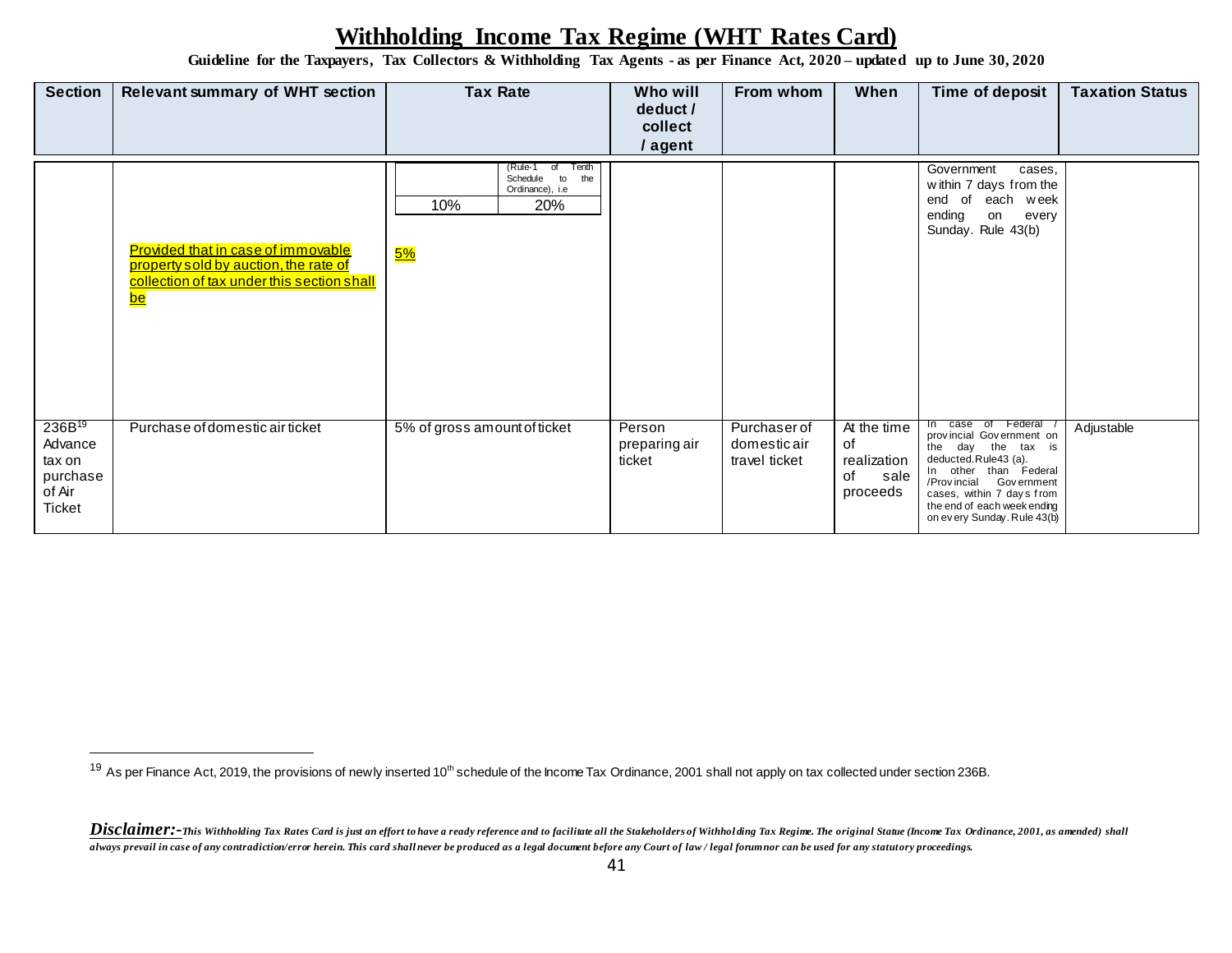**Guideline for the Taxpayers, Tax Collectors & Withholding Tax Agents - as per Finance Act, 2020 – updated up to June 30, 2020**

| <b>Section</b>                                   | <b>Relevant summary of WHT section</b>                                      | <b>Tax Rate</b>                                                                                                                                                                                                                                                                                                                                                          | Who will<br>deduct /<br>collect<br>/ agent                                                                                                                                                                                  | From whom                                | When                                                                           | Time of deposit                                                                                                                                                                                                                                                                  | <b>Taxation Status</b>                                                                                                                                                                                                                                                                                                       |
|--------------------------------------------------|-----------------------------------------------------------------------------|--------------------------------------------------------------------------------------------------------------------------------------------------------------------------------------------------------------------------------------------------------------------------------------------------------------------------------------------------------------------------|-----------------------------------------------------------------------------------------------------------------------------------------------------------------------------------------------------------------------------|------------------------------------------|--------------------------------------------------------------------------------|----------------------------------------------------------------------------------------------------------------------------------------------------------------------------------------------------------------------------------------------------------------------------------|------------------------------------------------------------------------------------------------------------------------------------------------------------------------------------------------------------------------------------------------------------------------------------------------------------------------------|
| 236C <sup>20</sup><br>Immovea<br>ble<br>property | Registering, Recording or attesting<br>transfer of any Immoveable property. | not<br>Persons<br>appearing in the<br>Active<br>Taxpayers' List :<br>The applicable tax<br>is<br>be<br>to<br>rate<br>increased by 100%<br>Tenth<br>(Rule-1<br>of<br>Schedule<br>the<br>to<br>Ordinance), i.e<br>1%<br>the<br>the<br>2%<br>of<br>0f<br>gross amount<br>gross amount<br>the<br>the<br>0f<br>of<br>consideration<br>consideration<br>received.<br>received. | Every person<br>Registering,<br>Recording or<br>attesting or<br>Transfer<br>including local<br>authorities,<br>housing<br>authorities,<br>Housing<br>Society Co-<br>operative<br>Society and<br>registrar or<br>properties. | From seller of<br>immoveable<br>property | At the time<br>of<br>Registering,<br>recording<br>or attesting<br>the transfer | Federal<br>In case of<br>provincial<br>Government<br>the<br>on<br>day the<br>tax<br>is<br>deducted. Rule 43(a).<br>In other than Federal /<br>Provincial<br>Government<br>cases,<br>within 7 days from the<br>end of<br>each week<br>ending<br>on<br>every<br>Sunday. Rule 43(b) | <b>Minimum Tax</b> $^{21}$ if<br>property is acquired<br>and disposed off<br>within the same tax<br>year;<br>Otherwise<br>Adjustable.<br>Advance tax,<br>under this section,<br>is not be collected if<br>the immovable<br>property is held for<br>a period exceeding<br>four <sup>22</sup> years [ Ref.<br>Section 236C(3)] |

<sup>22</sup> **Earlier prescribed limit of 3 years has been changed to 4 years, vide Finance Act, 2019.**

 $\overline{a}$ 

<sup>&</sup>lt;sup>20</sup> The term " non-filer" has been replaced vide Finance Act, 2019. As such the rate is now applicable to the persons whose names are not included in the active taxpayers' list which is regularly updated. <sup>21</sup> Minimum tax proviso inserted vide Finance Act, 2017.

Disclaimer:-This Withholding Tax Rates Card is just an effort to have a ready reference and to facilitate all the Stakeholders of Withholding Tax Regime. The original Statue (Income Tax Ordinance, 2001, as amended) shall *always prevail in case of any contradiction/error herein. This card shall never be produced as a legal document before any Court of law / legal forum nor can be used for any statutory proceedings.*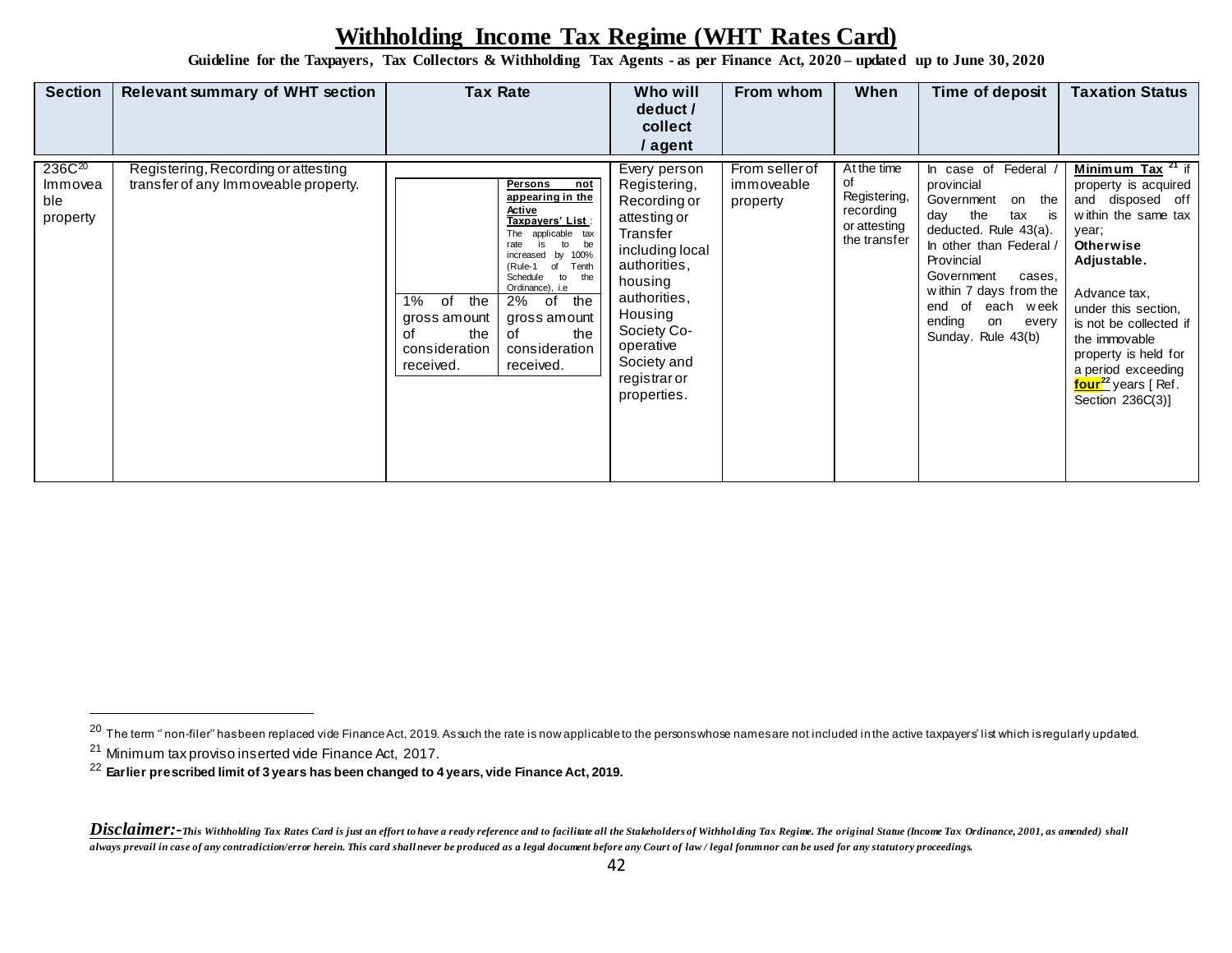**Guideline for the Taxpayers, Tax Collectors & Withholding Tax Agents - as per Finance Act, 2020 – updated up to June 30, 2020**

| <b>Section</b>                                                                   | <b>Relevant summary of WHT section</b>                                                                                                                  | <b>Tax Rate</b>                                                                                                                                                                                                                                                                                                                        | Who will<br>deduct /<br>collect<br>/ agent                                                                                                                                                                                                                                       | From whom                                | When                      | Time of deposit                                                                                                                                                                                                                                                         | <b>Taxation Status</b> |
|----------------------------------------------------------------------------------|---------------------------------------------------------------------------------------------------------------------------------------------------------|----------------------------------------------------------------------------------------------------------------------------------------------------------------------------------------------------------------------------------------------------------------------------------------------------------------------------------------|----------------------------------------------------------------------------------------------------------------------------------------------------------------------------------------------------------------------------------------------------------------------------------|------------------------------------------|---------------------------|-------------------------------------------------------------------------------------------------------------------------------------------------------------------------------------------------------------------------------------------------------------------------|------------------------|
| 236G<br>Advance<br>Tax on<br>sales to<br>distributor,<br>dealer &<br>w holesaler | Advance tax has to be collected from<br>wholesaler, distributor & dealers at the<br>time of sales made to them:<br>Fertilizers<br>Other than Fertilizer | Persons<br>not<br>appearing in the<br>Active<br>Taxpayers' List :<br>The applicable tax<br>is<br>to<br>be<br>rate<br>increased by 100%<br>Tenth<br>Rule-1<br>of<br>Schedule<br>to<br>the<br>Ordinance), i.e<br>0.7% of gross<br>1.4% of gross<br>amount<br>amount<br>0.2% of gross<br>0.1% of gross<br>amount<br>amount                | Every<br>Manufacture or<br>Commercial<br>of<br>importer<br>electronics<br>sugar, cement,<br>iron & steel<br>products,<br>fertilisers,<br>motorcycles,<br>pesticides,<br>cigarettes<br>glass, textile,<br>beverages,<br>paint or foam<br>sector                                   | Distributor,<br>Wholesaler<br>and Dealer | At the time<br>of sale    | In case of Federal /<br>provincial<br>Government on the<br>day the<br>tax is<br>Rule<br>deducted.<br>$43(a)$ .<br>In other than Federal<br>Provincial<br>Government cases,<br>within 7 days from<br>the end of each<br>week ending on<br>every Sunday. Rule<br>43(b)    | Adjustable             |
| 236H<br>Advance<br>Tax on<br>sales to<br><b>Retailers</b>                        | Advance tax has to be collected from<br>retailers at the time of sales made to<br>them<br>Electronics<br><b>Others</b>                                  | <b>Persons</b><br>not<br>appearing in the<br>Active<br>Taxpayers' List:<br>applicable tax<br>The<br>is<br>$\mathsf{to}$<br>be<br>rate<br>increased by 100%<br>(Rule-1<br>of<br>Tenth<br>Schedule to<br>the<br>Ordinance), i.e<br>1% of gross<br>2% of gross<br>amount<br>amount<br>1% of gross<br>$0.5\%$ of gross<br>amount<br>amount | Every<br>Manufacture<br>,distributor,<br>dealer,<br>w holesaler<br>or<br>Commercial<br>of<br>importer<br>electronics,<br>sugar, cement,<br>&<br>steel<br>iron<br>products,<br>motorcycles,<br>pesticides,<br>Cigarettes glass,<br>textile.<br>beverages, paint<br>or foam sector | <b>Every Retailer</b>                    | At the<br>Time of<br>sale | In case of Federal /<br>provincial<br>Government on the<br>day the<br>tax is<br>Rule<br>deducted.<br>$43(a)$ .<br>In other than Federal<br>Provincial<br>Government cases,<br>within 7 days from<br>the end of each<br>week<br>ending on<br>every Sunday. Rule<br>43(b) | Adjustable             |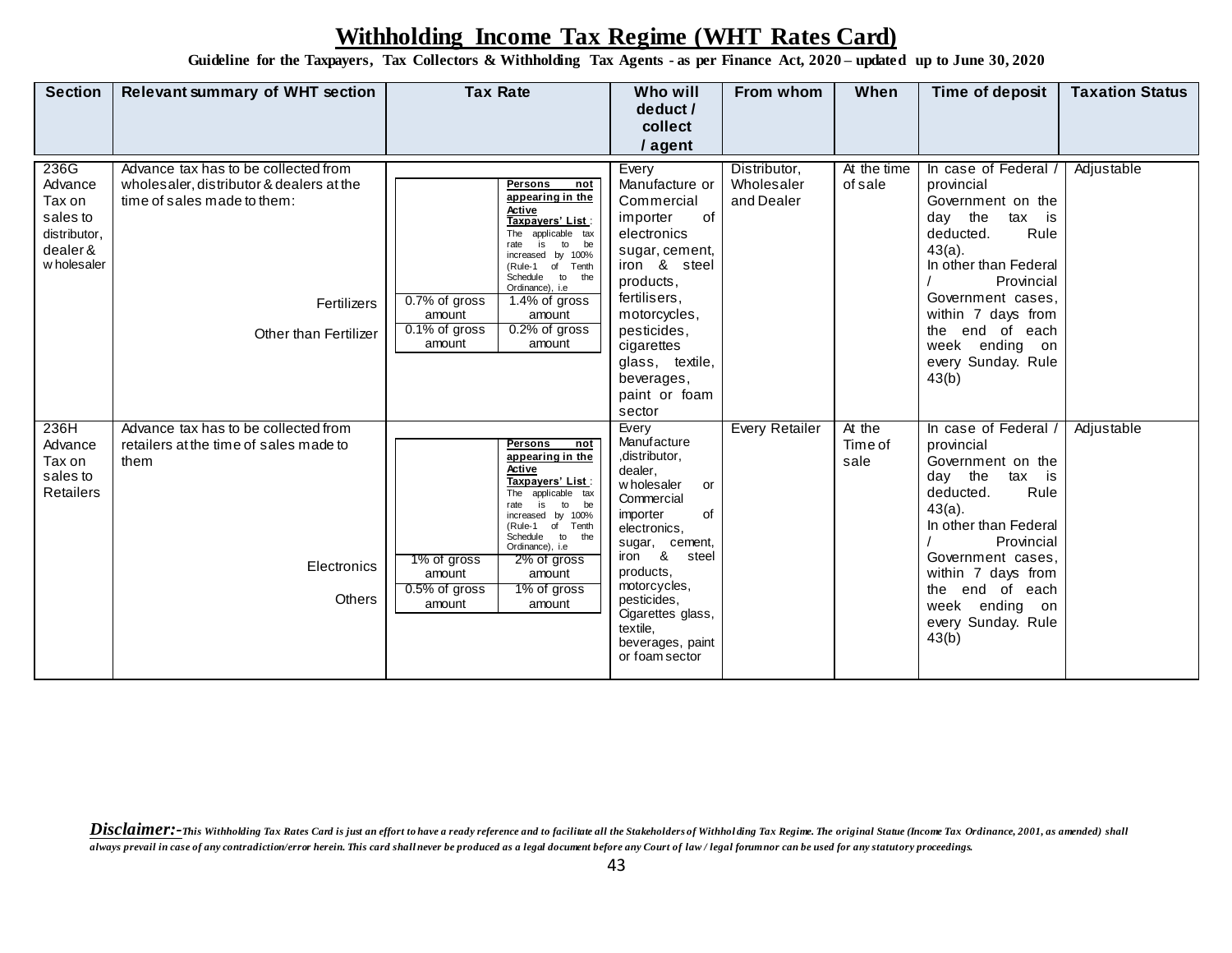**Guideline for the Taxpayers, Tax Collectors & Withholding Tax Agents - as per Finance Act, 2020 – updated up to June 30, 2020**

| <b>Section</b>                                                                               | <b>Relevant summary of WHT section</b>                                                                                                                                                                                                                                                                                                   | <b>Tax Rate</b>                                                                                                                                                                                                                                                                          | Who will<br>deduct /<br>collect<br>/ agent                                                                                                                                                | From whom                                                                                                                                     | When                                                                           | Time of deposit                                                                                                                                                                                                                                   | <b>Taxation Status</b> |
|----------------------------------------------------------------------------------------------|------------------------------------------------------------------------------------------------------------------------------------------------------------------------------------------------------------------------------------------------------------------------------------------------------------------------------------------|------------------------------------------------------------------------------------------------------------------------------------------------------------------------------------------------------------------------------------------------------------------------------------------|-------------------------------------------------------------------------------------------------------------------------------------------------------------------------------------------|-----------------------------------------------------------------------------------------------------------------------------------------------|--------------------------------------------------------------------------------|---------------------------------------------------------------------------------------------------------------------------------------------------------------------------------------------------------------------------------------------------|------------------------|
| 236HA<br>Advance<br>Tax on<br>sale of<br>certain<br>petroleu<br>m<br>products                | Advance tax has to be collected on ex-<br>depot sale price of such petroleum<br>products                                                                                                                                                                                                                                                 | Persons<br>not<br>appearing in the<br>Active<br>Taxpayers' List:<br>The applicable tax<br>is<br>be<br>to<br>increased by 100%<br>of<br>Tenth<br>(Rule-1<br>Schedule to<br>the<br>Ordinance), i.e<br>$0.5%$ of ex-<br>$1\%$ of ex-<br>depotsale<br>depotsale<br>price<br>price            | Every<br>person<br>selling petroleum<br>products                                                                                                                                          | Every petrol<br>pump operator<br>or distributor.<br>where such<br>operator or<br>distributor is<br>not allowed a<br>commission or<br>discount | At the time<br>of sale of<br>such<br>products                                  | In case of Federal /<br>provincial Government<br>on the day the tax is<br>deducted. Rule 43(a).<br>In other than Federal /<br>Provincial Government<br>cases, within 7 days<br>from the end of each<br>week ending on every<br>Sunday. Rule 43(b) | Final                  |
| 236 <sup>23</sup><br>Collection<br>of<br>Advance<br>Tax by<br>Educatio<br>nal<br>Institution | Every Educational institution has to<br>collect advance Tax on the amount of fee<br>(inclusive of tuition fee & all charges<br>received by the educational institution, by<br>whatever name called, excluding the<br>amount which is refundable) exceeding<br>Rs. 200,000 per annum (other than an<br>amount paid by way of scholarship) | 5%<br>the<br><b>From</b><br>Persons not<br>in<br>the<br>appearing<br>Active<br><mark>Taxpayers' List :</mark>                                                                                                                                                                            | The person<br>preparing fee<br>voucher or<br>challan                                                                                                                                      | The person<br>depositing /<br>paying fee                                                                                                      | At the time<br>of<br>payment<br>of fee                                         | In case of Federal /<br>provincial Government<br>on the day the tax is<br>deducted. Rule 43(a).<br>In other than Federal /<br>Provincial Government<br>cases, within 7 days<br>from the end of each<br>week ending on every<br>Sunday. Rule 43(b) | Adjustable             |
| 236K <sup>24</sup><br>236K(1)                                                                | Advance Tax on purchase of<br>immovable property                                                                                                                                                                                                                                                                                         | Persons<br>not<br>appearing in the<br>Active<br>Taxpayers' List:<br>applicable tax<br>The<br>is<br>to<br>be<br>rate<br>increased by 100%<br>(Rule-1 of<br>Tenth<br>Schedule<br>$t^{\circ}$<br>the<br>Ordinance), i.e<br>1% of the fair<br>2% of the fair<br>market value<br>market value | Every person<br>registering,<br>recording or<br>attesting or<br>Transfer<br>including local<br>authorities,<br>housing<br>authorities,<br>Housing Society,<br>Co-operative<br>Society and | From the<br>purchaser of<br>immovable<br>property                                                                                             | At the time<br>of<br>Registering,<br>recording or<br>attesting<br>the transfer | In case of Federal /<br>provincial Government<br>on the day the tax is<br>deducted. Rule 43(a).<br>In other than Federal /<br>Provincial Government<br>cases, within 7 days<br>from the end of each<br>week ending on every<br>Sunday. Rule 43(b) | Adjustable             |

<sup>23</sup> (As per Finance Act, 2020), the section w ill apply only to the persons not apprearing in the Active Taxpayer's List.

 $\overline{a}$ 

 $^{24}$  The term " non-filer" has been replaced vide Finance Act, 2019. As such the rate is now applicable to the persons whose names are not included in the active taxpayers' list which is regularly updated. Prescribed thresholds have also been removed whereas tax rate has been reduced.

Disclaimer:-This Withholding Tax Rates Card is just an effort to have a ready reference and to facilitate all the Stakeholders of Withholding Tax Regime. The original Statue (Income Tax Ordinance, 2001, as amended) shall *always prevail in case of any contradiction/error herein. This card shall never be produced as a legal document before any Court of law / legal forum nor can be used for any statutory proceedings.*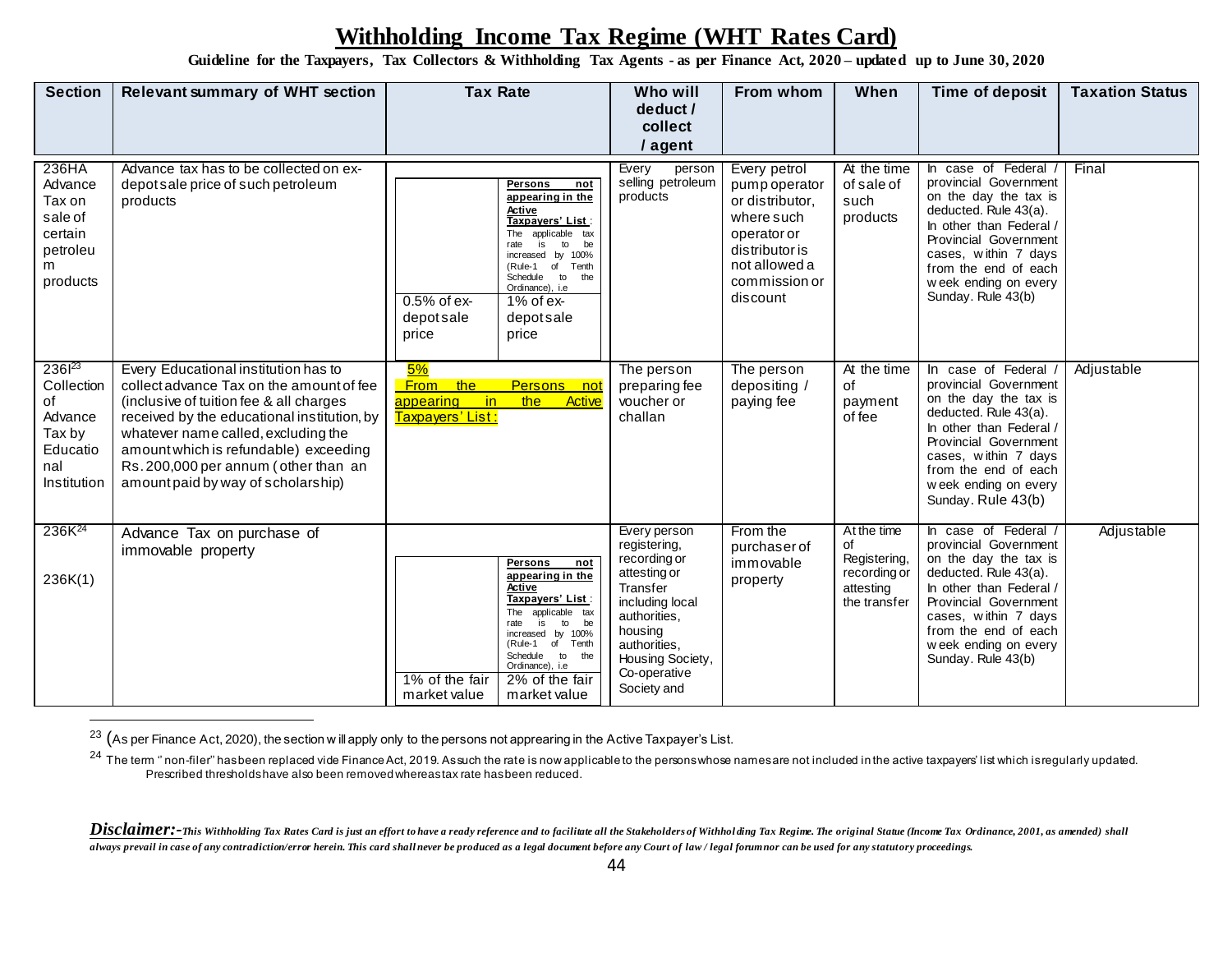**Guideline for the Taxpayers, Tax Collectors & Withholding Tax Agents - as per Finance Act, 2020 – updated up to June 30, 2020**

| <b>Section</b>                                                   | <b>Relevant summary of WHT section</b>                                                                                                                                                                                | <b>Tax Rate</b>                                                                                                                                                                                                                                                                    | Who will<br>deduct /<br>collect<br>/ agent                                                                | From whom                                                            | When                                                       | Time of deposit                                                                                                                                                                                                                                                         | <b>Taxation Status</b> |
|------------------------------------------------------------------|-----------------------------------------------------------------------------------------------------------------------------------------------------------------------------------------------------------------------|------------------------------------------------------------------------------------------------------------------------------------------------------------------------------------------------------------------------------------------------------------------------------------|-----------------------------------------------------------------------------------------------------------|----------------------------------------------------------------------|------------------------------------------------------------|-------------------------------------------------------------------------------------------------------------------------------------------------------------------------------------------------------------------------------------------------------------------------|------------------------|
| 236K(3)                                                          | Advance Tax on payment of installment<br>in respect of purchase of allotment of<br>immovable property where transfer is to<br>be effected after making payment of all<br>installments:                                | <b>Persons</b><br>not<br>appearing in the<br>Active<br>Taxpayers' List:<br>applicable tax<br>The<br>is<br>to<br>be<br>rate<br>increased by 100%<br>Rule-1 of<br>Tenth<br>Schedule to<br>the<br>Ordinance), i.e<br>1% of the fair<br>2% of the fair<br>market value<br>market value | registrar or<br>properties.<br>Any person<br>responsible for<br>collection of<br>paymentin<br>installment | From the<br>purchaser or<br>allottee of the<br>immovable<br>property | At the time<br>of payment<br>of<br>installment             | In case of Federal /<br>provincial<br>Government on the<br>the<br>tax is<br>day<br>Rule<br>deducted.<br>$43(a)$ .<br>In other than Federal<br>Provincial<br>Government cases.<br>within 7 days from<br>the end of each<br>week ending on<br>every Sunday. Rule<br>43(b) | Adjustable             |
| 236L <sup>25</sup>                                               | Tax<br>purchase<br>of<br>Advance<br>on<br>international air ticket<br>First/Executive class<br>(i)<br>Others excluding Economy<br>(ii)<br>(iii) Economy                                                               | Rs. 16000 per person<br>Rs. 12000 per person<br>Rs.0                                                                                                                                                                                                                               | Airlines issuing<br>the air ticket                                                                        | Purchasers of<br>International<br>air travel ticket                  | At the time<br>of<br>realization<br>of<br>sale<br>proceeds | In case of Federal<br>provincial Government<br>on the day the tax is<br>deducted. Rule 43(a).<br>In other than Federal /<br>Provincial Government<br>cases, within 7 days<br>from the end of each<br>week ending on every<br>Sunday. Rule 43(b)                         | Adjustable             |
| <sup>26</sup> 236P <sup>27</sup><br>Advance<br>tax on<br>banking | Every Banking Company shall collect<br>(i)<br>Advance tax from a person whose name<br>is not appearing in the active taxpayers'<br>list on sale of instruments, including<br>demand draft, pay order, special deposit | 0.6%                                                                                                                                                                                                                                                                               | Every Banking<br>Company                                                                                  | From Non-<br>filers doing this<br>transaction                        | At the time<br>of sale of<br>such<br>instruments           | In case of Federal /<br>provincial<br>Government on the<br>the<br>dav<br>tax is                                                                                                                                                                                         | Adjustable             |

<sup>25</sup> As per Finance Act, 2019, the provisions of newly inserted 10<sup>th</sup> schedule of the Income Tax Ordinance, 2001 shall not apply on tax collected under section 236L.

 $\overline{a}$ 

 $^{26}$  The term " non-filer" has been replaced vide Finance Act, 2019. As such the rate is now applicable to the persons whose names are not included in the active taxpayers' list which is regularly updated by FBR and can be accessed from the FBR website.

 $^{27}$  As per Finance Act, 2019, the provisions of newly inserted 10<sup>th</sup> schedule of the Income Tax Ordinance, 2001 shall not apply on tax collected under section 236P.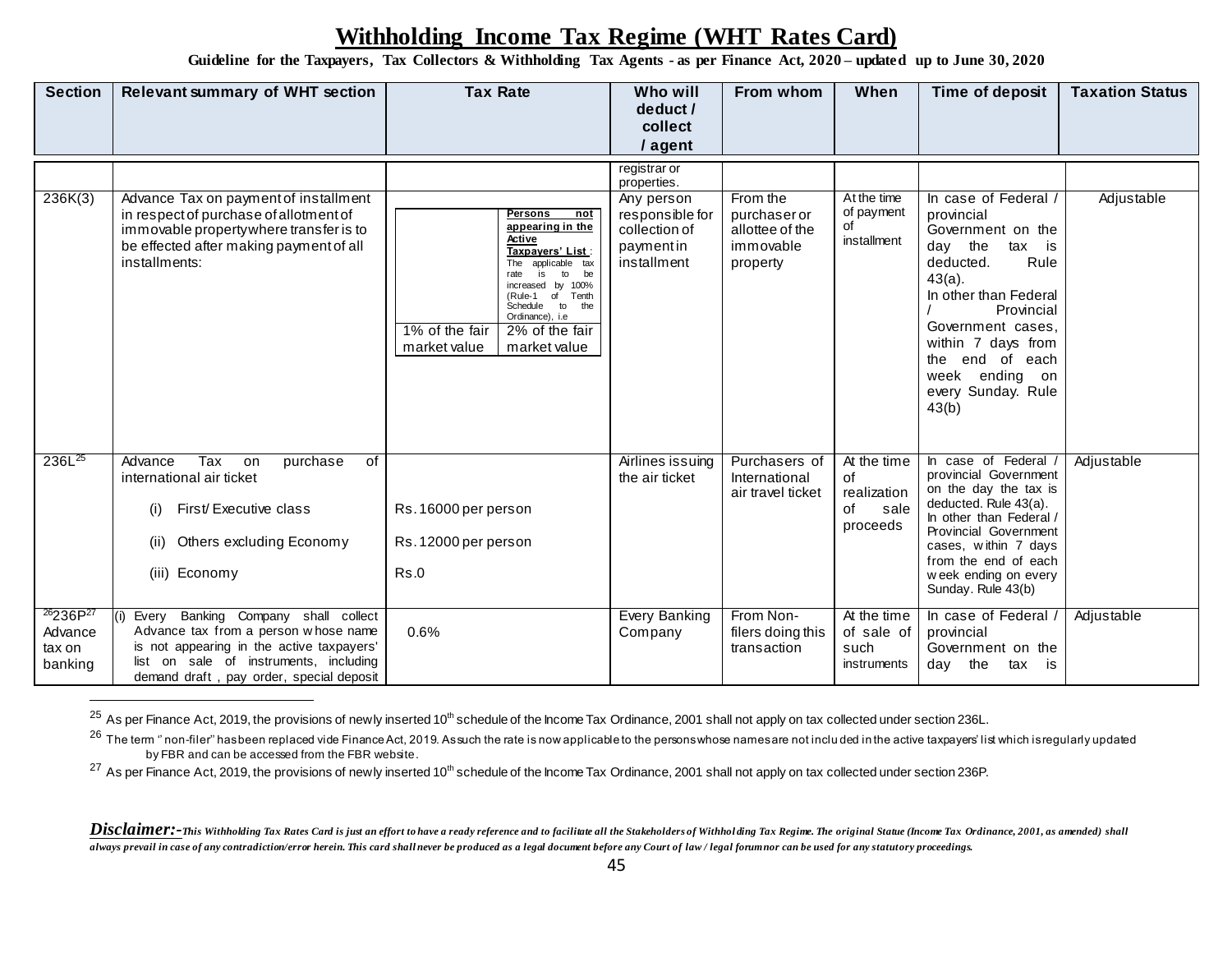**Guideline for the Taxpayers, Tax Collectors & Withholding Tax Agents - as per Finance Act, 2020 – updated up to June 30, 2020**

| <b>Section</b>                                                                        | <b>Relevant summary of WHT section</b>                                                                                                                                                                                                                                                                                                                                                                                                                                                                                                                                           | <b>Tax Rate</b>                                                                                                                                  | Who will<br>deduct /<br>collect<br>/ agent             | From whom                             | When                                                            | Time of deposit                                                                                                                                                                                                                                  | <b>Taxation Status</b>                     |
|---------------------------------------------------------------------------------------|----------------------------------------------------------------------------------------------------------------------------------------------------------------------------------------------------------------------------------------------------------------------------------------------------------------------------------------------------------------------------------------------------------------------------------------------------------------------------------------------------------------------------------------------------------------------------------|--------------------------------------------------------------------------------------------------------------------------------------------------|--------------------------------------------------------|---------------------------------------|-----------------------------------------------------------------|--------------------------------------------------------------------------------------------------------------------------------------------------------------------------------------------------------------------------------------------------|--------------------------------------------|
| transactio<br>n other<br>than<br>through<br>cash                                      | receipt, cash deposit receipt, short term<br>deposit receipt, call deposit receipt &<br>rupee travelers' cheque; where payment<br>for sum total of all transactions exceeds<br>Rs, 50,000 in a day<br>(ii) Every Banking Company shall collect<br>advance tax from a person whose name<br>is not appearing in the active taxpayers'<br>list on transfer of any sum through<br>cheque or clearing, interbank or<br>interbank transfers through cheque,<br>online / telegraphic / mail transfer; where<br>payment for sum total of all transactions<br>exceeds Rs, 50,000 in a day | 0.6%                                                                                                                                             |                                                        |                                       |                                                                 | Rule<br>deducted.<br>$43(a)$ .<br>In other than Federal<br>Provincial<br>Government cases,<br>within 7 days from<br>the end of each<br>week ending on<br>every Sunday. Rule<br>43(b)                                                             |                                            |
| $236Q^{28}$<br>Payment<br>to<br>resident<br>for use of<br>machinery<br>&<br>equipment | (i) Payments for the right to use<br>Industrial, Commercial, and scientific,<br>equipment<br>(ii) payments on account of rent of<br>Machinery, Industrial, and Commercial<br>and Scientific equipment                                                                                                                                                                                                                                                                                                                                                                            | 10%<br>10%                                                                                                                                       | Every<br>prescribed<br>person (As per<br>$(7)$ of 153  | Recipient of<br>Rent                  | At the time<br>of payment                                       | In case of Federal /<br>provincial Government<br>on the day the tax is<br>deducted.Rule43 (a).<br>In other than Federal /<br>Provincial Government<br>cases, within 7 days<br>from the end of each<br>week ending on every<br>Sunday. Rule 43(b) | <b>Minimum</b>                             |
| 236S<br>Dividend<br>in Specie                                                         | Every Person making payment of<br>dividend in specie shall collect (deduct)<br>from gross amount of dividend in specie<br>(a) In the case of dividend paid by<br>Independent Power Purchasers (IPPs)<br>w hereas such dividend is a pass through item<br>under an Implementation Agreement or Pow er<br>Purchase Agreement or Energy Purchase<br>Agreement and is required to be reimbursed                                                                                                                                                                                      | 7.5%<br>Persons not appearing in the<br><b>Active Taxpayers' List:</b><br>The applicable tax rate is to be<br>increased by 100% (Rule-1 of Tenth | <b>Every Person</b><br>paying<br>dividend in<br>specie | Recipient of<br>dividend in<br>specie | At the time<br>of making<br>payment of<br>dividend in<br>specie | In case of Federal /<br>provincial<br>Government on the<br>day the<br>tax is<br>Rule<br>deducted.<br>$43(a)$ .<br>In other than Federal<br>Provincial<br>Government cases,                                                                       | Final<br>Section 5 read<br>with section 8. |

<sup>28</sup> As per Finance Act, 2019, the provisions of newly inserted 10<sup>th</sup> schedule of the Income Tax Ordinance, 2001 shall not apply on tax collected under section 236Q.

Disclaimer:-This Withholding Tax Rates Card is just an effort to have a ready reference and to facilitate all the Stakeholders of Withholding Tax Regime. The original Statue (Income Tax Ordinance, 2001, as amended) shall *always prevail in case of any contradiction/error herein. This card shall never be produced as a legal document before any Court of law / legal forum nor can be used for any statutory proceedings.*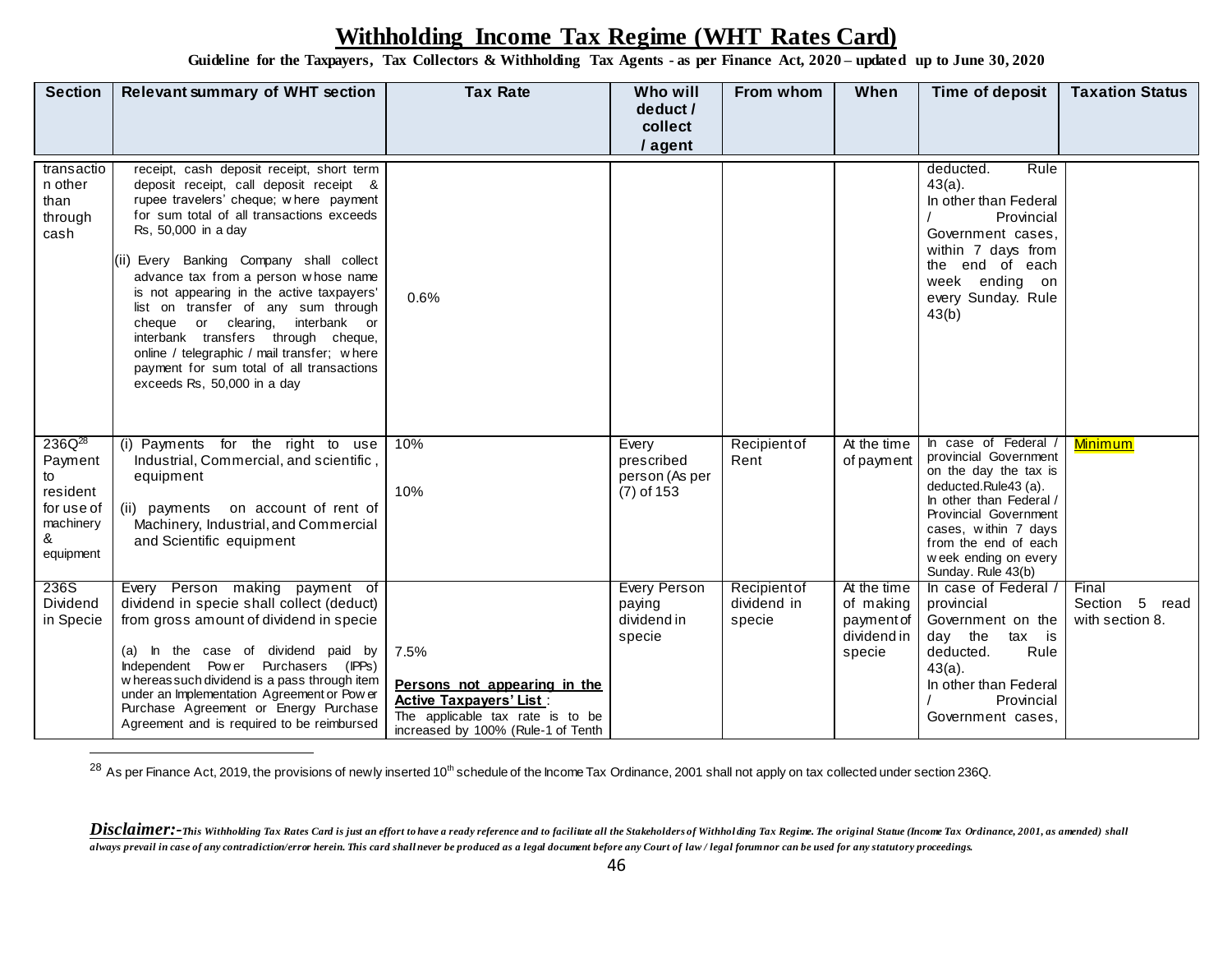**Guideline for the Taxpayers, Tax Collectors & Withholding Tax Agents - as per Finance Act, 2020 – updated up to June 30, 2020**

| <b>Section</b>                                    | <b>Relevant summary of WHT section</b>                                                                                                                                                  | <b>Tax Rate</b>                                                                                                                                                                                                                       | Who will<br>deduct /<br>collect<br>/ agent          | From whom                                                                                                                                             | When                                                             | Time of deposit                                                                                                                                                                                                                                 | <b>Taxation Status</b> |
|---------------------------------------------------|-----------------------------------------------------------------------------------------------------------------------------------------------------------------------------------------|---------------------------------------------------------------------------------------------------------------------------------------------------------------------------------------------------------------------------------------|-----------------------------------------------------|-------------------------------------------------------------------------------------------------------------------------------------------------------|------------------------------------------------------------------|-------------------------------------------------------------------------------------------------------------------------------------------------------------------------------------------------------------------------------------------------|------------------------|
| 236 $V^{2930}$                                    | by Central Pow er Purchasing Agency (CPPA-<br>G) or its predecessor or successor entity:<br>In cases other than mentioned at (a)<br>(b)<br>above<br>Tax to be collected at the value of | Schedule to the Ordinance),<br>15%<br>Persons not appearing in the Active<br>Taxpayers' List:<br>The applicable tax rate is to be increased<br>by 100% (Rule-1 of Tenth Schedule to the<br>Ordinance),<br>5% of the value of minerals | Provincial                                          | Lease Holder                                                                                                                                          | At the time                                                      | 7 days from<br>within<br>end<br>of<br>the<br>each<br>ending on<br>week<br>every Sunday. Rule<br>43(b)<br>In case of Federal                                                                                                                     | Adjustable             |
| Advance<br>Tax on<br>extraction<br>of<br>Minerals | Minerals extracted product, dispatched<br>and carried away from licensed or leased<br>areas of mines                                                                                    |                                                                                                                                                                                                                                       | Authority<br>Collected<br>royalty per<br>metric ton | of Mines or<br>person<br>any<br>extracting<br>minerals,<br>for<br>persons<br>who<br>not<br>are<br>in<br>appearing<br>the<br>Active<br>Taxpayers' List | of<br>collecting<br>royalty per<br>metric ton<br>from<br>leased. | provincial<br>Government on the<br>day the<br>tax is<br>Rule<br>deducted.<br>$43(a)$ .<br>In other than Federal<br>Provincial<br>Government cases,<br>within 7 days from<br>end of each<br>the<br>week ending on<br>every Sunday. Rule<br>43(b) |                        |

 $\overline{a}$ 

<sup>&</sup>lt;sup>29</sup> As per Finance Act, 2020. the rate is now applicable to the all persons whose names are included/not included in the active taxpayers' list which is regularly updated by FBR and can be accessed from the FBR website.

<sup>&</sup>lt;sup>30</sup> As per Finance Act, 2019, the provisions of newly inserted 10<sup>th</sup> schedule of the Income Tax Ordinance, 2001 shall not apply on tax collected under section 236V.

Disclaimer:-This Withholding Tax Rates Card is just an effort to have a ready reference and to facilitate all the Stakeholders of Withholding Tax Regime. The original Statue (Income Tax Ordinance, 2001, as amended) shall *always prevail in case of any contradiction/error herein. This card shall never be produced as a legal document before any Court of law / legal forum nor can be used for any statutory proceedings.*